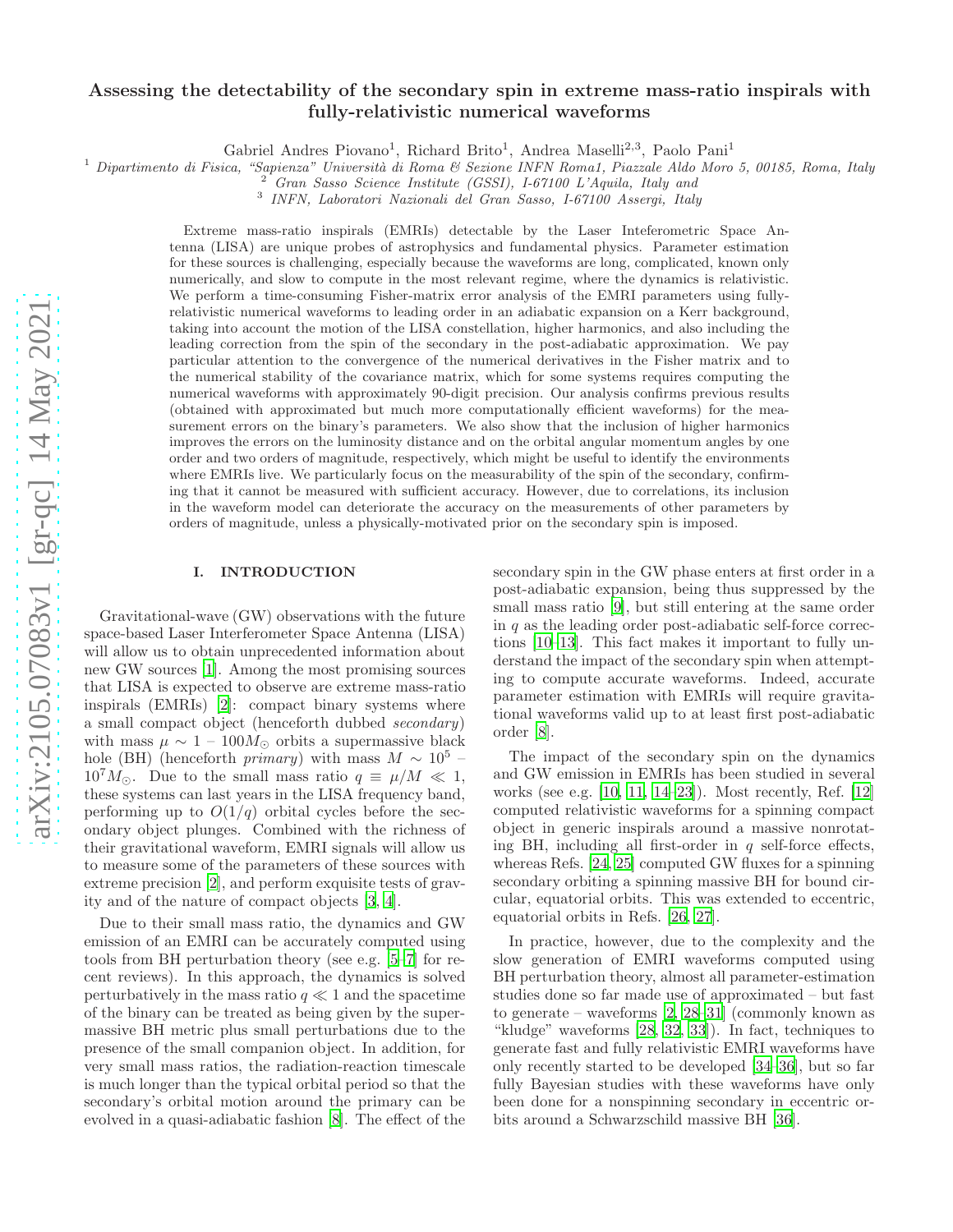Previous work [\[29](#page-18-11), [30\]](#page-18-12) computed Fisher-matrix errors using a numerical kludge waveform including corrections due to the spin of the secondary. Their results suggest that LISA will be unable to constrain the magnitude of the secondary spin for systems with mass ratios  $q \lesssim 10^{-4}$ . Since the secondary spin introduces a nonnegligible dephasing [\[24](#page-18-1), [25](#page-18-2)], its unmeasurability can be probably related to correlations among the waveform parameters. One of the main purposes of this paper is study whether these conclusions hold when considering more accurate (albeit much slower to generate) waveforms. Indeed, it is known that using kludge waveforms may lead to large systematic errors when performing parameter estimation [\[36\]](#page-18-10).

Using the methods recently developed in Refs. [\[24](#page-18-1), [25\]](#page-18-2), and focusing on circular and equatorial orbits, we extend previous work by performing Fisher-error analyses using fully-relativistic waveforms computed within an adiabatic approximation but taking into account the leading-order post-adiabatic correction due to the secondary spin. To the best of our knowledge, even neglecting the secondary spin, ours is among the first studies presenting a Fisher-matrix analysis on the EMRI parameters using fully-relativistic, Teukolsky-based waveforms on a Kerr background. The only exception is Ref. [\[37](#page-18-13)] where a Fisher-matrix analysis using Teukolsky-based waveforms for a nonspinning secondary and without including LISA's antenna pattern functions in the analysis, was presented. Our work should be seen as a benchmark for fully Bayesian parameter estimation studies and for other analyses using approximated (but significantly more efficient) waveforms.

The rest of this paper is organized as follows. In Sec. [II](#page-1-0) we summarize our setup and the procedure to obtain fully-relativistic, gravitational waveforms to leading order in an adiabatic expansion, also including the leading correction from the spin of the secondary in the post-adiabatic approximation. In Sec. [III](#page-6-0) we explain the procedure to perform an accurate Fisher-matrix analysis for this system. In Sec. [IV](#page-7-0) we present and discuss our results (the busy reader mainly interested in the numerical results of our paper may jump directly to this section). We conclude in Sec. [V](#page-9-0) with possible extensions. Finally, we present some technical details in the appendices. Appendix [A](#page-10-0) is devoted to the resolution of Teukolsky equation in hyperboloidal-slicing coordinates; in Appendix [B](#page-12-0) we give some details on the procedure to linearize the field equations to linear order in the secondary spin; whereas Appendix [C](#page-16-0) provides some details on how we assess the accuracy and convergence of the Fisher-matrix error analysis. We use  $G = c = 1$  units throughout and the notation follows that of [\[25\]](#page-18-2).

## <span id="page-1-0"></span>II. SETUP

#### A. Orbital dynamics for a spinning secondary

If the typical size of a body is much smaller than the curvature of the background spacetime, the object can be approximately treated as a point particle equipped with an infinite tower of multipole moments. The latter can be determined through a suitable expansion of the body's stress-energy tensor  $T^{\mu\nu}$  (see [\[15](#page-17-13), [38](#page-18-14), [39\]](#page-18-15) for a detailed discussion). The mass  $\mu$  and the intrinsic spin S of the object are the first two moments of this series and read

$$
\mu^2 = -p^{\sigma} p_{\sigma} , \qquad S = \frac{1}{2} S^{\mu\nu} S_{\mu\nu} , \qquad (1)
$$

where  $p^{\mu}$  is the object's four-momentum and  $S^{\mu\nu}$  is the skew-symmetric spin tensor. The motion of a spinning particle is then determined by the Mathisson-Papapetrou-Dixon equations :

$$
\frac{\mathrm{d}X^{\mu}}{\mathrm{d}\lambda} = v^{\mu} \tag{2}
$$

$$
\nabla_{\vec{v}} p^{\mu} = -\frac{1}{2} R^{\mu}{}_{\nu\alpha\beta} v^{\nu} S^{\alpha\beta} , \qquad (3)
$$

$$
\nabla_{\vec{v}} S^{\mu\nu} = 2p^{[\mu} v^{\nu]}, \qquad (4)
$$

$$
\mu = -p_{\mu}v^{\mu} \tag{5}
$$

where  $\nabla_{\vec{v}} \equiv v^{\mu} \nabla_{\mu}, v^{\mu}$  is the tangent vector to the representative worldline  $X^{\mu}(\lambda)$ , with  $\lambda$  an affine parameter. The former provide a closed set of equations once a spinsupplementary condition has been fixed. We choose the Tulczyjew-Dixon condition:

$$
S^{\mu\nu}p_{\nu}=0\ ,\qquad \qquad (6)
$$

which guarantees that the mass  $\mu$  and spin S are constants of motion [\[40\]](#page-18-16). We introduce the dimensionless spin parameter  $\sigma$ :

$$
\sigma = \frac{S}{\mu M} = \chi q \;, \tag{7}
$$

where  $\chi = S/\mu^2$  is the reduced spin of the secondary, and  $q = \mu/M \ll 1$  is the binary mass ratio, with M and  $\mu$  being the mass of the primary and secondary, respectively. For EMRIs, the parameter  $|\chi| \ll 1/q$ , which implies  $|\sigma| \ll 1$ .

In the following, we consider a Kerr background spacetime, described in Boyer-Lindquist coordinates by the following line element:

$$
ds^{2} = - dt^{2} + \Sigma(\Delta^{-1}dr^{2} + d\theta^{2}) + (r^{2} + a^{2})\sin^{2}\theta d\phi^{2} + \frac{2Mr}{\Sigma}(a\sin^{2}\theta - dt)^{2},
$$
\n(8)

where  $\Delta = r^2 - 2Mr + a^2$ ,  $\Sigma = r^2 + a^2 \cos^2 \theta$ , and a is the spin parameter such that  $|a| \leq M$ . Without loss of generality, we assume that the specific spin  $a$  of the primary is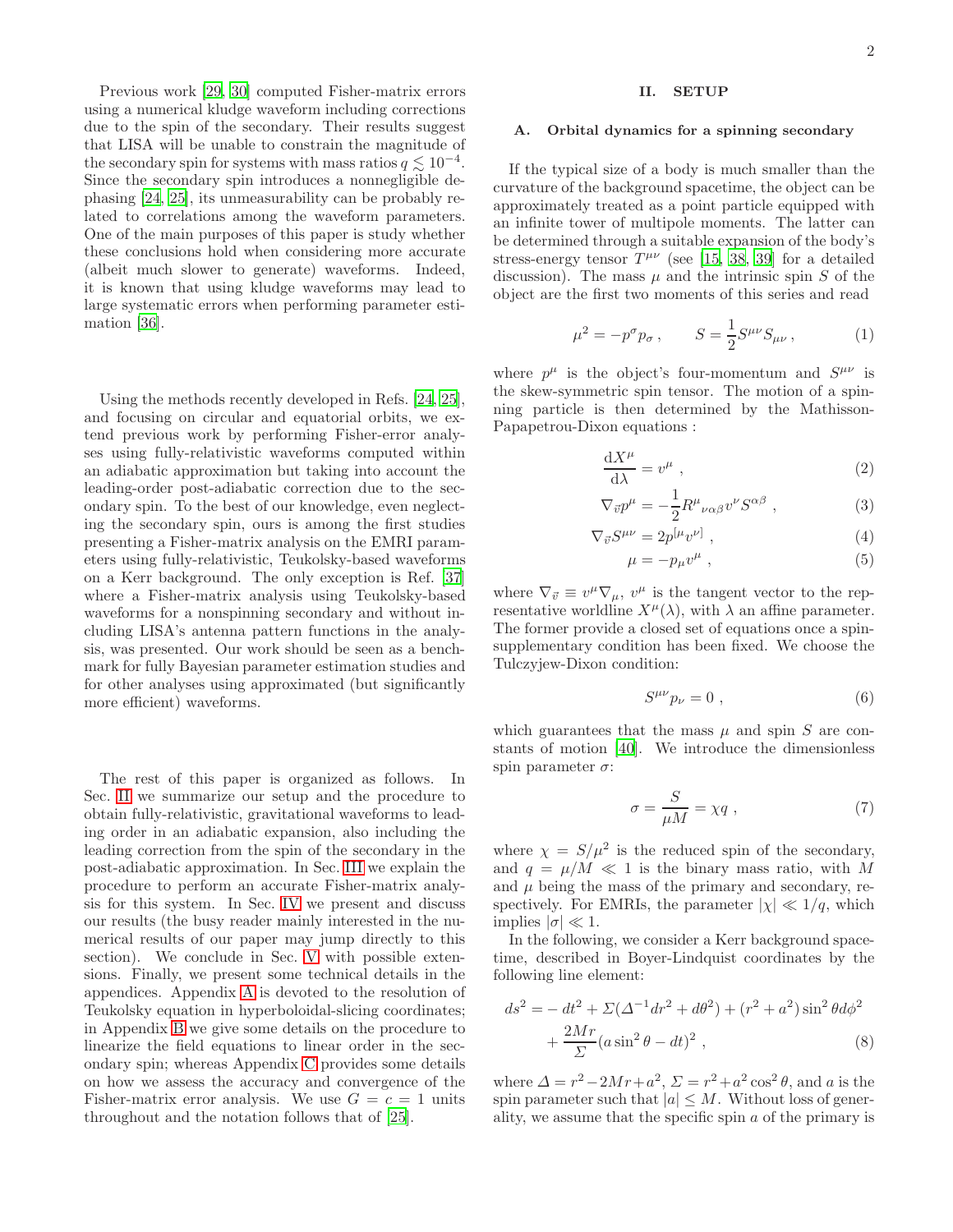aligned to the z-axis, namely  $a \geq 0$ . We focus on circular equatorial orbits with the spin of the secondary aligned (anti-aligned) to a, i.e.  $S > 0$  ( $S < 0$ ). Hereafter hatted quantities refer to dimensionless variables normalized by M, namely  $\widehat{\Omega} = M\Omega$ ,  $\hat{a} = a/M$ .

The Kerr spacetime admits two integrals of motion, the (normalized) energy  $E = E/\mu$  and angular momentum  $\tilde{J}_z = J_z/(\mu M)$  [\[41\]](#page-18-17). Since for EMRIs  $|\sigma| \ll 1$ , we expand both  $\tilde{E}, \tilde{J}_z$  in terms of the spin parameters, considering linear corrections only, such that that at first order in  $\sigma$ :

$$
\tilde{E} = \tilde{E}^0 + \sigma \tilde{E}^1 \quad , \quad \tilde{J}_z = \tilde{J}_z^0 + \sigma \tilde{J}_z^1 \,, \tag{9}
$$

with

$$
\tilde{E}^0 = \frac{\pm \hat{a} + (\hat{r} - 2)\hat{r}^{1/2}}{\hat{r}^{3/4} \Delta_{\pm}},
$$
\n(10)

$$
\tilde{E}^{1} = \frac{(\hat{a} \pm \sqrt{\hat{r}})(3\hat{a}^{2} \mp 4\sqrt{\hat{r}} + \hat{r}^{2})}{2\hat{r}^{11/4}\Delta_{\pm}^{3}},
$$
\n(11)

$$
\tilde{J}_z^0 = \pm \frac{\hat{r}^2 + \hat{a}^2 \mp 2\hat{a}\sqrt{\hat{r}}}{\hat{r}^{3/4}\Delta_{\pm}},
$$
\n(12)

$$
\tilde{J}_z^1 = \frac{1}{2\hat{r}^{11/4}\Delta_{\pm}^3} \left( 3\hat{a}^4 \pm \sqrt{\hat{r}}(3\hat{r} - 7)(\hat{a}^3 + 3\hat{a}\hat{r}^2) + 2\hat{a}^2\hat{r}(\hat{r} + 2) + \hat{r}^3(\hat{r} - 2)(2\hat{r} - 9) \right),
$$
\n(13)

where  $\Delta_{\pm} = \sqrt{\pm 2\hat{a} + (\hat{r} - 3)\sqrt{\hat{r}}},$  and the upper (lower) sign corresponds to prograde (retrograde) orbits [\[42\]](#page-18-18). The orbital frequency  $\hat{\Omega}$  is given by

$$
\widehat{\Omega}(\hat{r}) = \widehat{\Omega}^0(\hat{r}) + \sigma \widehat{\Omega}^1(\hat{r}) \tag{14}
$$

where  $\hat{\Omega}^0(\hat{r}) = 1/(\hat{a} \pm \hat{r}^{3/2})$  is the Keplerian frequency for a nonspinning particle, and

$$
\widehat{\Omega}^{1}(\hat{r}) = -\frac{3}{2} \frac{\sqrt{\hat{r}} \mp \hat{a}}{\sqrt{\hat{r}} (\hat{r}^{3/2} \pm a)^{2}}.
$$
 (15)

The orbital dynamics is completely determined by  $\tilde{E}, \tilde{J}_z$ and  $\hat{\Omega}$  once the orbital radius  $\hat{r}$  and the parameters  $\hat{a}$ and  $\sigma$  are specified.

#### B. Radiation-reaction effects and orbital evolution

At the adiabatic level, the rate of change of the constants of motion  $\tilde{E}$  and  $\tilde{J}_z$  is related to the fluxes carried away by gravitational radiation. These balance laws hold at first order in  $\sigma$  for a spinning particle, as shown in Ref. [\[13\]](#page-17-9). A caveat remains since – at variance with the  $\chi = 0$  case [\[43](#page-18-19)] – there is no rigorous proof yet that circular orbit remains circular even for a spinning secondary in the adiabatic approximation, i.e. that

$$
\frac{\mathrm{d}\tilde{E}}{\mathrm{d}\hat{t}} = \hat{\Omega}\frac{\mathrm{d}\tilde{J}_z}{\mathrm{d}\hat{t}},\tag{16}
$$

holds for a spinning secondary. In principle, given a circular geodesic, small perturbations induced by the spin can induce eccentricity [\[44\]](#page-18-20) or push the orbit off the equatorial plane for not aligned spins [\[45,](#page-18-21) [46](#page-18-22)]. Nevertheless, we shall assume that a circular orbit remains circular under radiation-reaction effects even when the secondary is spinning (with the spin vector (anti)aligned to the primary spin). In this framework the energy fluxes can be expanded as well in  $\sigma$ :

$$
\mathcal{F}(\hat{r}, \hat{\Omega}) = \mathcal{F}^0(\hat{r}, \hat{\Omega}^0) + \sigma \mathcal{F}^1(\hat{r}, \hat{\Omega}^0, \hat{\Omega}^1), \qquad (17)
$$

at fixed spins  $\hat{a}$  and orbital radius  $\hat{r}$ , with

$$
\mathcal{F} = \frac{1}{q} \left[ \left( \frac{\mathrm{d}\tilde{E}}{\mathrm{d}\hat{t}} \right)_{\mathrm{GW}}^H + \left( \frac{\mathrm{d}\tilde{E}}{\mathrm{d}\hat{t}} \right)_{\mathrm{GW}}^{\infty} \right],\tag{18}
$$

where  $\left(\frac{\mathrm{d}\tilde{E}}{\mathrm{d}\hat{t}}\right)$  $d\hat{t}$  $\setminus^{H,\infty}$ GW are the energy flux across the horizon and at infinity, respectively. Let us define

$$
\mathcal{G}(\hat{r},\hat{\Omega}) \coloneqq \left(\frac{\mathrm{d}\tilde{E}}{\mathrm{d}\hat{r}}\right)^{-1} \mathcal{F}(\hat{r},\hat{\Omega}),\tag{19}
$$

then, at first order in  $\sigma$ 

G

$$
\mathcal{G}(\hat{r}, \hat{\Omega}) = \mathcal{G}^0(\hat{r}, \hat{\Omega}^0) + \sigma \mathcal{G}^1(\hat{r}, \hat{\Omega}^0, \hat{\Omega}^1) ,
$$
\n(20)

$$
\mathcal{G}^0 = \left(\frac{\mathrm{d}\tilde{E}^0}{\mathrm{d}\hat{r}}\right)^{-1} \mathcal{F}^0, \qquad (21)
$$

$$
\mathcal{G}^1 = \left(\frac{\mathrm{d}\tilde{E}^0}{\mathrm{d}\hat{r}}\right)^{-1} \mathcal{F}^1 - \left(\frac{\mathrm{d}\tilde{E}^0}{\mathrm{d}\hat{r}}\right)^{-2} \left(\frac{\mathrm{d}\tilde{E}^1}{\mathrm{d}\hat{r}}\right) \mathcal{F}^0 \,, \tag{22}
$$

which yield for the time evolution of the orbital radius

<span id="page-2-0"></span>
$$
\frac{\mathrm{d}\hat{r}}{\mathrm{d}\hat{t}} = -\mathcal{G}^0(\hat{r}, \hat{\Omega}^0) - \sigma \mathcal{G}^1(\hat{r}, \hat{\Omega}^0, \hat{\Omega}^1). \tag{23}
$$

Finally, at first order in  $\sigma$  the orbital phase is given by

<span id="page-2-1"></span>
$$
\frac{\mathrm{d}\phi}{\mathrm{d}\hat{t}} = \hat{\Omega}^0(\hat{r}) + \sigma \hat{\Omega}^1(\hat{r}). \tag{24}
$$

Solving Eqs. [\(23\)](#page-2-0) and [\(24\)](#page-2-1) and linearizing them in  $\sigma$  one can obtain  $\hat{r}(\hat{t})$  and  $\phi(\hat{t})$  to  $\mathcal{O}(\sigma)$ .

## C. GW fluxes in the Teukolsky formalism: linear expansion in the secondary spin

We have computed the GW fluxes using the Teukolsky formalism. For circular equatorial orbits, the fluxes at infinity are

<span id="page-2-2"></span>
$$
\left(\frac{\mathrm{d}\tilde{E}}{\mathrm{d}\tilde{t}}\right)_{\text{GW}}^{\infty} = \sum_{\ell=2}^{\infty} \sum_{m=1}^{\ell} \frac{\left|Z_{\ell m \hat{\omega}}^{H}\right|^{2}}{2\pi \hat{\omega}^{2}} = \sum_{\ell=2}^{\infty} \sum_{m=1}^{\ell} I_{\ell m} , \qquad (25)
$$

$$
\left(\frac{\mathrm{d}\tilde{J}_{z}}{\mathrm{d}\tilde{t}}\right)_{\text{GW}}^{\infty} = \sum_{\ell=2}^{\infty} \sum_{m=1}^{\ell} \frac{m \left|Z_{\ell m \hat{\omega}}^{H}\right|^{2}}{2\pi \hat{\omega}^{3}} = \sum_{\ell=2}^{\infty} \sum_{m=1}^{\ell} \frac{m}{\hat{\omega}} I_{\ell m} , \qquad (26)
$$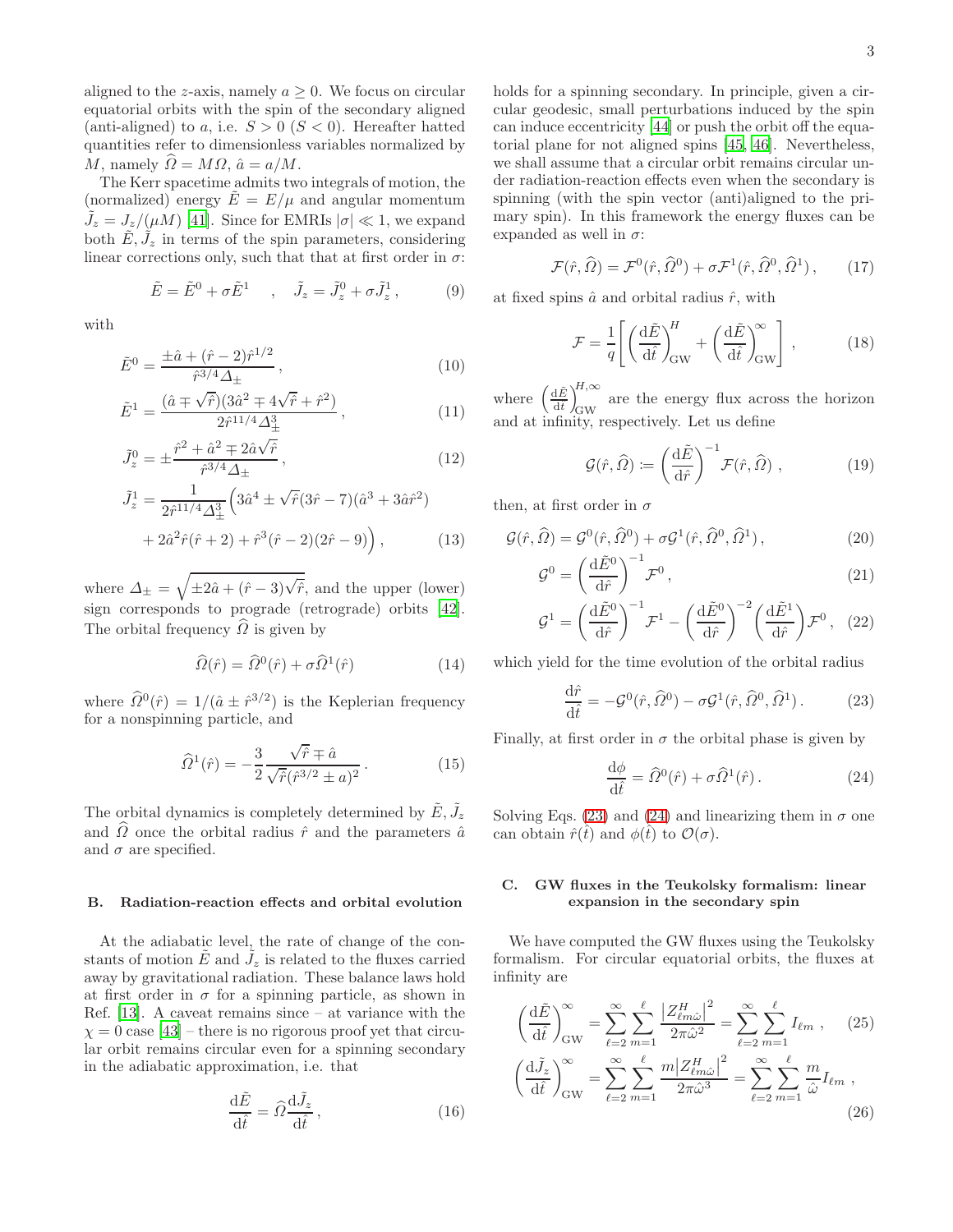while at the horizon:

$$
\left(\frac{\mathrm{d}\tilde{E}}{\mathrm{d}\hat{t}}\right)_{\text{GW}}^{H} = \sum_{\ell=2}^{\infty} \sum_{m=1}^{\ell} \alpha_{\ell m} \frac{|Z_{\ell m \hat{\omega}}^{\infty}|^2}{2\pi \hat{\omega}^2} = \sum_{\ell=2}^{\infty} \sum_{m=1}^{\ell} H_{\ell m} ,
$$
\n(27)

$$
\left(\frac{\mathrm{d}\tilde{J}_z}{\mathrm{d}\hat{t}}\right)_{\text{GW}}^H = \sum_{\ell=2}^{\infty} \sum_{m=1}^{\ell} \alpha_{\ell m} \frac{m |Z_{\ell m \hat{\omega}}^{\infty}|^2}{2\pi \hat{\omega}^3} = \sum_{\ell=2}^{\infty} \sum_{m=1}^{\ell} \frac{m}{\hat{\omega}} H_{\ell m} ,
$$
\n(28)

with  $\hat{\omega} = m\hat{\Omega}$  and the coefficient  $\alpha_{\ell m}$  being given in [\[47\]](#page-18-23). The procedure to compute the amplitudes  $I_{\ell m}$  and  $H_{\ell m}$ to linear order in  $\sigma$  is explained below. By symmetry,  $Z_{\ell-m-\hat{\omega}}^{H,\infty} = (-1)^{\ell} \bar{Z}_{\ell m \hat{\omega}}^{H,\infty}$ , where the bar denotes complex conjugation. The complex amplitudes

$$
Z_{\ell m \hat{\omega}}^{H, \infty} = Z_{\ell m \hat{\omega}}^{H, \infty} (\lambda_{\ell m \hat{\omega}, -2} S_{\ell m}^{\hat{a} \hat{\omega}}, R_{\ell m \hat{\omega}}^{\text{in}}, R_{\ell m \hat{\omega}}^{\text{up}}) , \qquad (29)
$$

depend on the solutions of two decoupled ordinary differential equations, whereas  $\lambda_{\ell m \hat{\omega}}$  and  ${}_{-2} S^{\hat{a} \hat{\omega}}_{\ell m}$  are respectively the eigenvalues and eigenfunctions of the angular Teukolsky equation:

<span id="page-3-3"></span>
$$
\left[\frac{1}{\sin\theta} \frac{d}{d\theta} \left(\sin\theta \frac{d}{d\theta}\right) - c^2 \sin^2\theta - \left(\frac{m - 2\cos\theta}{\sin\theta}\right)^2 + 4c\cos\theta - 2 + 2mc\right]_{-2} S_{\ell m}^c = -\lambda_{\ell m \hat{\omega}_{-2}} S_{\ell m}^c , \quad (30)
$$

where  $c \equiv \hat{a}\hat{\omega}$ . The following identities hold:  $\lambda_{\ell m-\hat{\omega}}=$  $\lambda_{\ell-m\hat{\omega}}$  and

$$
{}_{-2}S_{\ell-m}^{-c}(\theta) = (-1)^{l} {}_{-2}S_{\ell m}^{c}(\pi - \theta) , \qquad (31)
$$

while  ${}_{-2}S^c_{\ell m}(\theta)e^{im\phi}$  reduces to the spin-weighted spherical harmonics for  $\hat{a} = 0$  or  $\hat{\omega} = 0$ . Similarly, the functions  $R_{\ell m \hat{\omega}}^{\text{in}}$  and  $R_{\ell m \hat{\omega}}^{\text{up}}$  are linearly independent solutions of the radial Teukolsky equation:

<span id="page-3-4"></span>
$$
\Delta^2 \frac{\mathrm{d}}{\mathrm{d}\hat{r}} \left( \frac{1}{\Delta} \frac{\mathrm{d}R_{\ell m \omega}}{\mathrm{d}\hat{r}} \right) - V(\hat{r}) R_{\ell m \hat{\omega}}(\hat{r}) = 0 , \qquad (32)
$$

where the potential  $V(\hat{r})$  reads

$$
V(\hat{r}) = -\frac{K^2 + 4i(\hat{r} - 1)K}{\Delta} + 8i\hat{\omega}\hat{r} + \lambda_{\ell m\hat{\omega}} ,\qquad(33)
$$

$$
K = (\hat{r}^2 + \hat{a}^2)\hat{\omega} - \hat{a}m\,,\tag{34}
$$

$$
\Delta = \hat{r}^2 + \hat{a}^2 - 2\hat{r},\tag{35}
$$

while

$$
W_{\hat{r}} \equiv \frac{1}{\Delta} \left( R_{\ell m \hat{\omega}}^{\text{in}} \frac{\mathrm{d}R_{\ell m \hat{\omega}}^{\text{up}}}{\mathrm{d}\hat{r}} - R_{\ell m \hat{\omega}}^{\text{up}} \frac{\mathrm{d}R_{\ell m \hat{\omega}}^{\text{in}}}{\mathrm{d}\hat{r}} \right) ,\qquad(36)
$$

is the corresponding Wronskian. It is possible to write the amplitudes  $Z_{\ell m\hat{\omega}}^{H,\infty}$  for a specific orbital radius  $\hat{r}$  as

$$
Z_{\ell m \hat{\omega}}^{H, \infty} = \frac{2\pi}{W_{\hat{r}}} \left[ A_0 - (A_1 + B_1) \frac{d}{d\hat{r}} + (A_2 + B_2) \frac{d^2}{d\hat{r}^2} - B_3 \frac{d^3}{d\hat{r}^3} \right] R_{\ell m \hat{\omega}}^{in, up} \Big|_{\theta = \pi/2, \hat{r} = \hat{r}(\hat{t})} . \quad (37)
$$

The general expressions for the coefficients  $A_0, A_1, A_2$ and  $B_1, B_2, B_3$ , as a function of  $\hat{r}$ ,  $\lambda_{\ell m \hat{\omega}}$  and  ${}_{-2} S_{\ell m}^{\hat{a} \hat{\omega}}$ , is given in [\[25](#page-18-2)].

<span id="page-3-0"></span>Following the linearized approach applied before, we compute spin-corrections to the fluxes [\(25\)](#page-2-2) and [\(27\)](#page-3-0) at first order in  $\sigma$ , keeping the orbital radius  $\hat{r}$  fixed. To this aim, we first expand the solutions of the Teukolsky angular and radial equations, i.e.

<span id="page-3-2"></span><span id="page-3-1"></span>
$$
\lambda_{\ell m \hat{\omega}} = \lambda_{\ell m}^0(c^0) + \sigma \lambda_{\ell m}^1(c^0, c^1) , \qquad (38)
$$

$$
{}_{-2}S_{\ell m}^c(\theta) = {}_{-2}S_{\ell m}^0(\theta, c^0) + \sigma {}_{-2}S_{\ell m}^1(\theta, c^0, c^1) ,\qquad (39)
$$

$$
R_{\ell m\hat{\omega}}^{\text{in}}(\hat{r}) = R_{\ell m}^{\text{in},0}(\hat{r},\omega^0) + \sigma R_{\ell m}^{\text{in},1}(\hat{r},\hat{\omega}^0,\hat{\omega}^1),\tag{40}
$$

$$
R_{\ell m\hat{\omega}}^{\text{up}}(\hat{r}) = R_{\ell m}^{\text{up},0}(\hat{r}, \omega^0) + \sigma R_{\ell m}^{\text{up},1}(\hat{r}, \hat{\omega}^0, \hat{\omega}^1) ,\qquad(41)
$$

where  $\hat{\omega}^i = m \hat{\Omega}^i$ , and we expanded  $c = c^0 + \sigma c^1 + \mathcal{O}(\sigma^2)$ , where  $c^i = \hat{a}\hat{\omega}^i$  with  $i = 0, 1$ . We shall now describe the procedure we adopted to compute all the components of Eqs.  $(38)-(41)$  $(38)-(41)$  as well as of Eqs.  $(25)-(27)$  $(25)-(27)$ .

## *1. Linearization in the secondary spin: Angular solutions*

If we impose regularity of the solutions at the boundaries  $\theta = 0$  and  $\theta = \pi$ , which are regular singular points, Eq. [\(30\)](#page-3-3) defines a Sturm-Liouville eigenvalue problem. Despite being a singular Sturm-Liouville problem (see Appendix [B 1\)](#page-12-1), for real frequencies, Eq. [\(30\)](#page-3-3) retains much of the properties of a regular one. In particular, it can be seen as an eigenvalue problem for a Hermitian operator  $\mathcal{H}$ :

$$
\mathcal{H}|S\rangle = -\lambda_{\ell m\hat{\omega}}|S\rangle, \qquad (42)
$$

where  $|S\rangle = {}_{-2}S_{\ell m}^c(\theta)$  and H is the left-hand side of Eq. [\(30\)](#page-3-3). If we expand  $\mathcal{H}, \lambda_{\ell m \hat{\omega}}$ , and  $|S\rangle$  to linear order in σ, we obtain:

$$
\mathcal{H}^0|S^0\rangle = -\lambda^0_{\ell m}(c^0)|S^0\rangle\,,\tag{43}
$$

$$
\mathcal{H}^{0}|S^{1}\rangle + \mathcal{V}^{1}|S^{0}\rangle = -\lambda_{\ell m}^{0}(c^{0})|S^{1}\rangle - \lambda_{\ell m}^{1}(c^{0}, c^{1})|S^{0}\rangle, \tag{44}
$$

where  ${}_{-2}S^0_{\ell m}(\theta, c^0) \equiv |S^0\rangle$  and  ${}_{-2}S^1_{\ell m}(\theta, c^0, c^1) \equiv |S^1\rangle$ . The functional form of  $\mathcal{V}^1$  is given in the Appendix [B,](#page-12-0) while  $\mathcal{H}^0$  is simply given by  $\mathcal{H}$  with  $c \leftrightarrow c^0$ . In this fashion, we can consider  $V^1$  as a perturbation of an Hermitian operator  $\mathcal{H}^0$ , and the corrections  $\lambda_{\ell m}^1(c^0, c^1)$  induced by the spin  $\sigma$  can be obtained using the same techniques of time-independent perturbation theory for a (nondegenerate) quantum mechanical system, i.e

$$
\lambda_{\ell m}^1(c^0, c^1) = \langle S^0 | \mathcal{V}^1 | S^0 \rangle \equiv \int_0^{\pi} {}_{-2} S^0_{\ell m} \mathcal{V}^1{}_{-2} S^0_{\ell m} \sin \theta \, d\theta \,. \tag{45}
$$

<span id="page-3-5"></span>Once the corrections to the eigenvalues  $\lambda_{\ell m}^1(c^0,c^1)$  are known, we can compute the corrections to the eigenfunctions  $S^1_{\ell m}(\theta, c^0, c^1)$  by expanding in  $\sigma$  the series coefficients of the solution obtained with Leaver's method (see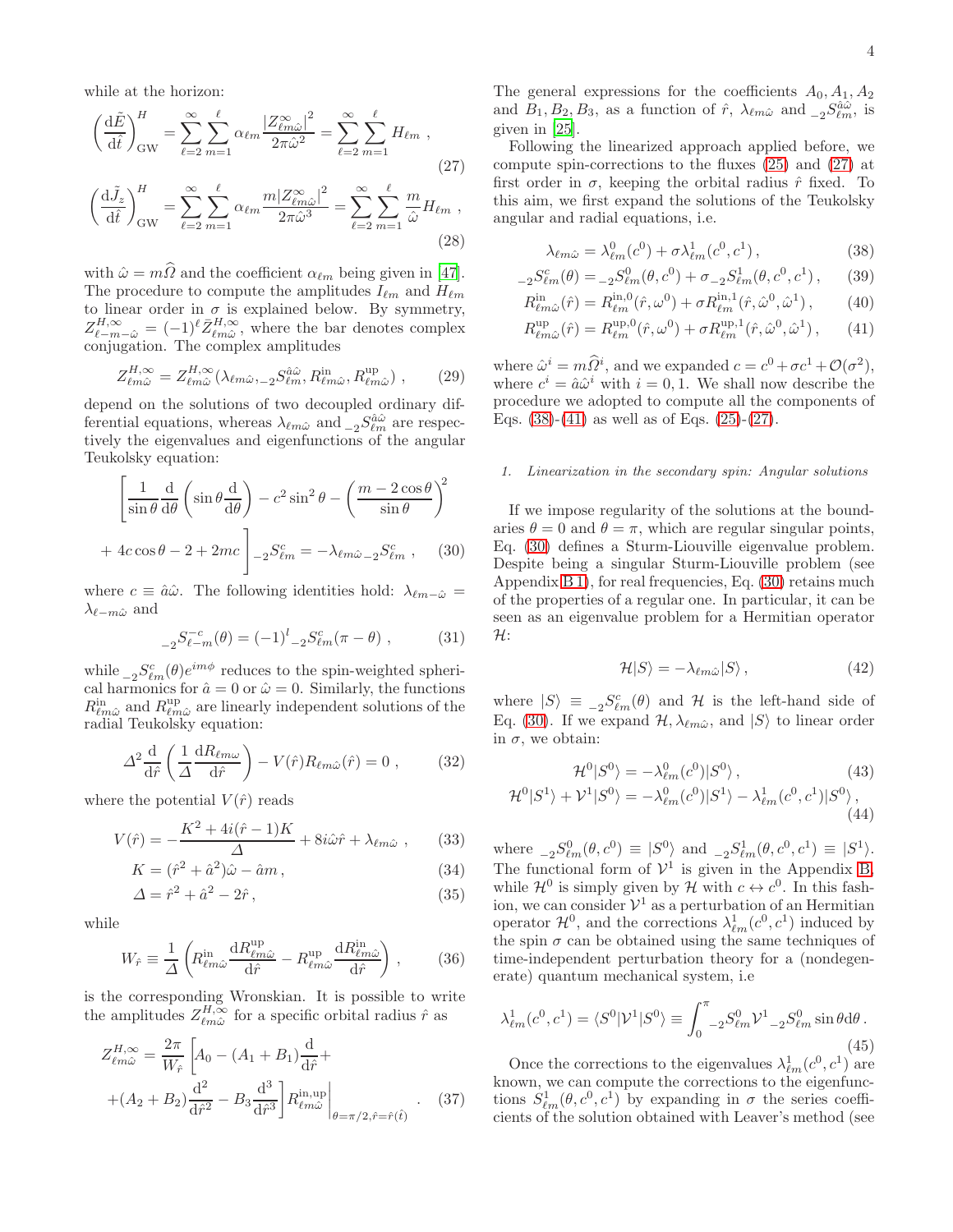Appendix [B 1](#page-12-1) for more details). To compute the 0-th order eigenvalues  $\lambda_{\ell m}^0(c^0)$  and eigenfunctions  ${}_{-2}S_{\ell m}^0(\theta, c^0)$ of Eq. [\(30\)](#page-3-3) we used Leaver's method implemented in the Black Hole Perturbation Toolkit [\[48\]](#page-18-24).

It is worth to remark that we can always find the ex-act solutions of Eq. [\(30\)](#page-3-3) for any value of  $\sigma$ , and then interpolate to extract the first order correction in the spin. However, the semi-analytic linearization approach described above provides a powerful and fast method to avoid such numerical procedure. It may happen, though, that in some regions of the parameter space, the input parameters require higher precision than expected due to large numerical cancellations in the algorithm. When the precision of the corrections obtained with the semianalytic method dropped below a certain threshold, we used as a "backup" approach a simple interpolation from the exact solutions, i.e.

$$
\lambda_{\ell m}^1 = \frac{\lambda_{\ell m \hat{\omega}}(c^0 + \epsilon c^1) - \lambda_{\ell m \hat{\omega}}(c^0 - \epsilon c^1)}{\epsilon}, \qquad (46)
$$

$$
{}_{-2}S^{1}_{\ell m} = \frac{-2S^{(c^0 + \epsilon c^1)}_{\ell m} - 2S^{(c^0 - \epsilon c^1)}_{\ell m}}{\epsilon}, \qquad (47)
$$

where the exact eigenvalues  $\lambda_{\ell m \hat{\omega}}(c^0 + \epsilon c^1), \lambda_{\ell m \hat{\omega}}(c^0 - \epsilon c^1)$ and eigenfunctions  ${}_{-2}S^{(c^0+\epsilon c^1)}_{\ell m}$ ,  ${}_{-2}S^{(c^0-\epsilon c^1)}_{\ell m}$  of [\(30\)](#page-3-3) were computed using the Leaver method of the Black Perturbation Toolkit with  $\epsilon = 10^{-6}$ . We have checked that the corrections obtained with the semi-analytic method and with the numerical interpolation agree in all the parameter space under investigation.

#### *2. Linearization in the secondary spin: Radial solutions*

Equation [\(32\)](#page-3-4) is a stiff differential equation, i.e. the solutions of physical interest are fast oscillating functions with amplitudes increasing as  $\hat{r}^3$  at infinity. The stiffness is caused by the long range of the potential, which makes it challenging to obtain accurate solution in the domain of integration. Two workarounds of this issue are the semi-analytic Mano-Suzuki-Takasugi method [\[49,](#page-18-25) [50\]](#page-18-26) and the numerical Sasaki-Nakamura method [\[51](#page-19-0)]. Here we employed a third method, which consists in considering a particular ansatz of the solutions of Eq. [\(32\)](#page-3-4) based on hyperboloidal-slicing coordinates [\[52\]](#page-19-1). Such ansatz  $is<sup>1</sup>$  $is<sup>1</sup>$  $is<sup>1</sup>$ 

<span id="page-4-1"></span>
$$
R_{\ell m\hat{\omega}}(\hat{r}) = \hat{r}^{-1} \Delta^{-s} e^{\mp i\hat{\omega}\hat{r}^*} e^{im\tilde{\phi}} \psi(\hat{r}) , \qquad (48)
$$

when the minus (plus) sign refers to  $R_{\ell m \hat{\omega}}^{\text{in}}(R_{\ell m \hat{\omega}}^{\text{up}})$ , s refers to the spin of the perturbation of the Kerr metric  $(s = 0, \pm 1, \pm 2$  for scalar, vector and metric perturbations, respectively), and

$$
\tilde{\phi} = \frac{\hat{a}}{\hat{r}_+ - \hat{r}_-} \ln\left(\frac{\hat{r} - \hat{r}_+}{\hat{r} - \hat{r}_-}\right),\tag{49}
$$
\n
$$
\hat{r}^* = \hat{r} + \frac{2\hat{r}_+}{\hat{r} - \hat{r}_-} \ln\left(\frac{\hat{r} - \hat{r}_+}{\hat{r} - \hat{r}_-}\right) - \frac{2r_-}{\hat{r} - \hat{r}_-} \ln\left(\frac{\hat{r} - \hat{r}_-}{\hat{r} - \hat{r}_-}\right),
$$

$$
\hat{r}^* = \hat{r} + \frac{2t + \hat{r}}{\hat{r} + \hat{r} - \hat{r}} \ln\left(\frac{t - t + \hat{r}}{2}\right) - \frac{2t - \hat{r}}{r + \hat{r} - \hat{r}} \ln\left(\frac{t - t - \hat{r}}{2}\right),\tag{50}
$$

with  $\hat{r}_{\pm} = 1 \pm \sqrt{1 - \hat{a}^2}$ . By plugging the ansatz [\(48\)](#page-4-1) in Eq. [\(32\)](#page-3-4), we obtain an ordinary differential equation for  $\psi$ :

<span id="page-4-2"></span>
$$
\Delta^2 \frac{\mathrm{d}^2 \psi}{\mathrm{d}\hat{r}^2} + \Delta \tilde{F}(\hat{r}; H) \frac{\mathrm{d}\psi}{\mathrm{d}\hat{r}} + \tilde{U}(\hat{r}; H) \psi = 0 , \qquad (51)
$$

where the functions  $\tilde{F}(\hat{r}; H)$  and  $\tilde{U}(\hat{r}; H)$  are given in Appendix [A.](#page-10-0) Solving Eq. [\(51\)](#page-4-2) numerically is much easier than solving Eq. [\(32\)](#page-3-4) because the potential  $\tilde{U}(\hat{r};H)/\Delta^2$ is short ranged and the oscillating behavior at the horizon and infinity is already factored out in the ansatz [\(48\)](#page-4-1). It is worth noticing that the oscillating term  $e^{\mp i\hat{\omega}\hat{r}^*}$  does not enter in the Wronskian  $W_{\hat{r}}$ . We found exact boundary conditions for Eq. [\(51\)](#page-4-2), which allowed us to find the radial solutions  $R_{\ell m\hat{\omega}}^{in}$  and  $R_{\ell m\hat{\omega}}^{up}$  fast and accurately. Such boundary conditions are provided in Appendix [A 1.](#page-11-0)

After expanding the ansatz [\(48\)](#page-4-1) as shown in Appendix [B 2,](#page-14-0) we obtained some algebraic formulas for  $R_{\ell m}^{\text{in},1}$  and  $R_{\ell m}^{\text{up},1}$  that depend on the linear corrections  $\psi^{\text{in},0}, \psi^{\text{in},1}$  and  $\psi^{\text{up},0}, \psi^{\text{up},1}$ . We computed such solutions by solving a system of ordinary differential equations derived by expanding Eq. [\(51\)](#page-4-2) and the related boundary conditions to  $\mathcal{O}(\sigma)$ . See Appendix [B 2](#page-14-0) for more details.

## *3. Linearization in the secondary spin: GW fluxes*

Once the zeroth- and first-order corrections to the Teukolski variables are known, it is then possible to expand the complex amplitudes  $Z_{\ell m \hat{\omega}}^{H,\infty}$  as

$$
Z_{\ell m \hat{\omega}}^H(\hat{r}) = Z_{\ell m}^{H,0}(\hat{r}, \omega^0) + \sigma Z_{\ell m}^{H,1}(\hat{r}, \hat{\omega}^0, \hat{\omega}^1), \quad (52)
$$

$$
Z_{\ell m \hat{\omega}}^{\infty}(\hat{r}) = Z_{\ell m}^{\infty,0}(\hat{r}, \omega^0) + \sigma Z_{\ell m}^{\infty,1}(\hat{r}, \hat{\omega}^0, \hat{\omega}^1) ,\qquad(53)
$$

and finally obtain the correction to the fluxes at the horizon and infinity for each  $\ell, m$  as follows:

<span id="page-4-4"></span><span id="page-4-3"></span>
$$
I_{\ell m}(\hat{r}) = I_{\ell m}^0(\hat{r}, \omega^0) + \sigma I_{\ell m}^1(\hat{r}, \hat{\omega}^0, \hat{\omega}^1) ,\qquad (54)
$$

$$
H_{\ell m}(\hat{r}) = H_{\ell m}^{0}(\hat{r}, \omega^{0}) + \sigma H_{\ell m}^{1}(\hat{r}, \hat{\omega}^{0}, \hat{\omega}^{1}), \qquad (55)
$$

where  $I_{\ell m}$  and  $H_{\ell m}$  have been defined in Eqs. [\(25\)](#page-2-2) and [\(27\)](#page-3-0), respectively. The coefficients  $I_{\ell m}^0, I_{\ell m}^1$  and  $H_{\ell m}^0, H_{\ell m}^1$  are given in Appendix [B 3.](#page-15-0)

To compute the fluxes, we constructed a nonuniform grid in the orbital radius  $\hat{r}$  defined as follows: given  $v(\hat{r}) \equiv (\hat{\Omega}^0)^{1/3} = (\hat{r}^{3/2} + \hat{a})^{-1/3}$ , we considered 180 points for  $a < 0.99$  and 200 points for  $a = 0.99$  evenly spaced in v, starting from  $v_{\text{start}} = v(\hat{r} = 14)$  and ending at

<span id="page-4-0"></span><sup>&</sup>lt;sup>1</sup> The original ansatz used in  $[52]$  [their Eq. (13)] has wrong signs in some factors.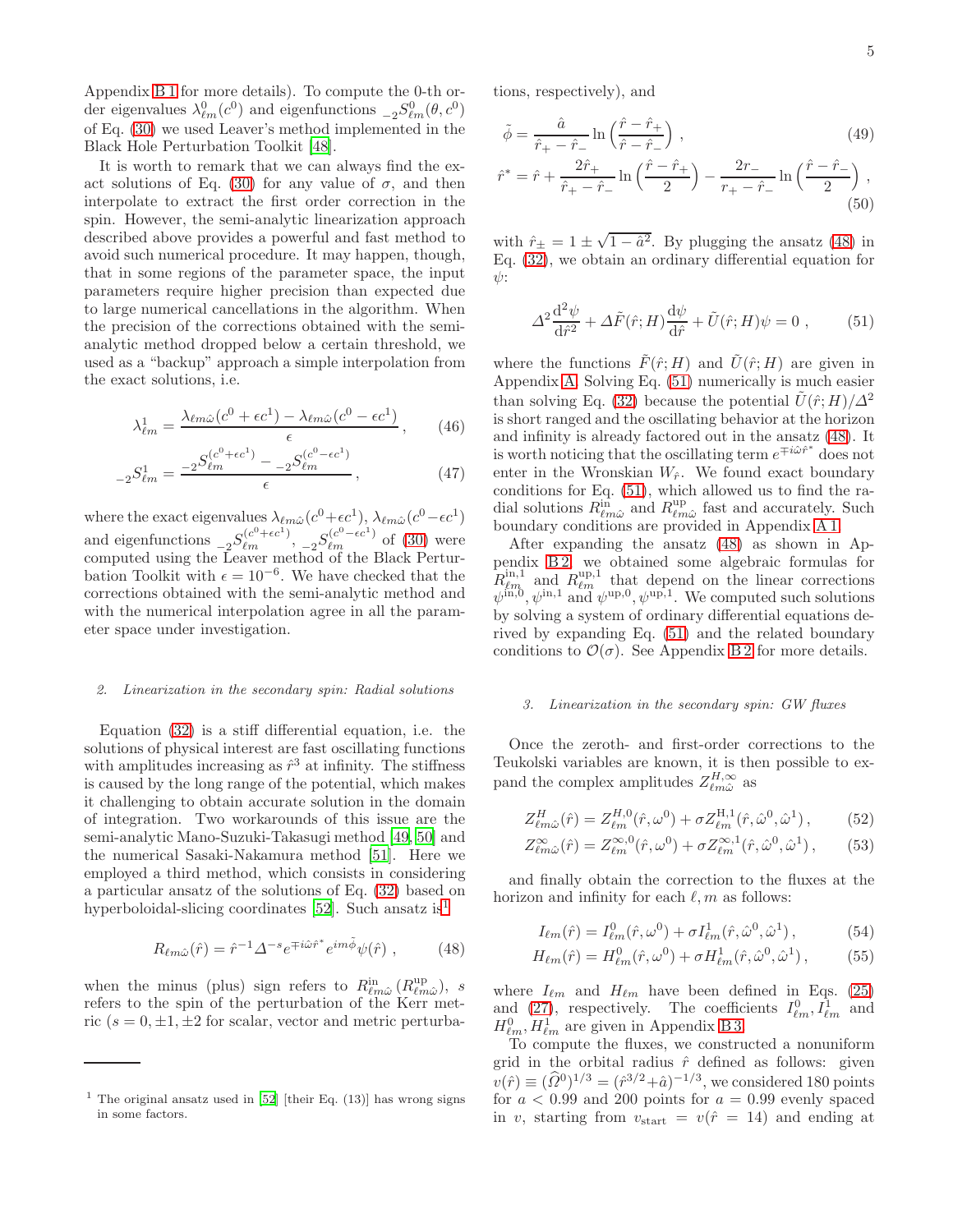$v_{\text{end}} = v(\hat{r}_{\text{ISCO}})$ , with  $\hat{r}_{\text{ISCO}}$  being the ISCO for a nonspinning test particle. The radiation reaction grid in  $\hat{r}$ was then obtained as the solution of  $\hat{r}_i = (1/v_i^3 - \hat{a})^{-2/3}$ for  $i = 1, \ldots 180$  (200) for  $\hat{a} < 0.99$  ( $\hat{a} = 0.99$ ).

In the computation of the fluxes, we summed over all multipoles  $\ell$  up to  $\ell_{\text{max}} = 20$  ( $\ell_{\text{max}} = 24$ ) for  $a < 0.99$  $(a = 0.99)$ , summing over the index  $m = 1, \ldots, \ell$  for each harmonic index  $\ell$ . As shown in Table I of Ref. [\[25\]](#page-18-2), the fractional error in truncating the multipole sum at  $\ell_{\text{max}}$ is no larger than  $\sim 10^{-5}$ .

Finally, we compared the linearized fluxes with the results available in the literature. In the case of a Schwarzschild spacetime, our results are in perfect agreement with those of Ref. [\[13\]](#page-17-9) (they agree within all the digits shown in Table I of [\[13\]](#page-17-9)). In Ref. [\[25\]](#page-18-2), the linear corrections to the fluxes in a Kerr spacetime were computed through a cubic interpolation of the exact fluxes in  $\sigma$  (we refer to the first-order corrections computed in this way as  $\mathcal{F}^1_{\text{inter}}$ ). In order to compare with the semianalytic linear corrections  $\mathcal{F}^1$  obtained in this work, we recomputed  $\mathcal{F}^1_{\text{inter}}$  as done in Ref. [\[25](#page-18-2)] with the following differences:

- we solved the radial Teukolsky equation in hyperboloidal slicing coordinates, using the same radiation-reaction grid adopted here;
- for each  $\ell$ , we summed over all azimuthal indexes  $m = 1, \ldots, \ell$ , as done in this work.

The fractional difference between  $\mathcal{F}^1_{\text{inter}}$  and  $\mathcal{F}^1$  is, at most,  $10^{-10}\%$  ( $10^{-4}\%$ ) for  $\hat{a} = 0.9$  ( $\hat{a} = 0.99$ ) (the largest differences occurring at the ISCO).

#### D. Waveform computation

We focus on EMRIs on circular and equatorial orbits, for which the emitted waveform in the Teukolsky formalism is given by

$$
h_{+} - ih_{\times} = 2\frac{\mu}{D} \sum_{\ell,m} \mathcal{A}_{\ell m \hat{\omega}}(t)_{-2} S_{\ell m}^{c}(\vartheta, t) e^{-i\Phi(t)}, \quad (56)
$$

$$
\Phi(t) = m\phi(t) + m(\varphi + \phi_0),\tag{57}
$$

where  $\phi_0$  is the initial orbital phase,  $\mathcal{A}_{\ell m \hat{\omega}} \equiv \hat{Z}_{\ell m \hat{\omega}}^H / \hat{\omega}^2$ , where  $\varphi_0$  is the finitial orbital phase,  $\mathcal{A}_{\ell m\omega} = \mathcal{D}_{\ell m\hat{\omega}}/\omega$ ,<br>and  $\hat{Z}_{\ell m\hat{\omega}}^H = M^2 Z_{\ell m\hat{\omega}}^H$ .  $D$  is the source's luminosity dis-tance from the detector<sup>[2](#page-5-0)</sup>, and  $(\vartheta, \varphi)$  identify the direction, in Boyer-Lindquist coordinates, of the latter in a reference frame centered at the source. Since  $\phi_0$  in Eq. [\(56\)](#page-5-1) is degenerate with the azimuth direction  $\varphi$ , from now on we will identify the initial phase as  $\phi_0 \rightarrow \varphi + \phi_0$ . From Eq. [\(56\)](#page-5-1) it is straightforward to identify the two waveform polarizations

$$
h_{\ell m}^{+} = 2 \frac{\mu}{D} {}_{-2} S_{\ell m}^{c} (\text{Re} \mathcal{A}_{\ell m \hat{\omega}} \cos \Phi + \text{Im} \mathcal{A}_{\ell m \hat{\omega}} \sin \Phi),
$$
\n
$$
h_{\ell m}^{\times} = 2 \frac{\mu}{D} {}_{-2} S_{\ell m}^{c} (\text{Re} \mathcal{A}_{\ell m \hat{\omega}} \sin \Phi - \text{Im} \mathcal{A}_{\ell m \hat{\omega}} \cos \Phi),
$$
\n
$$
(59)
$$

being Re  $A_{\ell m \hat{\omega}}$  and Im  $A_{\ell m \hat{\omega}}$  the real and imaginary parts of  $\mathcal{A}_{\ell m\hat{\omega}}$ . In the presence of the secondary spin, we expand the amplitudes  $\mathcal{A}_{\ell m \hat{\omega}} = \mathcal{A}_{\ell m}^0(\hat{\omega}^0) + \sigma \mathcal{A}_{\ell m}^1(\hat{\omega}^0, \hat{\omega}^1) +$  $\mathcal{O}(\sigma^2)$ , where

$$
\mathcal{A}_{\ell m}^0 = \frac{\hat{Z}_{\ell m \hat{\omega}}^{H,0}}{(\hat{\omega}^0)^2},\tag{60}
$$

$$
\mathcal{A}_{\ell m}^1 = -2 \frac{\hat{\omega}^1}{\hat{\omega}^0} \mathcal{A}_{\ell m}^0 + \frac{\hat{Z}_{\ell m \hat{\omega}}^{H,1}}{(\hat{\omega}^0)^2} \,. \tag{61}
$$

Therefore, we recast the two polarizations as:

$$
h_{\ell m}^{+} = 2\frac{\mu}{D} \left( {}_{-2}S_{\ell m}^{0} + \sigma_{-2}S_{\ell m}^{1} \right) A_{\ell m}^{+}, \tag{62}
$$

$$
h_{\ell m}^{\times} = 2 \frac{\mu}{D} \left( {}_{-2} S^0_{\ell m} + \sigma {}_{-2} S^1_{\ell m} \right) A_{\ell m}^{\times} ,\qquad (63)
$$

with

$$
A_{\ell m}^{+} = \text{Re}\left(\mathcal{A}_{\ell m}^{0} + \sigma \mathcal{A}_{\ell m}^{1}\right) \cos \Phi + \text{Im}\left(\mathcal{A}_{\ell m}^{0} + \sigma \mathcal{A}_{\ell m}^{1}\right) \sin \Phi,
$$
\n(64)  
\n
$$
A_{\ell m}^{\times} = \text{Re}\left(\mathcal{A}_{\ell m}^{0} + \sigma \mathcal{A}_{\ell m}^{1}\right) \sin \Phi - \text{Im}\left(\mathcal{A}_{\ell m}^{0} + \sigma \mathcal{A}_{\ell m}^{1}\right) \cos \Phi.
$$
\n(65)

The LISA response to the GW signal emitted by an EMRI can be written in terms of the  $+$ ,  $\times$  polarizations as

<span id="page-5-3"></span>
$$
h_{\alpha}(t) = F_{\alpha}^{+}(\vartheta_{D}, \varphi_{D}, \Psi)h_{+}(t, D, \vartheta, \varphi) ++ F_{\alpha}^{x}(\vartheta_{D}, \varphi_{D}, \Psi)h_{x}(t, D, \vartheta, \varphi),
$$
 (66)

<span id="page-5-1"></span>where  $\alpha = I, II$  refers to the two independent Michelsonlike detectors that constitute the LISA response [\[53](#page-19-2)]. The antenna pattern functions<sup>[3](#page-5-2)</sup>  $F^+_{\alpha}$  and  $F^{\times}_{\alpha}$  depend on the direction  $(\vartheta_D, \varphi_D)$  of the source with respect to the detector's frame and on the polarization angle  $\Psi$  [\[29](#page-18-11)]:

$$
F_I^+ = \frac{1}{2} (1 + \cos^2 \vartheta_D) \cos(2\varphi_D) \cos(2\Psi)
$$

$$
- \cos \vartheta_D \sin(2\varphi_D) \sin(2\Psi) , (67)
$$

$$
F_I^\times = \frac{1}{2} (1 + \cos^2 \vartheta_D) \cos(2\varphi_D) \sin(2\Psi)
$$

$$
+ \cos \vartheta_D \sin(2\varphi_D) \cos(2\Psi) , (68)
$$

<span id="page-5-0"></span><sup>2</sup> In this detector frame configuration, the component masses in Eq. [\(56\)](#page-5-1) are rescaled with respect to the source-frame quantities by the redshift factor  $(1 + z)$ .

<span id="page-5-2"></span><sup>&</sup>lt;sup>3</sup> For simplicity, we assume that  $F_{+,\times}$  are constant within the frequency range sampled by the binary configurations considered. However, for values of f larger than  $f_* = 19.1 \text{ mHz}$ , LISA's antenna pattern functions also depend on the GW frequency [\[54\]](#page-19-3).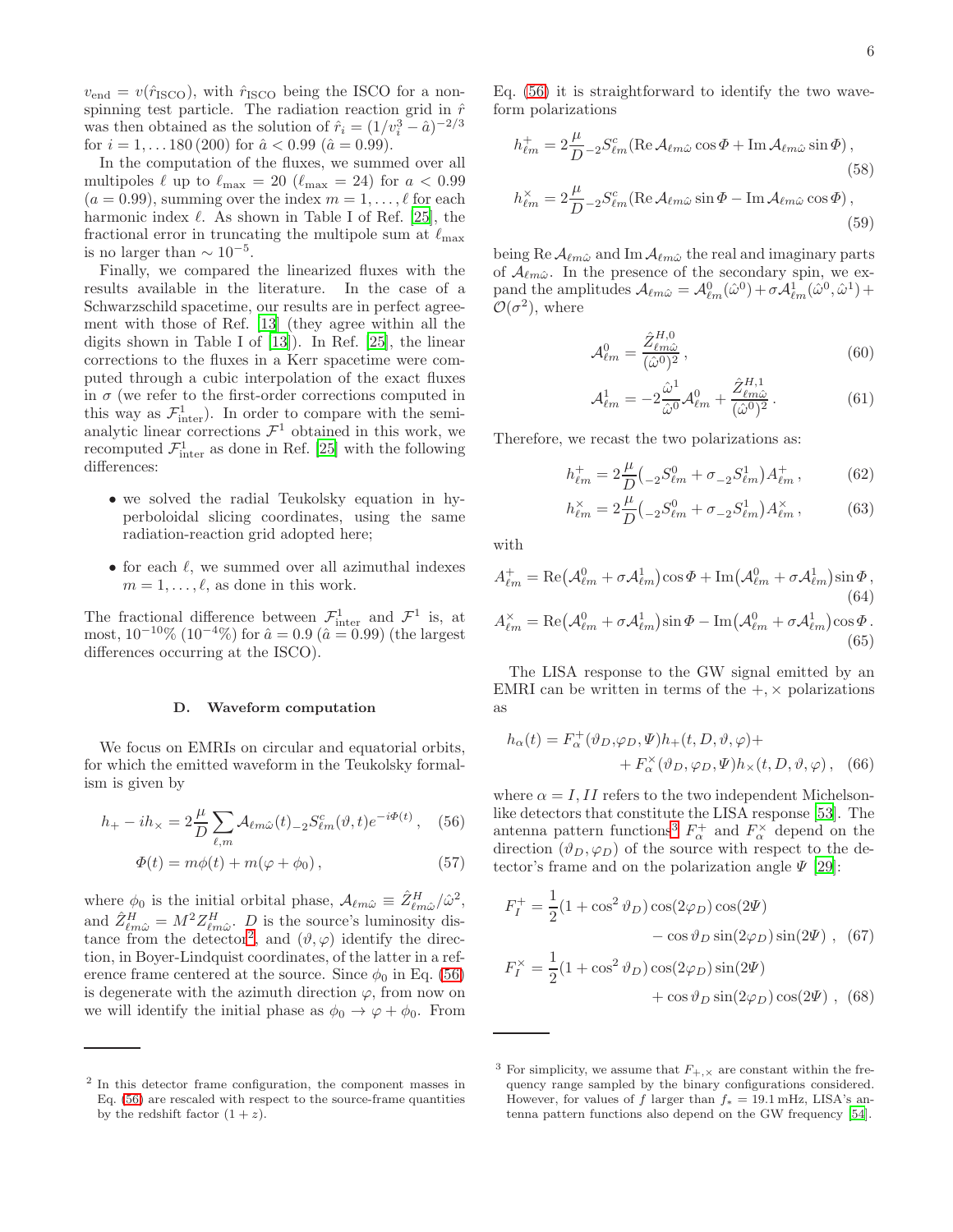where  $F_{II}^{+,\times}$  can be obtained by rotating  $\varphi_D$  in the previous expressions by  $-\pi/4$ . i.e.  $F_{II}^{+,\times}(\vartheta_D,\varphi_D,\psi) =$  $F_I^{+,\times}(\vartheta_D,\varphi_D-\pi/4,\psi).$ 

Given the LISA satellite motion, such angles are not constant but vary with time. However it is possible to recast  $(\vartheta_D, \varphi_D, \Psi)$  in terms of fixed angles  $(\vartheta_S, \varphi_S)$  and  $(\vartheta_K, \varphi_K)$  which provide the direction of the source and of the orbital angular momentum (which for equatorial orbits coincides with the direction of the primary spin) in a heliocentric reference frame attached with the eclip-tic [\[55](#page-19-4)]. The same applies to the polar angle  $\vartheta$  in the signal  $(56)$ :

$$
\cos \vartheta = \cos \vartheta_S \cos \vartheta_K + \sin \vartheta_S \sin \vartheta_K \cos(\varphi_S - \varphi_K). (69)
$$

Finally, we also include the effect of the Doppler modulation by introducing an offset in the phase

$$
\Phi(t) \to \Phi(t) + \frac{\hat{\omega}R}{M} \sin \vartheta_S \cos[2\pi(t/T_{\text{LISA}}) - \varphi_S], \quad (70)
$$

where  $R = 1 \text{AU}$  and  $T_{\text{LISA}} = 1 \text{ yr}$  is LISA's orbital period [\[29\]](#page-18-11).

We have considered  $T = 1$  yr observation time, ending the orbital evolution at the onset of the transition region as defined in [\[56](#page-19-5)], i.e. at  $\hat{r}_{\text{ISCO}} + \delta \hat{r}$  with  $\delta \hat{r} = 4q^{2/5}$ . We have chosen  $\delta \hat{r}$  by setting  $X = 1$  and  $R_0 = 4$  in Eq. (3.20) of [\[56\]](#page-19-5) for all the configurations analysed. In general,  $\delta \hat{r} \sim \gamma q^{2/5}$  with  $\gamma \sim O(1)$ , and we checked that the Fisher matrices computed below are unaffected by the specific value of  $\gamma$ , since the signal-to-noise ratio (SNR) accumulated around the transition region is negligible.

## <span id="page-6-0"></span>III. ACCURATE FISHER MATRIX ANALYSIS FOR EMRI WAVEFORMS

In Ref. [\[25](#page-18-2)] we computed the GW dephasing due to a nonvanishing secondary spin, showing that the effect of the secondary spin can contribute to more than 1 rad dephasing, therefore suggesting that it could provide detectable effects. However, such a simplified analysis neglects possible correlations between the waveform parameters that might hamper their measurability, especially for subleading terms. In order to gain a deeper insight on the detectability of the secondary spin in the following we shall perform a Fisher matrix analysis.

The GW signal emitted by an EMRI with a spinning secondary, moving on the equatorial plane with spin (anti)aligned to the z-axis, is completely specified by eleven parameters  $\vec{x} = {\vec{x}_I, \vec{x}_E}$ : (i) five intrinsic parameters  $\vec{x}_I = (\ln \mu, \ln M, \hat{a}, \hat{r}_0, \text{ and } \chi)$  and (ii) six extrinsic parameters  $\vec{x}_E = (\phi_0, \vartheta_S, \varphi_S, \vartheta_K, \varphi_K, \ln D)$ , where we remind that:  $(M, \mu)$  are the mass components with  $q = \mu/M \ll 1$ ,  $(\hat{a}, \chi)$  are the primary and secondary spin parameters,  $(\phi_0, r_0)$  define the binary initial phase and orbital radius, and D is the source luminosity distance. The four angles  $(\vartheta_S, \varphi_S)$  and  $(\vartheta_K, \varphi_K)$  correspond to the colatitude and the azimuth of the source sky position and

of the orbital angular momentum, respectively [\[55\]](#page-19-4). Since the orbit is circular and equatorial, the orbital angular momentum has no precession around the primary spin, and the orbital and primary angular momenta are parallel to each other.

In the limit of large SNR, the errors on the source parameters inferred by a given EMRI observation can be determined using the Fisher information matrix:

$$
\Gamma_{ij} = \sum_{\alpha=I,II} \left( \frac{d\tilde{h}_{\alpha}}{dx^i} \middle| \frac{d\tilde{h}_{\alpha}}{dx^j} \right)_{\vec{x} = \vec{x}_0}, \tag{71}
$$

where  $\vec{x}_0$  corresponds to the true set of binary parameters, and we have introduced the noise-weighted scalar product between two waveforms  $p_{\alpha}$  and  $q_{\alpha}$  in the frequency domain:

<span id="page-6-2"></span>
$$
(p_{\alpha}|q_{\alpha}) = 2 \int_{f_{\min}}^{f_{\max}} \frac{df}{S_n(f)} [\tilde{p}_{\alpha}^*(f)\tilde{q}_{\alpha}(f) + \tilde{p}_{\alpha}(f)\tilde{q}_{\alpha}^*(f)] .
$$
\n(72)

Here the tilded quantities correspond to the Fourier transform of the time-domain waveforms, and a star identifies complex conjugation. We used Simpson's integration rule to compute the scalar product. As discussed in the previous section, the index  $\alpha$  runs over the two independent channels of the LISA interferometer. In our computations we set  $f_{\text{min}} = 10^{-4}$  Hz, while we choose  $f_{\rm max}$  as

$$
f_{\text{max}} = \frac{\ell_{\text{max}}}{2\pi} \frac{1}{M} \left[ \widehat{\Omega}^0(\hat{r}_{\text{ISCO}}) + \sigma \widehat{\Omega}^1(\hat{r}_{\text{ISCO}}) \right],\qquad(73)
$$

where  $\hat{r}_{\text{ISCO}}$  is the ISCO for a nonspinning test particle and  $\ell_{\rm max}$  the maximum harmonic index  $\ell$  considered for a given system. Following the Shannon theorem, for the sampling time we used  $\Delta t_s = |1/(2f_{\text{max}})-1|$  while the number of samples  $n_s = T/\Delta t_s$  is adjusted to be an even number for a more efficient computation of the fast Fourier transform. As discussed before, for all systems the binary evolves for  $T = 1$  yr before the plunge, so the frequency content of the signal is smaller than the range  $|f_{\min}, f_{\max}|.$ 

The waveform scalar product also allows to define the SNR for a given signal h as

$$
\text{SNR} = (h|h)^{1/2},\tag{74}
$$

which scales linearly with the inverse of the luminosity distance. Furthermore, in the large-SNR limit the covariance matrix scales inversely with the SNR so, for a given set of parameters, it is straightforward to rescale the errors by changing the distance  $D$  (and hence the SNR).

The inverse of  $\Gamma_{ij}$  yields the covariance matrix,  $\Sigma_{ij}$ , whose diagonal elements correspond to the statistical uncertainties of the waveform parameters,

<span id="page-6-1"></span>
$$
\sigma_{x_i}^2 = \Sigma_{ii} = (\Gamma^{-1})_{ii} , \qquad (75)
$$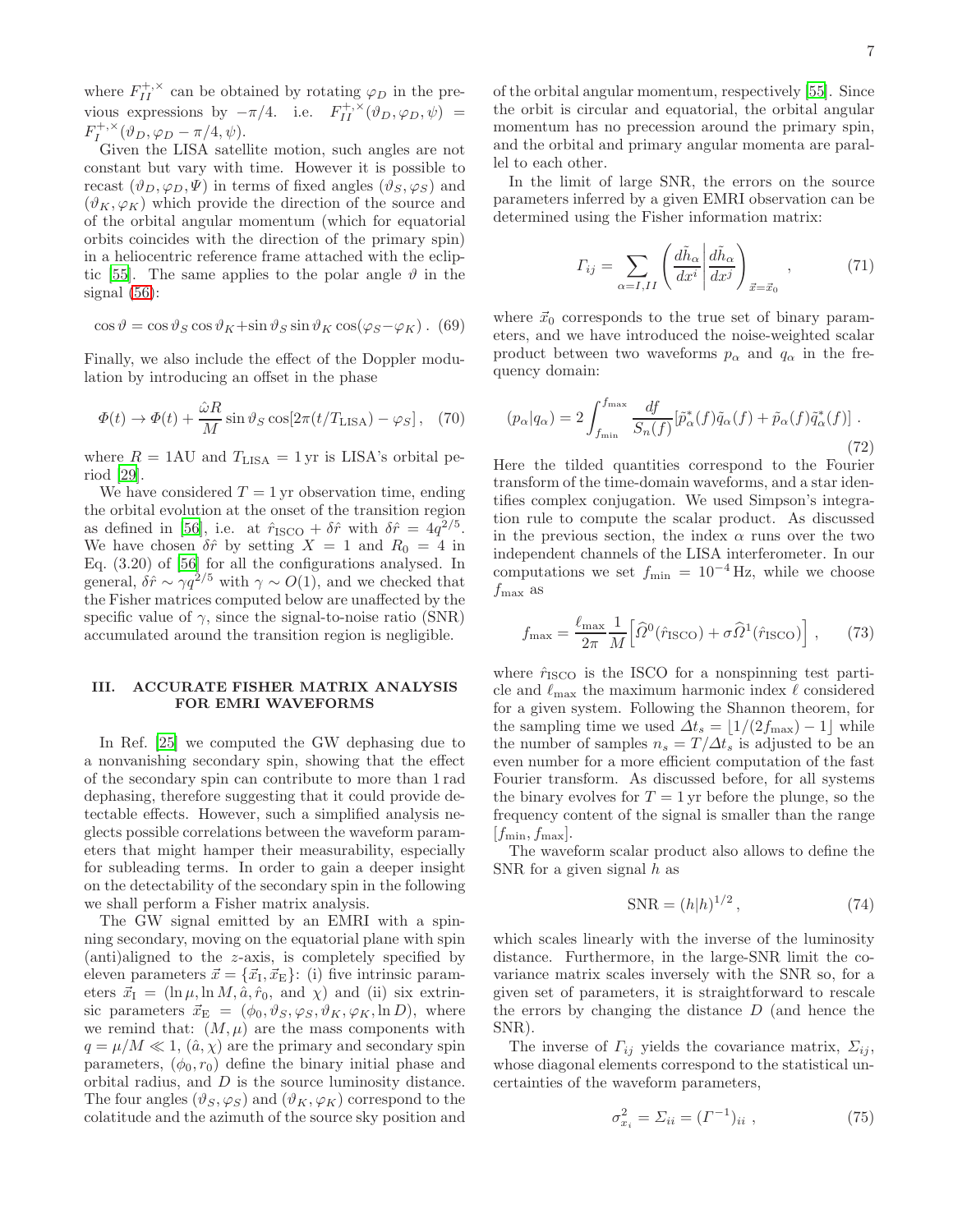whereas the off-diagonal elements correspond to the correlation coefficients,

$$
c_{x_ix_j} = \Sigma_{ij} / \sqrt{\Sigma_{ii}\Sigma_{jj}} . \tag{76}
$$

Hereafter we consider two data-analysis scenarios, depending on whether we also include a prior probability functions on the spin of the secondary or not. We follow the approach described in [\[57\]](#page-19-6), assuming for the prior a Gaussian distribution  $p_0(\chi)$  with standard deviation  $\sigma_{\chi} = 1$ . Given  $\Gamma_0$  the Fisher matrix of the prior (which in our case has all vanishing elements except for the diagonal term corresponding to the secondary spin, with  $(T_0)_{\chi\chi} = 1/\sigma_{\chi}$ , the new errors on the source parameters are obtained by modifying Eq. [\(75\)](#page-6-1) as

$$
\sigma_{x_i}^2 = [(T + \Gamma_0)^{-1}]_{ii} . \tag{77}
$$

In addition to the standard deviations on the eleven parameters defined above, we also analyze the error box on the solid angle spanned by the unit vector associated to  $(\vartheta_S, \varphi_S)$  and  $(\vartheta_K, \varphi_K)$ :

$$
\Delta\Omega_i = 2\pi |\sin \vartheta_i| \sqrt{\sigma_{\vartheta_i}^2 \sigma_{\varphi_i}^2 - \Sigma_{\vartheta_i \varphi_i}^2} \ . \tag{78}
$$

where  $i = (S, K)$ .

From a technical point of view, the fact that the EMRI waveform is known numerically implies that, to compute the Fisher matrix, one needs to evaluate numerical derivatives. Apart from the derivative with respect to the luminosity distance  $D$  (which can be obtained analytically since the waveform scales as  $h \sim 1/D$ , we have computed the derivatives of the other ten parameters using the five-points stencil formula, namely:

$$
\frac{dh}{dx} = \frac{1}{12\epsilon} [h(x - 2\epsilon) - h(x + 2\epsilon) + 8h(x + \epsilon) - 8h(x - \epsilon)] + \mathcal{O}(\epsilon^4).
$$
 (79)

The numerical derivative is sensitive to the value of the shift  $\epsilon$  chosen to compute the finite differences. We have explored various combinations of  $\epsilon$  for each parameter, finding in general a range of at least two orders of magnitude in which the Fisher (and the covariance) matrices show convergence in the small- $\epsilon$  limit (see Appendix [C](#page-16-0) for a detailed analysis).

It is well known that the Fisher matrices used for the data-analysis of EMRIs are badly ill-conditioned [\[58\]](#page-19-7), which means that a small perturbation in the matrix (due to numerical or systematic errors) is greatly amplified after computing the inverse. As a rule of thumb, for a condition number<sup>[4](#page-7-1)</sup>  $\kappa = 10^k$ , one may lose up to k digits of accuracy, which should be added to the numerical

errors. In our setup, an accurate inversion of the Fisher matrix requires at least 60-digit precision in the waveform in most of the configurations, and in the worst case (namely  $\hat{a} = 0.9, \chi = 1, \mu = 10, 100 M_{\odot}$ ), up to 90-digit precision. To achieve such precision in the waveform, we have computed the GW fluxes with 70-digit precision (100-digit precision in the most demanding case), which allowed us to derive the Fisher matrices with no less than 38-digit precision. In Appendix [C](#page-16-0) we provide a detailed analysis of the stability of the Fisher matrix for the problem at hand.

### <span id="page-7-0"></span>IV. RESULTS AND DISCUSSION

### A. Settings

We have computed the numerical integral in Eq. [\(72\)](#page-6-2) using the LISA noise sensitivity curve of Ref. [\[54](#page-19-3)], including the contribution of the confusion noise from the unresolved Galactic binaries assuming  $T = 1$  yr of observation time. In order to reduce the spectral leakage in the frequency domain due to the Fourier transform, we have tapered the time-domain waveforms with a Tukey window with window size  $\beta = 0.05$ . We checked that our results do not change noticeably when varying  $\beta$  around this fiducial value.

For simplicity, in our analysis we fix the injected angles to the fiducial values  $\vartheta_S = \pi/4, \phi_S = 0, \vartheta_K = \pi/8, \phi_K =$ 0. Moreover, we consider a primary mass  $M = 10^6 M_{\odot}$ , and two choices of the secondary mass:  $\mu = (10, 100)M_{\odot}$ . We compute the Fisher matrices for sources at fixed luminosity distance  $D = 1$  Gpc, but renormalize the results to a fixed fiducial SNR such that  $SNR = 30$  and  $SNR = 150$ , for the two choices of  $\mu$ , respectively.

In order to analyze how the inclusion of higher-order  $(\ell > 2)$  multipoles in the signal [\(66\)](#page-5-3) may affect the measurement of the source parameters, in the following we consider the purely quadrupolar case  $(\ell = 2)$ , and the cases in which the octupole  $(\ell = 3)$  and the hexadecapole  $(\ell = 4)$  are included.

Finally, we shall discuss two cases separately: first, in Sec. [IV B](#page-7-2) we neglect the spin of the secondary (i.e., removing  $\chi$  from the waveform parameters); then, in Sec. [IV C](#page-8-0) we perform a more comprehensive analysis by including also the secondary spin.

#### <span id="page-7-2"></span>B. Neglecting the spin of the secondary

We start by neglecting the secondary spin  $\chi$  from the waveform parameters. Our results are summarized in Table [I](#page-8-1) and Table [II.](#page-8-2)

Table [I](#page-8-1) shows results when we also neglect the spin  $\tilde{a}$ from the waveform parameters, and assume that both the primary and the secondary are nonspinning. In Table [II](#page-8-2) instead, we include the spin of the primary as a parameter, injecting  $\hat{a} = 0.9$  but keeping all other parameters

<span id="page-7-1"></span><sup>4</sup> For a symmetric, positive-definite matrix, the condition number  $\kappa$  is given by the ratio between the largest and the smallest of the matrix eigenvalues.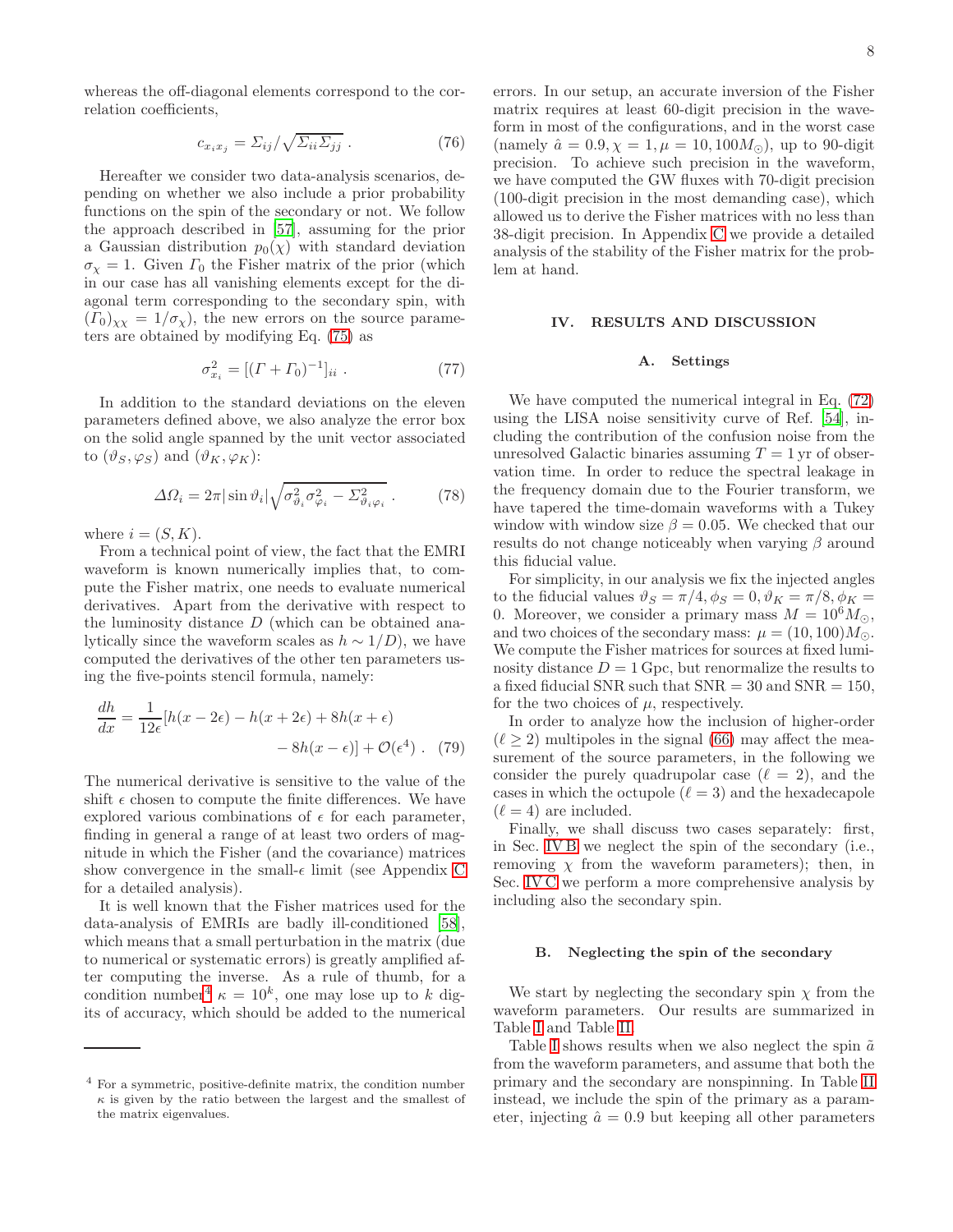|         | $\ln M$ | $\ln \mu$ |         | $\varphi_0$ | $\ln D$ | $\Delta\Omega_S$     | $\Delta\Omega_K$     |
|---------|---------|-----------|---------|-------------|---------|----------------------|----------------------|
|         | $-4.62$ | $-4.19$   | $-4.96$ | 0.54        | $-0.27$ | $3.1 \times 10^{-3}$ |                      |
| $2 + 3$ | $-4.64$ | $-4.22$   | $-4.97$ | $-0.66$     | $-1.46$ | $2.4 \times 10^{-3}$ | $7.9 \times 10^{-3}$ |
| $2+3+4$ | $-4.64$ | $-4.22$   | $-4.97$ | $-0.67$     | $-1.46$ | $2.4 \times 10^{-3}$ | $7.3 \times 10^{-3}$ |

<span id="page-8-1"></span>TABLE I. Errors on the intrinsic source parameters, on the luminosity distance, and on the solid angles which define the orientation and the orbital angular momentum of the binary, for various choices of the multipoles included in the waveform. Both EMRI components are nonspinning ( $\hat{a} = \chi = 0$ ), with  $M = 10^6 M_{\odot}$  and  $\mu = 10 M_{\odot}$ . We neglect the spin parameters of both binary components ( $\hat{a}$  and  $\chi$ ) in the waveform. The SNR for the three configurations ( $D = 1$  Gpc) is SNR = (22.2, 24.8, 25.2), but the errors are all normalized to the fiducial value SNR = 30. For clarity, we present the  $\log_{10}$  of the errors on ln M, ln  $\mu$ ,  $\hat{r}_0, \phi_0$ , and ln D. For example, an entry "-4" for ln M  $(\hat{r}_0)$  means that the relative (absolute) error on M  $(\hat{r}_0)$  is  $10^{-4}$ .

|             | $\ln M$ | $\ln \mu$ |         | $\hat{r}_0$ | $\phi_0$ | $\ln D$ | $\Delta\Omega_S$     | $\varDelta \varOmega_K$ |
|-------------|---------|-----------|---------|-------------|----------|---------|----------------------|-------------------------|
|             | $-3.24$ | $-3.53$   | $-4.15$ | $-4.45$     | 0.48     | $-0.33$ | $7.9 \times 10^{-4}$ | 2.5                     |
| $2 + 3$     | $-3.25$ | $-3.54$   | $-4.16$ | $-4.46$     | $-0.52$  | $-1.34$ | $7.3 \times 10^{-4}$ | $1.3\times10^{-2}$      |
| $2 + 3 + 4$ | $-3.25$ | $-3.55$   | $-4.16$ | $-4.46$     | $-0.53$  | $-1.35$ | $7.2 \times 10^{-4}$ | $1.1 \times 10^{-2}$    |

<span id="page-8-2"></span>TABLE [I](#page-8-1)I. Same as Table I but assuming a spinning primary with  $\hat{a} = 0.9$  and including  $\hat{a}$  in the waveform parameters. In this case the SNR of the three configurations is SNR = 92.2, 94.7, 95, but we again normalize the errors to the fiducial value  $SNR = 30.$ 

unchanged with respect to the injection of Table [I](#page-8-1) (except for  $\hat{r}_0$ , since the latter changes in order for the binary to take exactly  $T = 1$  yr to reach the ISCO).

For  $\ell = 2$ , our results are in very good agreement with the analysis of [\[29](#page-18-11), [30\]](#page-18-12) which used approximated kludge waveforms. Being the latter analytical, the Fisher-matrix analysis is significantly faster than in our case. It is therefore reassuring that a fully-relativistic, numerical waveform provides the same results.

Furthermore, we find that including the octupole  $(\ell =$ 3) contribution to the signal does not affect the measurement errors on the intrinsic parameters, but it improves the errors on the luminosity distance and on the solid angle which defines the orbital angular momentum  $(\Delta \Omega_K)$ by one order and two orders of magnitude, respectively. Adding the  $\ell = 4$  multipole does not improve such errors significantly, suggesting that  $\ell > 4$  multipoles are negligible for this purpose.

As expected, augmenting the dimensionality of the waveform parameter space by including the primary spin reduces the accuracy on the intrinsic parameters, especially the masses. This happens despite the fact that the ISCO frequency is higher for a rapidly-spinning BH, since we chose to normalize the results to the same SNR. For sources at a fixed distance, the SNR in the  $\hat{a} = 0.9$  case is four times larger than in the nonspinning case, almost compensating the higher dimensionality of the parameter space.

Overall, all parameters are measured with exquisite accuracy, confirming previous analyzes that used approximated semi-relativistic waveforms [\[2,](#page-17-1) [29,](#page-18-11) [30,](#page-18-12) [55\]](#page-19-4).

## <span id="page-8-0"></span>C. Including the spin of the secondary

We now move to a more comprehensive analysis, by including the secondary spin in the waveform parameters. We shall present two cases: with and without imposing a Gaussian prior on  $\chi$ . We start by neglecting the spin of the primary in the waveform parameters and injecting  $\hat{a} = 0$ . The results of the Fisher-matrix error analysis are presented in Table [III,](#page-9-1) which is the extension of Table [I](#page-8-1) to the case of a spinning secondary.

By comparing Table [III](#page-9-1) with Table [I](#page-8-1) we observe some interesting features. First of all, in the case in which a prior on the secondary spin is not imposed the relative error on  $\chi$  is much larger than 100%, confirming that this parameter is not measurable [\[29,](#page-18-11) [30](#page-18-12)]. Nonetheless, in this case the errors on both masses deteriorate significantly (albeit they remain excellent in absolute terms). This issue is due to nonnegligible correlations between  $\chi$ and the masses. Indeed, we find that all the intrinsic parameters are strongly correlated with  $\chi$ . The correlation (in absolute value) is typically  $\approx 0.99$  and never less than 0.95. Therefore, large variations in  $\chi$  as those shown in Table [III](#page-9-1) can correlate with a small change in the total mass or in the mass ratio.

This issue can be fixed by imposing a prior on the secondary spin, in such a way that also its errors cannot become too large. As shown in Table [III,](#page-9-1) imposing a Gaussian prior on  $\chi$  with standard deviation  $\sigma_{\chi} = 1$  reduces the errors on this parameters, but the confidence interval is as large as the prior range, again confirming that this parameter is not measurable. (In other words, the measurement errors are dominated by the priors.) Nonetheless, adding a prior on  $\chi$  restores the accuracy in the measurements of the other intrinsic parameters, which become very similar to the case in which  $\chi$  is ne-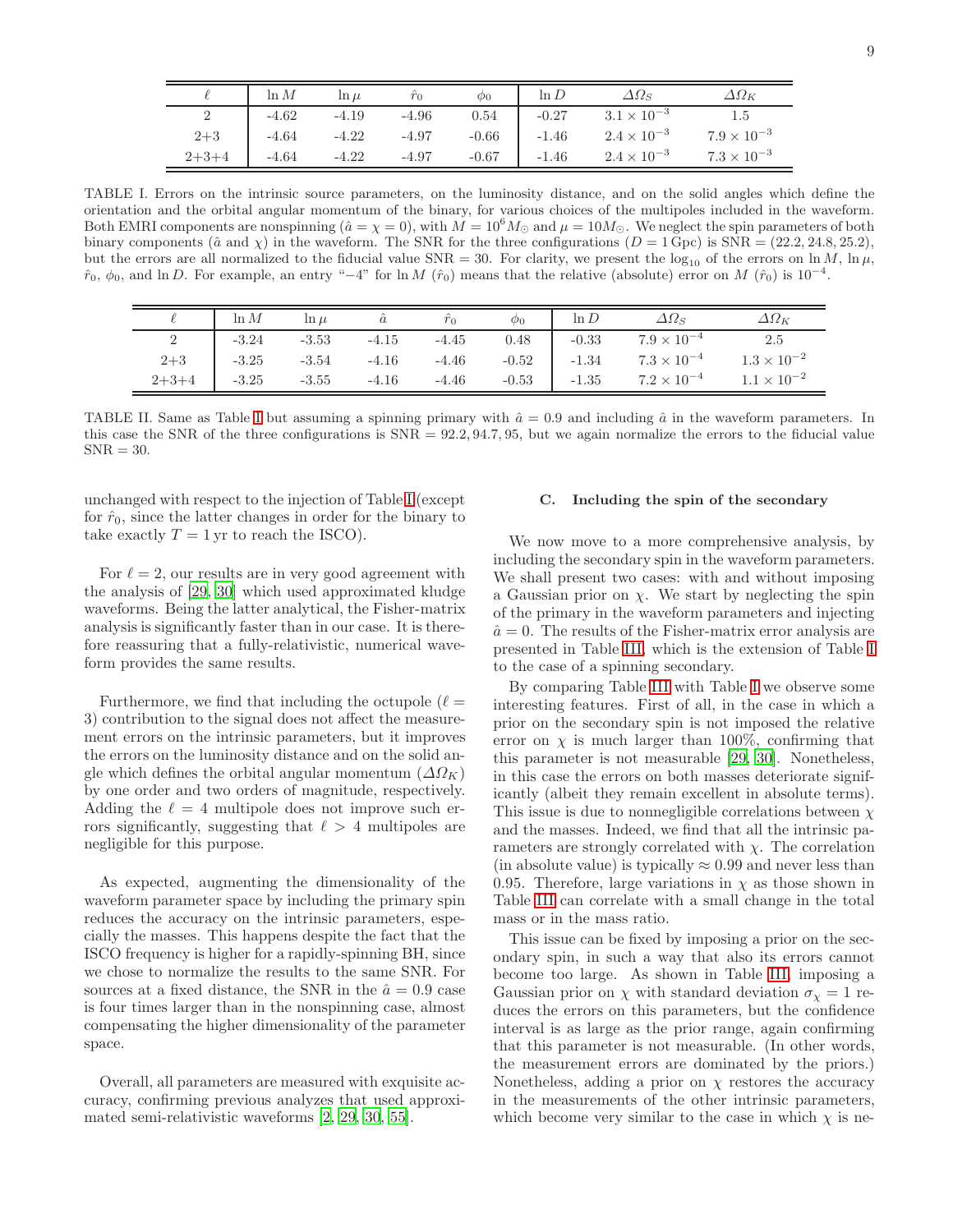| ш           | I<br>I |  |
|-------------|--------|--|
| i<br>×<br>۹ |        |  |

|                | prior        | $\ln M$ | $\ln \mu$ | $\chi$   | $\hat{r}_0$ | $\phi_0$ | $\ln D$ | $\Delta\Omega_S$     | $\Delta\Omega_K$     |
|----------------|--------------|---------|-----------|----------|-------------|----------|---------|----------------------|----------------------|
| $\overline{2}$ | $\mathbf{n}$ | $-2.95$ | $-3.66$   | 2.51     | $-4.18$     | 0.55     | $-0.27$ | $4.4 \times 10^{-3}$ | 1.6                  |
|                | <b>ves</b>   | $-4.62$ | $-4.19$   | $-0.13$  | $-4.96$     | 0.55     | $-0.27$ | $3.1 \times 10^{-3}$ | 1.5                  |
| $2 + 3$        | $\mathbf{n}$ | $-2.97$ | $-3.67$   | 2.50     | $-4.19$     | $-0.64$  | $-1.46$ | $3.8 \times 10^{-3}$ | $8.6 \times 10^{-3}$ |
|                | ves          | $-4.63$ | $-4.22$   | $-0.082$ | $-4.97$     | $-0.66$  | $-1.46$ | $2.4 \times 10^{-3}$ | $7.9 \times 10^{-3}$ |
| $2+3+4$        | $\mathbf{n}$ | $-2.97$ | $-3.67$   | 2.50     | $-4.19$     | $-0.65$  | $-1.46$ | $3.7 \times 10^{-3}$ | $7.9 \times 10^{-3}$ |
|                | yes          | $-4.63$ | $-4.22$   | $-0.076$ | $-4.97$     | $-0.67$  | $-1.46$ | $2.4 \times 10^{-3}$ | $7.3 \times 10^{-3}$ |

<span id="page-9-1"></span>TABLE [I](#page-8-1)II. Same as Table I but including a spinning secondary with  $\chi = 1$  and also considering the case in which a Gaussian prior on  $\chi$  (with  $\sigma_{\chi} = 1$ ) is enforced.

glected in the waveform (compare Table [III](#page-9-1) with prior to Table [I\)](#page-8-1). We also find that, including a prior on  $\chi$ , the correlations between  $\chi$  and the other parameters are much smaller.

From Table [III](#page-9-1) we also observe that the role of  $\ell > 2$ multipoles is not affected by the secondary spin: also in this case the inclusion of the  $\ell = 3$  multipole improves the errors on the distance and on the orbital angular momentum solid angle by one and two orders of magnitude, respectively.

Finally, we are now in a position to present the complete analysis by including both the spin of the primary and of the secondary. A summary of our results are pre-sented in Table [IV](#page-10-1) for the cases with  $\hat{a} = 0.9$  and  $\hat{a} =$ 0.99, and considering both  $\mu = 10M_{\odot}$  and  $\mu = 100M_{\odot}$ . In this analysis we only include the quadrupole  $(\ell = 2)$ since anyway the higher multipoles do not affect the errors on the intrinsic parameters.

Also in this general case we observe the same features of the previous analyses. In particular, the secondary spin is not measurable but its inclusion can significantly deteriorate the accuracy in the measurements of the masses, unless a prior on  $\chi$  is enforced. Even in an extreme case ( $\hat{a} = 0.99, \mu = 100 M_{\odot}$ ) the relative error on  $\chi$  is larger than 100% for SNR  $\lt$  2433. Also in this general case, we find that including the secondary spin with a prior yields the same errors as in the case in which  $\chi$  is neglected in the waveform parameters.

### <span id="page-9-0"></span>V. CONCLUSION

EMRIs are unique GW sources that can be potentially used to tests fundamental physics and astrophysics to unprecedented levels. However, this huge potential comes with its own burden: data analysis and parameter estimation of EMRIs are challenging and, in many respects, still an open issue.

In this work we have focused on circular equatorial motion around a Kerr BH and computed the waveform numerically to leading order in an adiabatic expansion, taking into account the motion of the LISA constellation, higher harmonics, and also including the leading correction from the spin of the secondary in the postadiabatic approximation. We have then performed a

brute-force Fisher-matrix analysis without resorting to approximated or kludge waveforms. Clearly our approach is very time-consuming and inefficient for practical purposes, but can be used to quantify the accuracy of approximated waveforms that are instead much more efficient for EMRI parameter estimation. Our analysis confirmed that using approximated (and dramatically more efficient) waveforms [\[2,](#page-17-1) [29](#page-18-11), [30\]](#page-18-12) does not significantly affect the measurement errors on the binary's parameters, including the subleading spin of the secondary.

The measurability of the secondary spin is particularly interesting for various applications, including modelagnostic tests of the Kerr hypothesis [\[24](#page-18-1), [25\]](#page-18-2). We have therefore performed a detailed analysis on this aspect. We confirm the results of Refs. [\[29](#page-18-11), [30\]](#page-18-12) which, using approximated waveforms, found that the secondary spin is not measurable, although it produces a nonnegligible dephasing [\[24](#page-18-1), [25](#page-18-2)]. This is due to correlations that exist between the secondary spin and the other intrinsic parameters. Because of these correlations, even if the secondary spin is not measurable, its inclusion in the waveform model can deteriorate the accuracy on the measurements of other parameters by orders of magnitude, unless a physically-motivated prior on the secondary spin is imposed. In the latter case, we find that the Fisher-matrix errors are identical to those obtained neglecting the secondary spin in the waveform parameters. This further suggests that, for EMRIs, the secondary spin is negligible for parameter estimation.

Finally, we found that including higher harmonics in the GW signal improves the errors on the luminosity distance by an order of magnitude and those on the binary orbital angular-momentum angles by two orders of magnitude, relative to the quadrupole-only case. This is particularly relevant to identify the environment where EMRIs form [\[59](#page-19-8), [60\]](#page-19-9), for possible applications of multimessenger astronomy with EMRIs [\[61\]](#page-19-10) and for prospects to use EMRIs as standard sirens [\[62\]](#page-19-11).

Our brute force analysis should be intended as a proofof-concept aimed at assessing the accuracy of more efficient (but approximated) methods which, after a positive benchmark, can be used more confidently in parameter estimation. At the same time our analysis can and should be extended in various directions, to provide a necessary benchmark for more complete waveforms, for ex-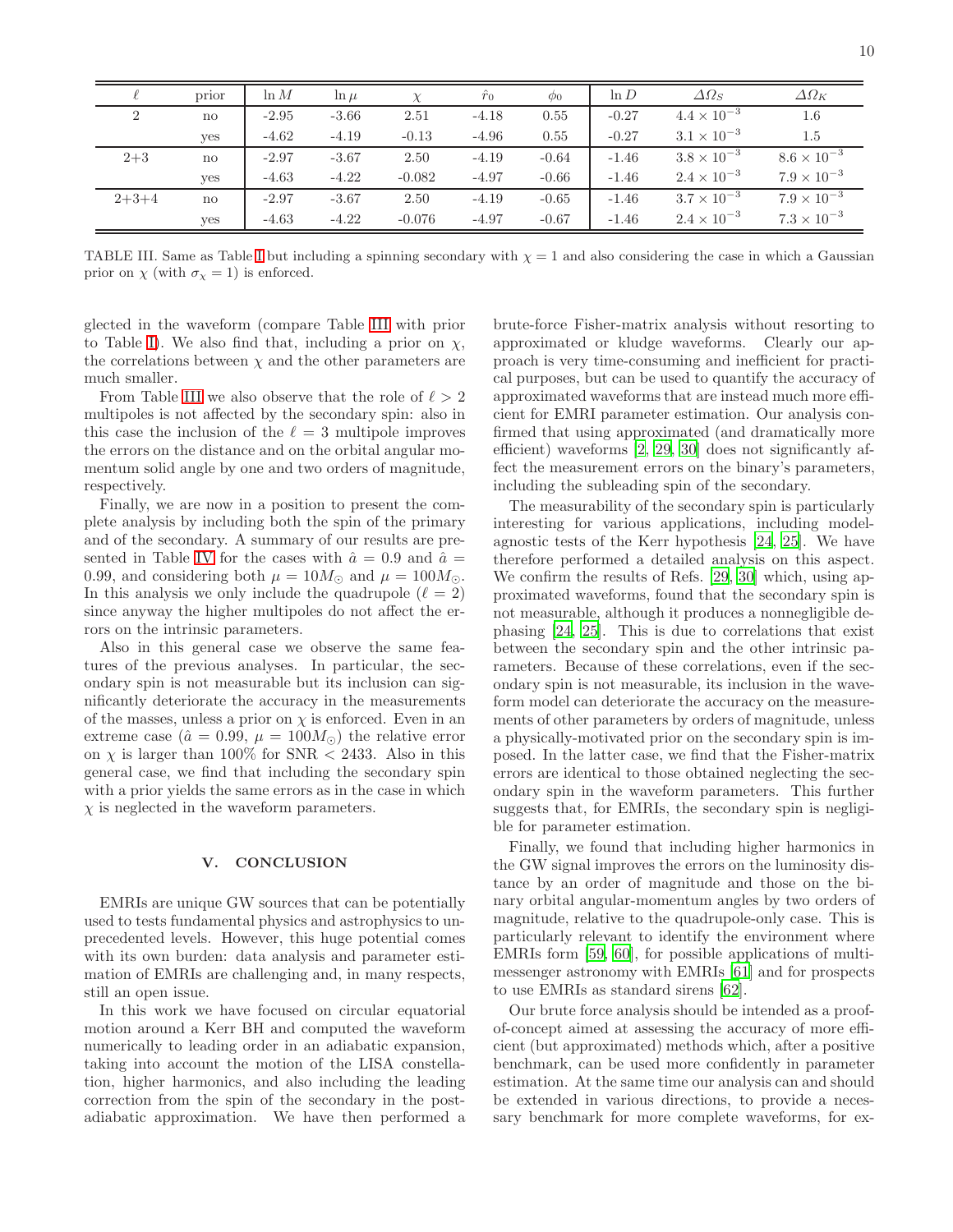| $a_{\rm injected}$ | $\mu/M_{\odot}$ | prior        | $\ln M$ | $\ln \mu$ | $\hat{a}$ | $\chi$ | $\hat{r}_0$ | $\phi_0$ |
|--------------------|-----------------|--------------|---------|-----------|-----------|--------|-------------|----------|
| 0.9                | 10              | $\mathbf{n}$ | $-2.26$ | $-2.41$   | $-2.66$   | 2.85   | $-3.88$     | 0.48     |
|                    |                 | yes          | $-3.24$ | $-3.53$   | $-4.14$   | 0.48   | $-4.45$     | 0.48     |
|                    | 100             | no           | $-2.20$ | $-2.39$   | $-2.78$   | 1.66   | $-4.14$     | $-0.015$ |
|                    |                 | yes          | $-3.30$ | $-3.52$   | $-4.32$   | 0.064  | $-4.93$     | $-0.024$ |
| 0.99               | 10              | no           | $-2.81$ | $-2.96$   | $-4.55$   | 1.98   | $-3.89$     | 0.47     |
|                    |                 | yes          | $-3.51$ | $-3.76$   | $-4.67$   | 0.52   | $-4.32$     | 0.47     |
|                    | 100             | no           | $-2.14$ | $-2.33$   | $-3.39$   | 1.21   | $-3.75$     | $-0.12$  |
|                    |                 | yes          | $-3.01$ | $-3.22$   | $-4.03$   | 0.11   | $-4.50$     | $-0.12$  |

<span id="page-10-1"></span>TABLE IV. Fisher-matrix errors on the EMRI parameters including both binary components spin in the waveform and including a spinning secondary with  $\chi = 1$ . We include only the quadrupole  $(\ell = 2)$  in the signal and consider two choices of the mass ratios and two values of the primary spin, with and without imposing a Gaussian prior on  $\chi$ . In these configurations, the SNR for  $\mu = 10 M_{\odot} (100 M_{\odot})$  is SNR = 92.2 (SNR = 174) when  $\hat{a} = 0.9$  and SNR = 100 (SNR = 195) when  $\hat{a} = 0.99$ . However, also in this table the results have been rescaled to have  $SNR = 30$  ( $SNR = 150$ ) when  $\mu = 10M_{\odot}(100M_{\odot})$ , regardless of the primary spin.

ample the recent ones obtained by using order-reduction and deep-learning techniques for eccentric nonspinning orbits around Schwarzschild [\[34,](#page-18-9) [36](#page-18-10)]. Obvious extensions of our work are the inclusion of eccentricity and nonequatorial orbits, as well as spin misalignment. Finally, our waveform does not include all the next-to-leading order terms in an adiabatic expansion, in particular it lacks the leading-order conservative self-force corrections. Including all these interesting effects is left for future work.

## ACKNOWLEDGMENTS

This work makes use of the Black Hole Perturbation Toolkit and XACT MATHEMATICA package. Numerical computations were performed at the Vera cluster of the Amaldi Research Center funded by the MIUR program "Dipartimento di Eccellenza" (CUP: B81I18001170001). P.P. and R.B. acknowledge financial support provided under the European Union's H2020 ERC, Starting Grant agreement no. DarkGRA–757480. We also acknowledge support under the MIUR PRIN and FARE programmes (GW-NEXT, CUP: B84I20000100001), and networking support by the COST Action CA16104. G.A.P. would like to thank Luca Graziani for the support during the computational runs on Vera cluster of the Amaldi Research Center.

### <span id="page-10-0"></span>Appendix A: Teukolsky equation in hyperboloidal-slicing coordinates

The coefficients  $\tilde{F}(\hat{r})$  and  $\tilde{U}(\hat{r})$  of Eq. [\(51\)](#page-4-2) are given by

$$
\tilde{F}(\hat{r}; H) = \frac{2}{\hat{r}^2 + \hat{a}^2} \left(\hat{r}^2 - \hat{a}^2 - \tilde{G}(\hat{r}; H)\right),
$$
\n(A1)

$$
\tilde{G}(\hat{r};H) = (\hat{r}^2 + \hat{a}^2)[s(\hat{r} - 1) - i((\hat{r}^2 + \hat{a}^2)\hat{\omega}H + m\hat{a})] +
$$

$$
+\frac{\hat{a}^2\Delta}{\hat{r}},\tag{A2}
$$

$$
\tilde{U}(\hat{r};H) = 2is\hat{\omega}[\hat{r}\Delta(1-H) - (\hat{r}^2 - \hat{a}^2)(1+H)] + \n+ \frac{\Delta}{\hat{r}^2} [2\hat{a}^2 - \hat{r}^2 \lambda_{\ell m \hat{\omega}} - 2\hat{r}(s+1)] + \n- 2m\hat{a}\hat{\omega}(\hat{r}^2 + \hat{a}^2)(1+H) - 2i\hat{a}\frac{\Delta}{\hat{r}}(m + \hat{a}\hat{\omega}H),
$$
\n(A3)

where  $H = -1 (+1)$  for the linearly independent solution  $\psi^{\text{in}}(\psi^{\text{up}})$ . This is the same convention adopted in the Teukolsky package of the Black Hole Perturbation Toolkit [\[48](#page-18-24)]. Notice that

$$
\tilde{U}(\hat{r}_{+};-1) = 0 ,\qquad (A4)
$$

$$
\frac{\tilde{U}(\hat{r}\to\infty;1)}{\Delta^2} \to -\frac{\lambda_{\ell m\hat{\omega}} + 4am\hat{\omega} + 4is\hat{\omega}}{\hat{r}^2},\qquad(A5)
$$

$$
\frac{\tilde{F}(\hat{r}\to\infty;1)}{\Delta}\to 2i\hat{\omega}.
$$
 (A6)

It is easy to show that the ordinary differential equation [\(51\)](#page-4-2) has three singularities on the real positive axis: two at the horizons  $\hat{r} = \hat{r}_-$  and  $\hat{r} = \hat{r}_+$ , both of which are regular singularities, and one at  $\hat{r} = \infty$  which is an irregular singularity of rank 1. Despite having different coefficients, the radial Teukolsky equation, the Sasaki-Nakamura equation, and Eq. [\(51\)](#page-4-2) have the same singularities. Therefore, both the Sasaki-Nakamura transformation and transformation [\(48\)](#page-4-1) preserve the singularity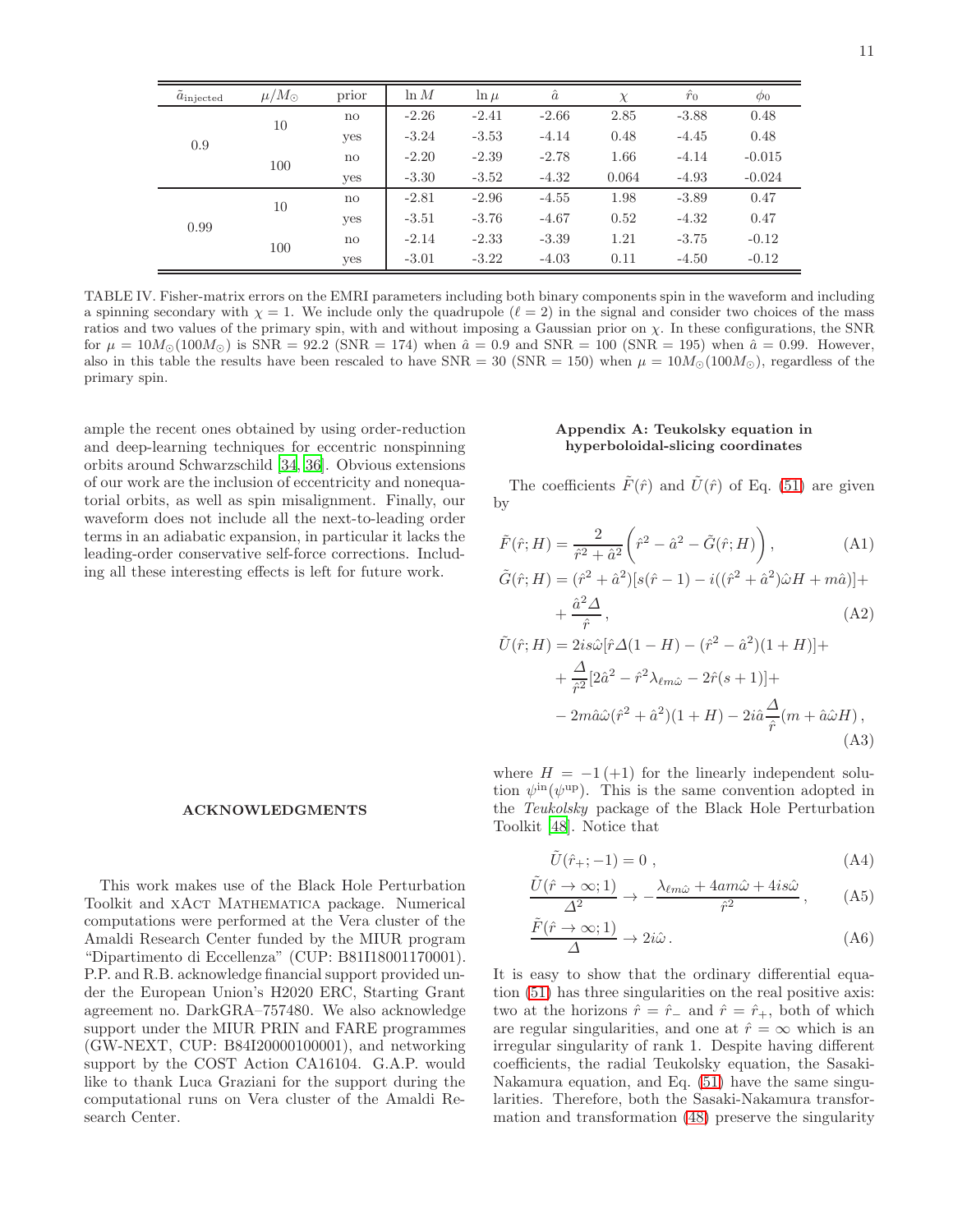structure of the radial Teukolsky equation. We compute accurate boundary conditions at the outer horizon  $\hat{r}_+$  and at infinity through suitable series expansions, as done in Ref. [\[25\]](#page-18-2). The Fuchs theorem guarantees that the so-lutions of [\(51\)](#page-4-2) around  $\hat{r}_+$  can be written as Frobenius series, with radius of convergence

$$
\hat{r}_{+} - \hat{r}_{-} = 2\sqrt{1 - \hat{a}^2} . \tag{A7}
$$

At infinity or when  $\hat{a} = 1$  (for which  $\hat{r}_{+} = \hat{r}_{-}$ ), the boundary conditions can be computed accurately as asymptotic expansions.

## <span id="page-11-0"></span>1. Boundary conditions for the Teukolsky equation in hyperboloidal-slicing coordinates

#### *a. Boundary condition at the horizon*

To compute the boundary conditions at the outer horizon  $\hat{r}_+$ , it is convenient to rewrite Eq. [\(51\)](#page-4-2) as

$$
(\hat{r} - \hat{r}_{+})^{2} \frac{d^{2} \psi^{\text{in}}}{d \hat{r}^{2}} + (\hat{r} - \hat{r}_{+}) p_{H}(\hat{r}) \frac{d \psi^{\text{in}}}{d \hat{r}} + q_{H}(\hat{r}) \psi^{\text{in}} = 0,
$$
\n(A8)

where

$$
p_H(\hat{r}) = \frac{\tilde{F}(\hat{r}; -1)}{\hat{r} - \hat{r}_-}, \qquad q_H(\hat{r}) = \frac{\tilde{U}(\hat{r}; -1)}{(\hat{r} - \hat{r}_-)^2} . \tag{A9}
$$

We seek for a Frobenius power series solution of the form

<span id="page-11-1"></span>
$$
\psi^{\text{in}} = (\hat{r} - \hat{r}_+)^d \sum_{n=0}^{\infty} a_n (\hat{r} - \hat{r}_+)^n , \qquad (A10)
$$

where the index  $d$  is a solution of the indicial equation

$$
I(d) = d(d-1) + p_H(\hat{r}_+)d + q_H(\hat{r}_+) = 0.
$$
 (A11)

For Eq. [\(51\)](#page-4-2), the latter is given by

$$
I(d) = d(d - c_H) = 0 , \quad c_H = \frac{4i\hat{r}_+}{\hat{r}_+ - \hat{r}_-} \kappa + s , \quad (A12)
$$

and  $\kappa = \hat{\omega} - m\hat{a}/(2\hat{r}_{+})$ . Near the outer horizon  $\hat{r}_{+}$ , the radial solution  $R_{\ell m\hat{\omega}}^{\text{in}}$  has the following asymptotic behavior

$$
R_{\ell m \hat{\omega}}^{\text{in}} \sim \Delta^{-s} e^{-i\hat{\kappa}\hat{r}^*} \qquad \hat{r} \to \hat{r}_+, \tag{A13}
$$

Thus, only  $d = 0$  is a physical solution of the indicial equation. Moreover, we notice that the ansatz [\(48\)](#page-4-1) for the  $R_{\ell m\hat{\omega}}^{\text{in}}$  solution can be rewritten as

$$
R_{\ell m \hat{\omega}}^{\text{in}}(\hat{r}) = \hat{r}^{-1} \Delta^{-s} e^{-i\kappa \hat{r}^*} e^{-i\delta_H(\hat{r})} \psi^{\text{in}}(\hat{r}) , \qquad (A14)
$$

$$
\delta_H(\hat{r}) \equiv \frac{am}{\hat{r}_+} \left[ \frac{\hat{r}}{2} + \ln\left(\frac{\hat{r} - \hat{r}_-}{2}\right) \right].
$$
 (A15)

Therefore, to ensure the correct physical behavior of  $R_{\ell m\hat{\omega}}^{\text{in}}(\hat{r})$  at the outer horizon, we fix  $d=0$  and write the Frobenius series [\(A10\)](#page-11-1) as

$$
\psi^{\text{in}} = \hat{r}_{+} e^{i\delta_H(\hat{r}_{+})} \sum_{n=0}^{\infty} a_n (\hat{r} - \hat{r}_{+})^n . \tag{A16}
$$

The recursion relation for the coefficients  $a_n$  is (setting  $a_0 = 1$ )

$$
a_n = -\frac{1}{I(n)} \sum_{k=0}^{n-1} \left( k p_H^{(n-k)}(\hat{r}_+) + q_H^{(n-k)}(\hat{r}_+) \right) a_k , \text{ (A17)}
$$

where  $p_H^{(k)}(\hat{r}_+)$  and  $q_H^{(k)}(\hat{r}_+)$  are the k-th derivatives of the coefficients  $p_H(\hat{r})$  and  $q_H(\hat{r})$  with respect to  $\hat{r}$ , and calculated at  $\hat{r}_{+}$ . Their general expression is given by

$$
p_H^{(n)}(\hat{r}_+) = \begin{cases} 1 - c_H & n = 0, \\ (\rho_H^2 \hat{r}_+)^{-1} [-2\hat{r}_-^2 + \hat{a}^2 (3 + 2s + 4i\hat{r}_+ \hat{\omega}) + \hat{r}_+ (-2i\hat{a}m + 2i\hat{a}^2 \hat{\omega} - (\hat{r}_+ + 2s + 2i\hat{r}_+^2 \hat{\omega}))] & n = 1 \\ 2(-\hat{r}_+)^{-n} - \rho_H^{-n} + \rho_H^{-n-1} [2s\hat{r}_- + 2i\hat{r}_-^2 \hat{\omega} + 2i(-\hat{a}m + is + \hat{a}^2 \hat{\omega})] & n > 1 \end{cases}
$$
 (A18)

 $\overline{\mathcal{U}}$ 

$$
q_H^{(n)}(\hat{r}_+) = \begin{cases} 0 & n = 0, \\ (\rho_H \hat{r}_+)^{-1} [2i\hat{a}m + 2(s - 1) - 2i\hat{a}^2 \hat{\omega} + \hat{r}_+ (2 + \lambda_{\ell m \hat{\omega}} - 4i\hat{r}_+ s \hat{\omega})] & n = 1 \\ 2(n - 1)(-\hat{r}_+)^{-n} + \rho_H^{-n} \Big[ (2 + \lambda_{\ell m \hat{\omega}} - 4i\hat{r}_- s \hat{\omega}) + \frac{2n}{\hat{r}_+} (s - 1 + i\hat{a}(m - \hat{a}\hat{\omega}))_2 F_1 \Big( 1, 1 - n; 2; \frac{\hat{r}_-}{\hat{r}_+} \Big) \Big] & n > 1 , \end{cases}
$$
\n(A19)

where  $\rho_H \equiv (\hat{r}_- - \hat{r}_+)$  and  ${}_2F_1(1, 1-n; 2; \hat{r}_-/\hat{r}_+)$  is the hypergeometric function  ${}_2F_1(a, b; c; z)$ .

### *b. Boundary condition at infinity*

General expressions for series solutions around irregular singularities are also available in the literature [\[63](#page-19-12)–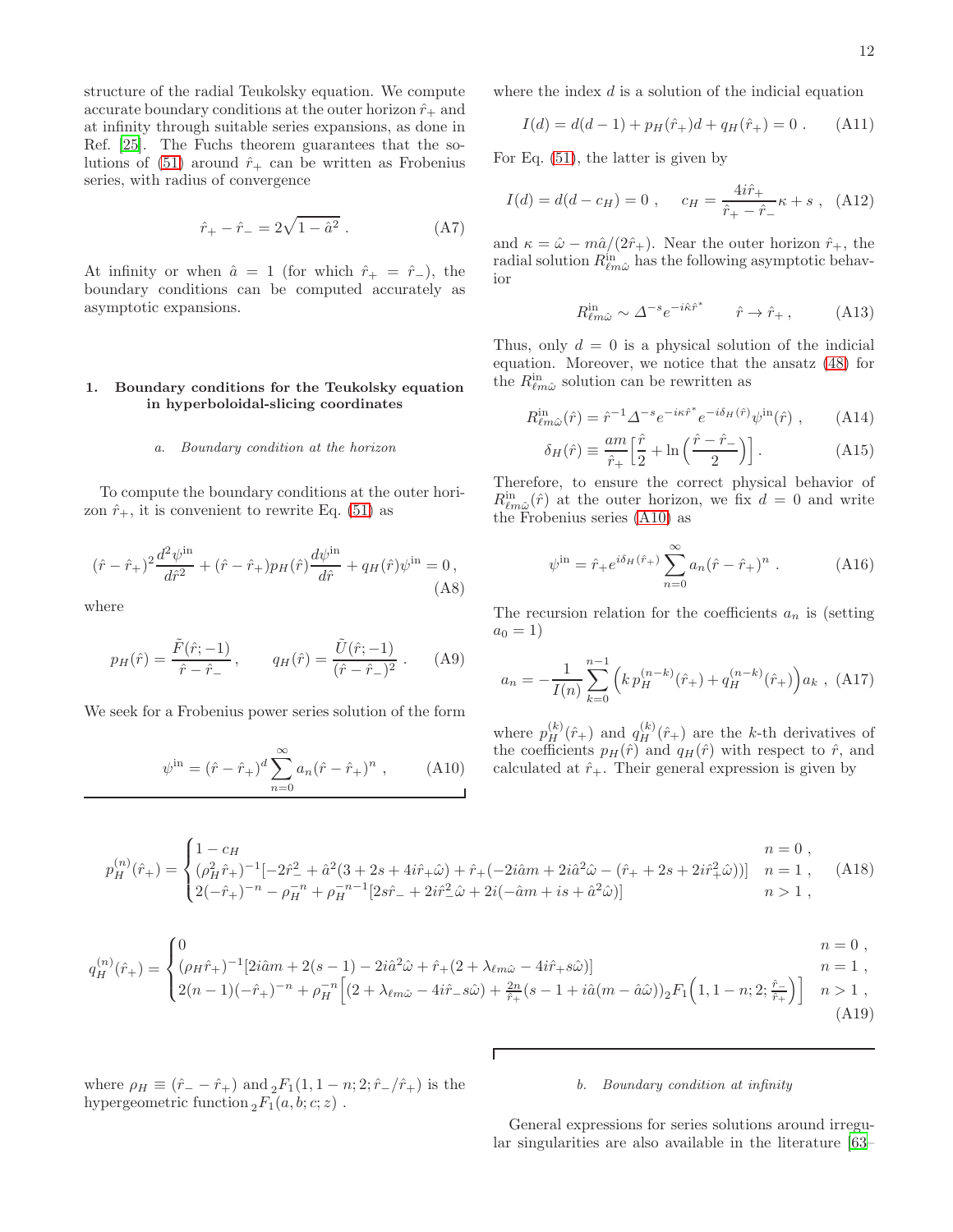[65\]](#page-19-13). However, unlike the regular case, these solutions are not convergent, and have to be considered as asymptotic expansions. To calculate the boundary conditions at infinity, we rewrite Eq. [\(51\)](#page-4-2) as

$$
\frac{d^2\psi^{\rm up}}{d\hat{r}^2} + p_{\infty}(\hat{r})\frac{d\psi^{\rm up}}{d\hat{r}} + q_{\infty}(\hat{r})\psi^{\rm up} = 0 , \qquad (A20)
$$

where

$$
p_{\infty}(\hat{r}) = \frac{\tilde{F}(\hat{r}; 1)}{\Delta}, \qquad q_{\infty}(\hat{r}) = \frac{\tilde{U}(\hat{r}; 1)}{\Delta^2} .
$$
 (A21)

The functions  $p_{\infty}(\hat{r})$  and  $q_{\infty}(\hat{r})$  are analytic on the positive real axis, so the series

$$
p_{\infty}(\hat{r}) = \sum_{n=0}^{\infty} \frac{1}{n!} \frac{p_{\infty}^{(n)}}{\hat{r}^n}
$$
,  $q_{\infty}(\hat{r}) = \sum_{n=0}^{\infty} \frac{1}{n!} \frac{q_{\infty}^{(n)}}{\hat{r}^n}$ ,

converge, with  $p_{\infty}^{(n)}$  and  $q_{\infty}^{(n)}$  being the *n*-th derivatives of the coefficients  $p_{\infty}$  and  $q_{\infty}$  with respect to  $\hat{r}$ . In the case of irregular singularities of rank 1, the formal solution is given by

$$
\psi^{\text{up}} = e^{\gamma \hat{r}} \hat{r}^{\xi} \sum_{n=0}^{\infty} \frac{b_n}{\hat{r}^n} , \qquad (A22)
$$

provided that at least one of  $p_{\infty}^{(0)}$ ,  $q_{\infty}^{(0)}$  or  $q_{\infty}^{(1)}$  is nonzero. The exponent  $\gamma$  is one of the solutions of the characteristic equation

$$
\gamma^2 + p_{\infty}^{(0)} \gamma + q_{\infty}^{(0)} = 0 , \qquad (A23)
$$

while

$$
\xi = -\frac{p_{\infty}^{(1)}\gamma + q_{\infty}^{(1)}}{p_{\infty}^{(0)} + 2\gamma} .
$$
 (A24)

For Eq. [\(51\)](#page-4-2) we have:

$$
q_{\infty}^{(0)} = 0 = q_{\infty}^{(1)}, \qquad p_{\infty}^{(0)} = 2i\hat{\omega}, \qquad p_{\infty}^{(1)} = 4i\hat{\omega} - 2s,
$$
  
(A25)

$$
\gamma(\gamma + 2i\hat{\omega}) = 0 , \qquad \xi = -\frac{\gamma(2i\hat{\omega} - s)}{\gamma + i\hat{\omega}} .
$$
 (A26)

When  $\hat{r} \to \infty$ , the radial solution  $R_{\ell m \hat{\omega}}^{\text{up}}$  has the following asymptotic behavior

$$
R^{\text{up}}_{\ell m \hat{\omega}} \sim r^{-(2s+1)} e^{i \hat{\omega} \hat{r}^*} \qquad \hat{r} \to \infty \,. \tag{A27}
$$

Thus, only  $\gamma = 0$  is a physical solution of the characteristic equation, and we can write

$$
\psi^{\text{up}} = \sum_{n=0}^{\infty} \frac{b_n}{\hat{r}^n} \,. \tag{A28}
$$

The general recursion relation for the coefficients  $b_n$  is (we set again  $b_0 = 1$ ):

$$
(p_{\infty}^{(0)} + 2\gamma)nb_n = (n - \xi)(n - 1 - \xi)b_{n-1} +
$$

$$
+ \sum_{k=1}^{n} \left[ \gamma p_{\infty}^{(k+1)} + q_{\infty}^{(k+1)} - (n - k - \xi)p_{\infty}^{(k)} \right] b_{n-k} . \quad (A29)
$$

In our case, we can write

$$
b_n = \frac{n-1}{2i\hat{\omega}}b_{n-1} + \frac{1}{2i\hat{\omega}n} \sum_{k=1}^n \left[ q_{\infty}^{(k+1)} - (n-k)p_{\infty}^{(k)} \right] b_{n-k},
$$
\n(A30)

where

$$
p_{\infty}^{(n)} = \begin{cases} 2i\hat{\omega} & n = 0 ,\\ 4i\hat{\omega} - 2s & n = 1 ,\\ \hat{r}_{-}^{n-1} + \hat{r}_{+}^{n-1} + P_{-} - P_{+} & n > 1 , \end{cases}
$$
(A31)  

$$
P_{\pm} = \frac{2\hat{r}_{\pm}^{n-1}}{\rho_{H}} [(1 - \hat{r}_{\pm})s + i(\hat{a}m + (\hat{r}_{\pm}^{2} + \hat{a}^{2})\hat{\omega})],
$$
(A32)

and

$$
q_{\infty}^{(n)} = \begin{cases} 0 & n = 0, 1, \\ -(4\hat{a}m\hat{\omega} + 4is\hat{\omega} + \lambda_{\ell m\hat{\omega}}) & n = 2, \\ \frac{2}{\rho_H}Q_1 + \frac{4\hat{\omega}}{\rho_H^3}Q_2 & n > 2, \end{cases}
$$
 (A33)

with

$$
Q_1 = \hat{r}_-^{n-2} \hat{r}_+ - \hat{r}_- \hat{r}_+^{n-2} - \frac{1}{2} (\hat{r}_-^{n-1} - \hat{r}_+^{n-1}) \lambda_{\ell m \hat{\omega}} +
$$

$$
- (\hat{i} \hat{a} m + s + 1 + i \hat{a}^2 \hat{\omega}) (\hat{r}_-^{n-2} - \hat{r}_+^{n-2}), \qquad (A34)
$$

$$
Q_2 = i s \hat{a}^2 [\rho_H (n-1) (\hat{r}_-^{n-2} + \hat{r}_+^{n-2}) - 2 (\hat{r}_-^{n-1} - \hat{r}_+^{n-1})] +
$$
  
+ 
$$
(i s + \hat{a} m) [\hat{r}_-^{n} (2 - n \rho_H) - \hat{r}_+^{n} (2 + n \rho_H)] +
$$
  
+ 
$$
\hat{a}^3 m [\rho_H (1 - n) (\hat{r}_-^{n-2} + \hat{r}_+^{n-2}) + 2 (\hat{r}_-^{n-1} - \hat{r}_+^{n-1})] +
$$
  
- 
$$
\frac{i}{2} \rho_H^2 \hat{a}^2 (\hat{r}_-^{n-2} - \hat{r}_+^{n-2}) .
$$
 (A35)

## <span id="page-12-0"></span>Appendix B: Linearization in the secondary spin

## <span id="page-12-1"></span>1. Linearization of the angular Teukolsky equation

For the study of the eigenvalues and eigenfunctions of Eq. [\(30\)](#page-3-3), it is convenient to perform a change of variable defining  $x = \cos \theta$ , obtaining

$$
\mathcal{H}|S\rangle = -\lambda_{\ell m\hat{\omega}}|S\rangle, \quad |S\rangle \equiv S_{\ell m}^{\hat{\omega}} , \quad \mathcal{H} = \mathcal{K} + \mathcal{V}, \quad (B1)
$$

with

$$
\mathcal{K} \equiv \frac{\mathrm{d}}{\mathrm{d}x} \left( (1 - x^2) \frac{\mathrm{d}}{\mathrm{d}x} \right),\tag{B2}
$$

<span id="page-12-2"></span>
$$
\mathcal{V} \equiv cx(cx - 2s) - c^2 + s + 2mc - \frac{(m + sx)^2}{1 - x^2}, \quad \text{(B3)}
$$

where the dependence on the spin perturbation  $s$  is understood to reduce clutter in the notation. We consider here only the case in which  $c \in \mathbb{R}$ . Physical solutions of [\(B3\)](#page-12-2) must be regular in the interval  $[-1, 1]$ , which entails that  $\ell$  and m must be integers with  $|m| \leq \ell$ . The solutions to Eq. [\(B3\)](#page-12-2) can be written as a series expansion around the singular points  $x = \pm 1$  [\[66,](#page-19-14) [67\]](#page-19-15):

<span id="page-12-3"></span>
$$
S_{\ell m}^c = \frac{e^{cx}}{\sqrt{\mathcal{N}}} (1+x)^{k-} (1-x)^{k+} \sum_{n=0}^{\infty} d_n (1+x)^n , \quad \text{(B4)}
$$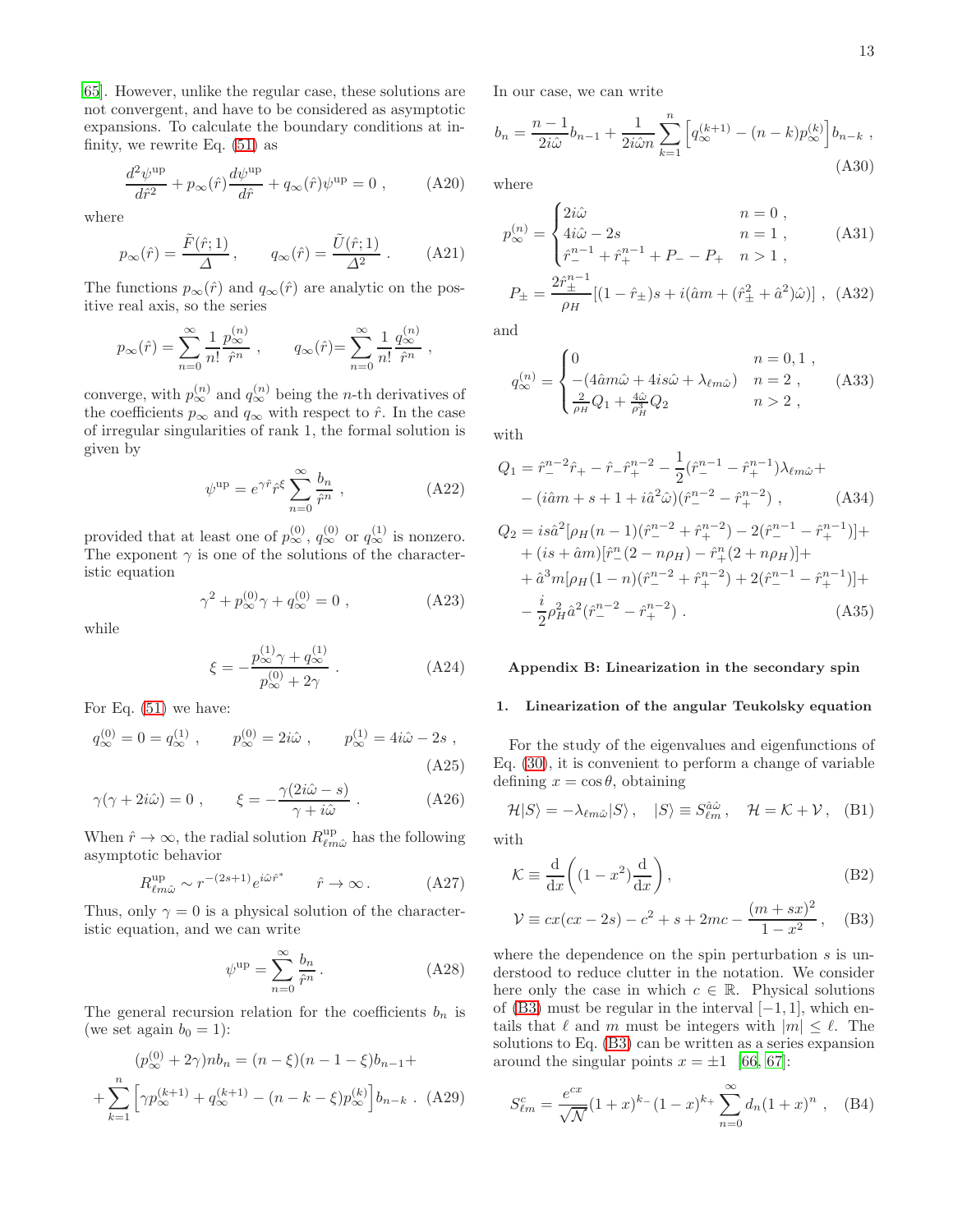where  $k_{\pm} = |m \pm 2|/2$  and the coefficients  $d_n$  are given by the three-term recursion relations

$$
\alpha_0 d_1 + \beta_0 d_0 = 0, \qquad (B5)
$$

$$
\alpha_n d_{n+1} + \beta_n d_n + \gamma_n d_{n-1} = 0 \qquad n = 1, 2 \dots \quad (B6)
$$

with

$$
\alpha_n = -2(n+1)(n+2k+1),\tag{B7}
$$

$$
\beta_n = n(n+1) + 2n(k_s + 1 - 2c) - 2c(2k_s + s + 1) +
$$
  
+  $k_s(k_s + 1) - s(s + 1) - \lambda_{\ell m\hat{\omega}} - 2mc$ , (B8)

$$
\gamma_n = 2c(n + k_s + s),\tag{B9}
$$

and  $k_s = k_+ + k_-.$  The normalization constant N can be written analytically as

$$
\mathcal{N} \equiv \int_{-1}^{1} (S_{\ell m}(x))^2 dx = (2\pi)2^{1+2k_s} e^{-2c} \Gamma(1+2k_+) \mathfrak{N},
$$
\n(B10)

where

$$
\mathfrak{N} \equiv \sum_{n=0}^{\infty} \frac{\Gamma(1+2k_{-}+n)}{\Gamma(2+2k_{s}+n)} 2^{n} F(n,n;c) \sum_{i=0}^{n} d_{i} d_{n-i}, \quad \text{(B11)}
$$

$$
F(n,n;c) \coloneqq {}_{1}F_{1}(1+2k_{-}+n,2+2k_{s}+n;4c), \quad \text{(B12)}
$$

while  $\Gamma(z)$  is the Euler gamma function and  $_1F_1(a, b; z)$ is the Kummer confluent hypergeometric function. To ensure the convergence of the series [\(B4\)](#page-12-3) at  $x = \pm 1$ , the eigenvalue  $\lambda_{\ell m \hat{\omega}}$  must satisfy the implicit continued fraction

$$
0 = \beta_0 - \frac{\alpha_0 \gamma_1}{\beta_1 - \beta_2 - \beta_3 - \cdots} \cdots
$$
 (B13)

With the requirement of regularity at the boundaries [−1, 1], Eq. [\(B3\)](#page-12-2) defines a Sturm-Liouville eigenvalue In particular, the eigenvalue problem is singular because the coefficient  $(1 - x^2)$  vanishes at the boundaries. Nevertheless, it can be shown that Eq. [\(B3\)](#page-12-2) still satisfies many of the properties of a regular Sturm-Liouville problem, namely (see [\[68](#page-19-16)] and references therein):

- the operator H is Hermitian, i.e.  $\langle v|\mathcal{H}|w\rangle =$  $\langle w|\mathcal{H}|v\rangle$  for any vector v, w;
- given a set  $s, m, c$ , the functions  $S_{\ell m}^{\hat{a}\hat{\omega}}(\theta)$  form a (strong) complete, orthogonal set on [−1, 1], labeled by the additional integer  $\ell$  (see [\[69](#page-19-17)]);
- each eigenvalue  $\lambda_{\ell m \hat{\omega}}$  has (up to a constant) a unique eigenfunction for any set  $s, m, c$ .

Thus, we can conveniently treat the secondary spin  $\sigma$  as a small perturbation of an Hermitian operator and compute the linear corrections in  $\sigma$  to  $\lambda_{\ell m \hat{\omega}}$  using the same techniques of nondegenerate perturbations of a quantum mechanical system [\[70\]](#page-19-18). To linear order in  $\sigma$ , we obtain

$$
\mathcal{H}^0|S^0\rangle = -\lambda^0_{\ell m}|S^0\rangle\,,\tag{B14}
$$

$$
\mathcal{H}^0|S^1\rangle + \mathcal{V}^1|S^0\rangle = -\lambda_{\ell m}^0|S^1\rangle - \lambda_{\ell m}^1|S^0\rangle\,,\qquad\text{(B15)}
$$

$$
\mathcal{H}^0 = \mathcal{K} + \mathcal{V}^0, \tag{B16}
$$

$$
\mathcal{V}^1 = 2c^1(c^0x^2 - sx + m - c^0), \tag{B17}
$$

where  $\mathcal{V}^0$  is simply given by H with  $c \leftrightarrow c^0$ ,  $S_{\ell m}^0 \equiv$  $|S^0\rangle, S^1_{\ell m} \equiv |S^1\rangle$  and

$$
\lambda_{\ell m}^1 = \langle S^0 | \mathcal{V}^1 | S^0 \rangle \equiv \int_{-1}^1 S_{\ell m}^0 \mathcal{V}^1 S_{\ell m}^0 dx = -\frac{c^1}{\mathfrak{N}^0} \sum_{n=0}^{\infty} \Xi(n) \Big[ \Upsilon(n) F(n, n+1; c^0) - \Pi(n) F(n, n; c^0) \Big] \sum_{i=0}^n d_i^0 d_{n-i}^0 , \quad \text{(B18)}
$$

series [\(B4\)](#page-12-3), obtaining

with

$$
\Xi(n) \equiv 2^{n+1} \frac{\Gamma(1+2k_{-}+n)}{\Gamma(3+k_{s}+n)},
$$
\n(B19)

$$
\varUpsilon(n) \equiv (1 + 2k_+)(2 + 2k_s + n + 2s) , \qquad (B20)
$$

$$
\Pi(n) \equiv (2 + 2k_s + n)(1 + 2k_+ - m + s). \tag{B21}
$$

The term  $\mathfrak{N}^0$  is given by  $\mathfrak{N}$  with  $c \leftrightarrow c^0$ . We computed the 0th order eigenvalue  $\lambda_{\ell m}^0$ , the corresponding eigenfunctions  $S^0_{\ell m}$  and the coefficients  $d_n^0$  using the routines of the SpinWeightedSpheroidalHarmonics MATHematica package of [\[48\]](#page-18-24). Once the correction to the eigenvalue  $\lambda_{\ell m}^1$  is known, we can evaluate the correction to the eigenfunction  $S^1_{\ell m}$  by expanding in  $\sigma$  the Leaver

 $S_{\ell m}^1 = \frac{e^{c^0 x}}{\sqrt{10}}$  $\frac{e^{c^0 x}}{\sqrt{\mathcal{N}^0}} (1+x)^{k_-} (1-x)^{k_+} \sum_{n=0}^{\infty}$  $n=0$  $\int d_n^1 (1+x)^n +$ +  $d_n^0(1+x)^n((1+x) \mathfrak{N}^1$  $2\mathfrak{N}^0$  $(B22)$ 

where the three-term recursion relation for the correction  $d_n^1$  is given by, for  $n = 1, 2...$ 

$$
d_0^1 = 0 \qquad \alpha_0 d_1^1 + \beta_0^1 d_0^0 = 0, \qquad (B23)
$$

$$
\alpha_n d_{n+1}^1 + \beta_n^0 d_n^1 + \beta_n^1 d_n^0 + \gamma_n^0 d_{n-1}^1 + \gamma_n^1 d_{n-1}^1 = 0 ,
$$
\n(B24)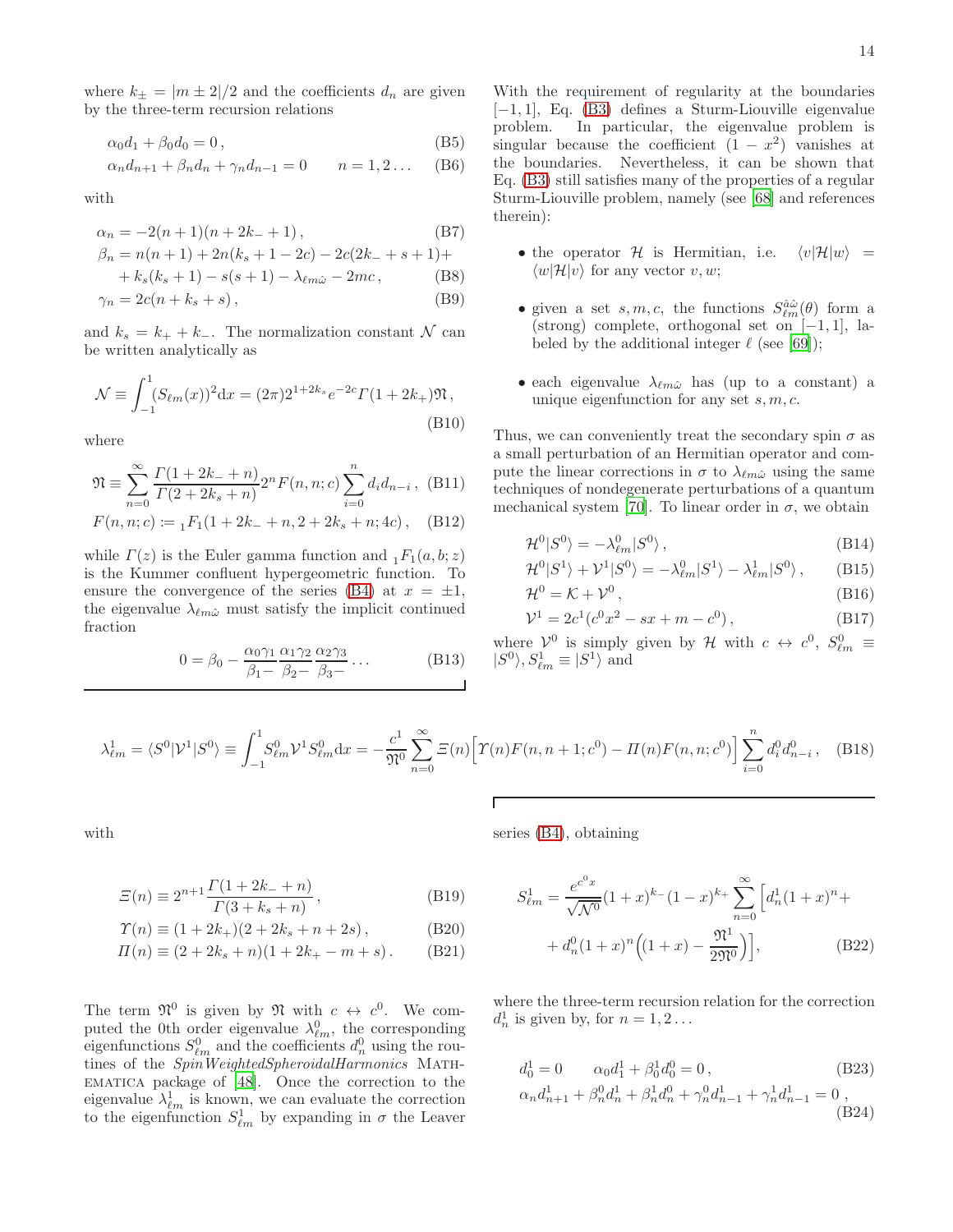with

$$
\beta_n^1 = -2c^1(1 + 2k_- + m + 2n + s) - \lambda_{\ell m}^1, \qquad (B25)
$$

$$
\gamma_n^1 = 2c^1(k_s + s + n), \tag{B26}
$$

and

$$
\mathfrak{N}^{1} \equiv \sum_{n=0}^{\infty} \frac{2^{n+1} \Gamma(1+2k_{+}+n)}{\Gamma(2+2k_{s}+n)} \Big[ F(n,n;c^{0}) \sum_{i=0}^{n} d_{i}^{0} d_{n-i}^{1} + 2 \frac{1+2k_{-}+n}{2+2k_{s}+n} F(n+1,n+1;c^{0}) \sum_{i=0}^{n} d_{i}^{0} d_{n-i}^{0} \Big].
$$
 (B27)

## <span id="page-14-0"></span>2. Linearization of the radial Teukolsky equation

The linear corrections in  $\sigma$ ,  $R_{\ell m}^{\text{in},1}$  and  $R_{\ell m}^{\text{up},1}$ , were obtained by expanding the ansatz [\(48\)](#page-4-1) as follows. Let us first define

$$
N_{\mp}^{0} = \hat{r}^{-1} \Delta^{-s} e^{\mp i\hat{\omega}^{0}\hat{r}^{*}} e^{im\tilde{\phi}} , \qquad (B28)
$$

$$
D_{\mp}^{0} = -\frac{N_{\mp}^{0}}{\Delta} \left( \frac{\Delta}{\hat{r}} + 2s(\hat{r} - 1) \pm i(\hat{r}^{2} + \hat{a}^{2})\hat{\omega}^{0} + i\hat{a}m \right),
$$
\n(B29)

$$
D_{\mp}^{1} = \mp i\omega^{1} \left( \frac{\hat{r}^{2} + \hat{a}^{2}}{\Delta} N_{\mp}^{0} + \hat{r}^{*} D_{\mp}^{0} \right) , \qquad (B30)
$$

It is possible then to write

$$
R^{\alpha,0}_{\ell m} = N^0_{\mp} \psi^{\alpha,0} , \qquad (B31)
$$
  

$$
R^{\alpha,1}_{\ell m} = N^0 \left( \psi^{\alpha,1}_{\ell m} + \psi^{\alpha,1}_{\ell m} \hat{\psi}^* \psi^{\alpha,0} \right) , \qquad (B32)
$$

$$
R^{\alpha,1}_{\ell m} = N^0_{\mp} (\psi^{\alpha,1} \mp i \hat{\omega}^1 \hat{r}^* \psi^{\alpha,0}) ,
$$
 (B32)  

$$
R^{\alpha,0}_{\ell m}
$$

$$
\frac{\mathrm{d}R_{\ell m}^{\alpha,0}}{\mathrm{d}\hat{r}} = \psi^{\alpha,0} D_{\mp}^0 + N_{\mp}^0 \frac{\mathrm{d}\psi^{\alpha,0}}{\mathrm{d}\hat{r}},\tag{B33}
$$

$$
\frac{dR_{\ell m}^{\alpha,1}}{d\hat{r}} = \psi^{\alpha,1} D_{\mp}^0 + \psi^{\alpha,0} D_{\mp}^1 +
$$
 (B34)

$$
+ N^0_{\mp} \left( \frac{\mathrm{d}\psi^{\alpha,1}}{\mathrm{d}\hat{r}} \mp i\hat{\omega}^1 \hat{r}^* \frac{\mathrm{d}\psi^{\alpha,0}}{\mathrm{d}\hat{r}} \right) , \tag{B35}
$$

where  $\alpha = \text{in (up)}$  for the minus (plus) sign. Finally, we computed the linear corrections  $\psi^{\text{in},0}, \psi^{\text{in},1}$  and  $\psi^{\text{up},0}, \psi^{\text{up},1}$  as solutions of a system of ordinary differential equations obtained by expanding Eq. [\(51\)](#page-4-2) and the related boundary conditions in  $\sigma$ .

For the solutions  $\psi^{\text{in},0}, \psi^{\text{in},1}$ , the system of differential equations is

$$
\frac{d^2\psi^{\text{in},0}}{d\hat{r}^2} + \frac{p_H^0(\hat{r})}{\hat{r} - \hat{r}_+} \frac{d\psi^{\text{in},0}}{d\hat{r}} + \frac{q_H^0(\hat{r})}{(\hat{r} - \hat{r}_+)^2} \psi^{\text{in},0} = 0 \,, \quad \text{(B36)}
$$
\n
$$
\frac{d^2\psi^{\text{in},1}}{d^2\psi^{\text{in},1}} + \frac{p_H^0(\hat{r})}{d\psi^{\text{in},1}} \frac{d\psi^{\text{in},1}}{d\psi^{\text{in},0}} + \frac{p_H^1(\hat{r})}{d\psi^{\text{in},0}} \frac{d\psi^{\text{in},0}}{d\psi^{\text{in},0}} + \frac{1}{2} \frac{d\psi^{\text{in},0}}{d\psi^{\text{in},0}} \frac{d\psi^{\text{in},0}}{d\psi^{\text{in},0}} + \frac{1}{2} \frac{d\psi^{\text{in},0}}{d\psi^{\text{in},0}} \frac{d\psi^{\text{in},0}}{d\psi^{\text{in},0}} + \frac{1}{2} \frac{d\psi^{\text{in},0}}{d\psi^{\text{in},0}} \frac{d\psi^{\text{in},0}}{d\psi^{\text{in},0}} + \frac{1}{2} \frac{d\psi^{\text{in},0}}{d\psi^{\text{in},0}} \frac{d\psi^{\text{in},0}}{d\psi^{\text{in},0}} + \frac{1}{2} \frac{d\psi^{\text{in},0}}{d\psi^{\text{in},0}} \frac{d\psi^{\text{in},0}}{d\psi^{\text{in},0}} + \frac{1}{2} \frac{d\psi^{\text{in},0}}{d\psi^{\text{in},0}} \frac{d\psi^{\text{in},0}}{d\psi^{\text{in},0}} + \frac{1}{2} \frac{d\psi^{\text{in},0}}{d\psi^{\text{in},0}} \frac{d\psi^{\text{in},0}}{d\psi^{\text{in},0}} + \frac{1}{2} \frac{d\psi^{\text{in},0}}{d\psi^{\text{in},0}} \frac{d\psi^{\text{in},0}}{d\psi^{\text{in},0}} + \frac{1}{2} \frac{d\
$$

$$
d\hat{r}^{2} = \hat{r} - \hat{r}_{+} \quad d\hat{r} = \hat{r}_{+} \quad d\hat{r} = \hat{r}_{+} \quad d\hat{r} = \frac{q_{H}^{0}(\hat{r})}{(\hat{r} - \hat{r}_{+})^{2}} \psi^{\text{in},1} + \frac{q_{H}^{1}(\hat{r})}{(\hat{r} - \hat{r}_{+})^{2}} \psi^{\text{in},0} = 0, \quad (B37)
$$

where

$$
p_H^1(\hat{r}) = -\frac{2\tilde{G}^1(\hat{r}; -1)}{(\hat{r} - \hat{r}_-)(\hat{r}^2 + \hat{a}^2)} \qquad q_H^1(\hat{r}) = \frac{\tilde{U}^1(\hat{r}; -1)}{(\hat{r} - \hat{r}_-)^2},\tag{B38}
$$

$$
\tilde{G}^{1}(\hat{r};-1) = i(\hat{r}^{2} + \hat{a}^{2})^{2}\hat{\omega}^{1},
$$
\n(B39)

$$
\tilde{U}^{1}(\hat{r};-1) = \Delta \left[ -\lambda_{\ell m}^{1} + 2i\hat{\omega}^{1} \left( \frac{\hat{a}^{2}}{\hat{r}} + 2\hat{r}s \right) \right]
$$
\n(B40)

and the boundary conditions for  $\psi^{\text{in},1}$  are

$$
\psi^{\text{in},1}(\hat{r}) = \hat{r}_+ e^{i\delta_H(\hat{r}_+)} \sum_{n=0}^{\infty} a_n^1 (\hat{r} - \hat{r}_+)^n . \tag{B41}
$$

The recursion relation for the coefficients  $a_n^1$  is (setting  $a_0^1 = 0$ 

$$
a_n^1 = -\sum_{k=0}^{n-1} \left( kp_H^{(n-k),1}(\hat{r}_+) + q_H^{(n-k),1}(\hat{r}_+) \right) \frac{a_k^0}{I(n)} +
$$
  

$$
- \sum_{k=0}^{n-1} \left( kp_H^{(n-k),0}(\hat{r}_+) + q_H^{(n-k),0}(\hat{r}_+) \right) \frac{a_k^1}{I(n)} - \frac{c_H^1 a_n^0}{n - c_H^0}
$$
  
(B42)

where  $c_H^1 = \frac{4i\hat{r}_+}{\hat{r}_+-\hat{r}}$  $\frac{4ir_+}{\hat{r}_+-\hat{r}_-}\hat{\omega}^1$  and

$$
p_H^{(n),1}(\hat{r}_+) = \begin{cases} -c_H^1 & n = 0, \\ -2i(\hat{r}_+^2 - 3\hat{a}^2)\hat{\omega}^1\rho_H^{-2} & n = 1, \\ 2i(\hat{a}^2 + \hat{r}_-^2)\rho_H^{-1-n}\hat{\omega}^1 & n > 1, \end{cases}
$$
 (B43)

$$
n_{n})_{1/a} \quad \int_{0}^{1} \frac{\hat{r}_{+}(\lambda_{\ell m}^{1} - 4i\hat{r}_{+} s\hat{\omega}^{1}) - 2i\hat{a}^{2} \hat{\omega}^{1}}{\hat{r}_{+} \rho_{H}} \qquad n = 0,
$$

$$
q_H^{(n),1}(\hat{r}_+) = \begin{cases} \frac{\rho_H^{-n}}{\hat{r}_+} \Big[ \hat{r}_+ \lambda_{\ell m}^{1} - 4i \hat{a}^2 \hat{\omega}^1 s + \\ -n 2i \hat{a}^2 \hat{\omega}^1 {}_2 F_1 \Big( 1, 1 - n; 2; \frac{\hat{r}_-}{\hat{r}_+} \Big) \Big] & n > 1 \\ 0.44 \end{cases}
$$

The coefficients  $q_H^0(\hat{r}), p_H^0(\hat{r}), a_n^0$  and the boundary conditions for  $\psi^{\text{in},0}$  are given in Appendix [A 1](#page-11-0) with  $\omega \leftrightarrow$  $\omega^0, \lambda_{\ell m \hat{\omega}} \leftrightarrow \lambda_{\ell m}^0.$ 

For the solutions  $\psi^{\text{up},0}, \psi^{\text{up},1}$ , the system of differential equations is

$$
\frac{d^2\psi^{\text{up},0}}{d\hat{r}^2} + p_{\infty}^0(\hat{r})\frac{d\psi^{\text{up},0}}{d\hat{r}} + q_{\infty}^0(\hat{r})\psi^{\text{up},0} = 0, \qquad (B45)
$$
  

$$
\frac{d^2\psi^{\text{up},1}}{d\hat{r}^2} + p_{\infty}^0(\hat{r})\frac{d\psi^{\text{up},1}}{d\hat{r}} + p_{\infty}^1(\hat{r})\frac{d\psi^{\text{in},0}}{d\hat{r}} +
$$
  

$$
+ q_{\infty}^0(\hat{r})\psi^{\text{up},1} + q_{\infty}^1(\hat{r})\psi^{\text{up},0} = 0, \qquad (B46)
$$

where

$$
p^1_{\infty}(\hat{r}) = -\frac{2\tilde{G}^1(\hat{r};1)}{\Delta(\hat{r}^2 + \hat{a}^2)} \qquad q^1_{\infty}(\hat{r}) = \frac{\tilde{U}^1(\hat{r};1)}{\Delta^2}, \quad (B47)
$$

$$
\tilde{G}^{1}(\hat{r}; 1) = -i(\hat{r}^{2} + \hat{a}^{2})^{2} \hat{\omega}^{1}, \qquad (B48)
$$

$$
\tilde{U}^{1}(\hat{r}; 1) = -4\hat{\omega}^{1}[m\hat{a}(\hat{r}^{2} + \hat{a}^{2}) + i(\hat{r}^{2} - \hat{a}^{2})s] + (B49)
$$

$$
- \Delta \left( \lambda_{\ell m}^1 + 2i\hat{\omega}^1 \frac{\hat{a}^2}{\hat{r}} \right). \tag{B50}
$$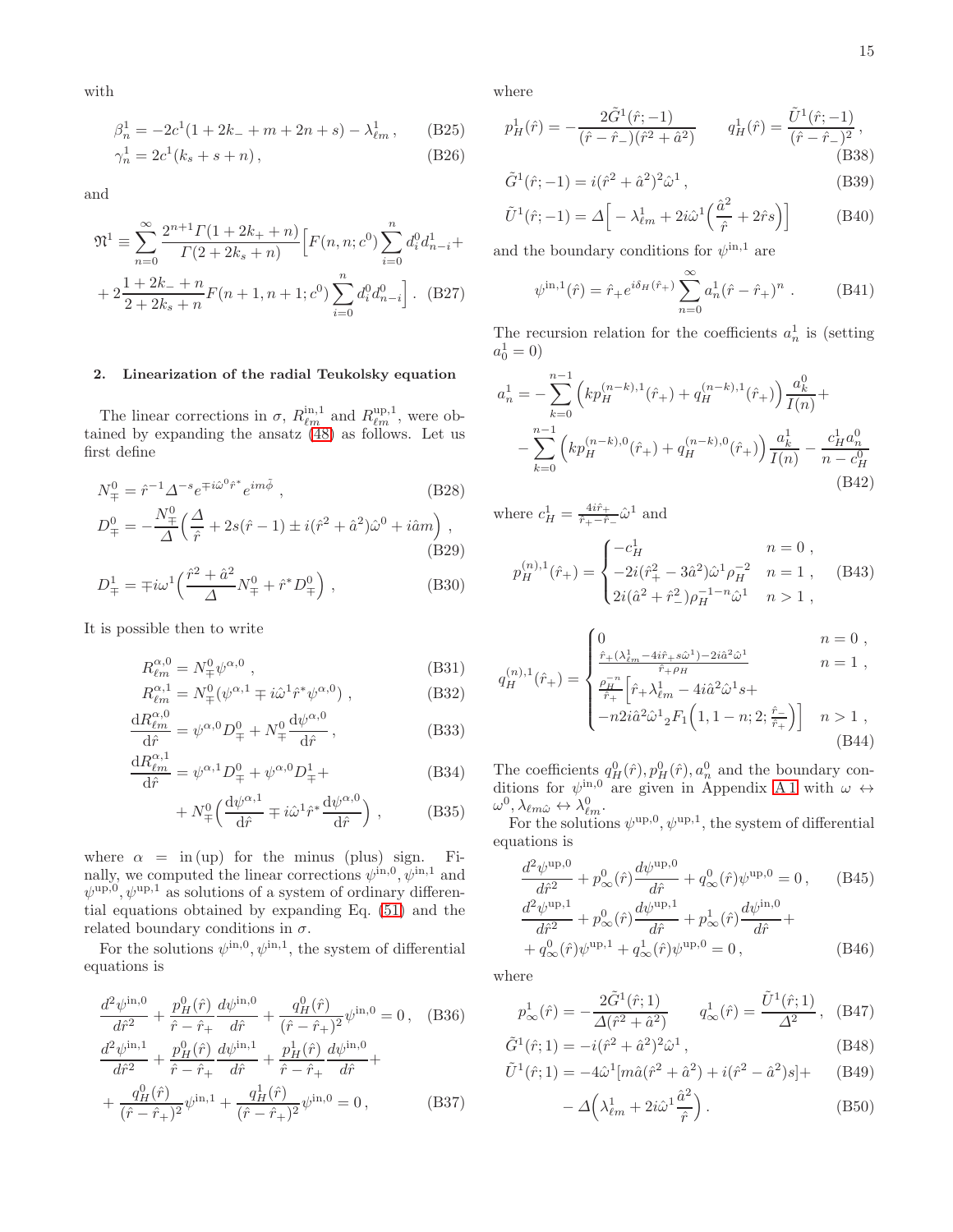and the boundary conditions for  $\psi^{\text{up},1}$  are

$$
\psi^{\text{up},1}(\hat{r}) = \sum_{n=0}^{\infty} \frac{b_n^1}{\hat{r}^n} .
$$
 (B51)

The recursion relation for the coefficients  $b_n^1$  is (setting  $b_0^1 = 0$ 

$$
b_n^1 = \frac{n-1}{2i\hat{\omega}^0} b_{n-1}^1 + \sum_{k=1}^n \left[ q_{\infty}^{(k+1),0} - (n-k) p_{\infty}^{(k),0} \right] \frac{b_k^1}{2i\hat{\omega}^0 n} +
$$
  
+ 
$$
\sum_{k=1}^n \left[ q_{\infty}^{(k+1),1} - (n-k) p_{\infty}^{(k),1} \right] \frac{b_k^1}{2i\hat{\omega}^0 n} - \frac{\hat{\omega}^1}{\hat{\omega}^0} b_n^0 ,
$$
(B52)

where

$$
p_{\infty}^{(n),1} = \begin{cases} 2i\hat{\omega}^1 & n = 0, \\ 4i\hat{\omega}^1 & n = 1, \\ (4i(\hat{r}_{-}^n - \hat{r}_{+}^n)\hat{\omega}^1 \rho_H^{-1} & n > 1, \end{cases}
$$
 (B53)

$$
q_{\infty}^{(n),1} = \begin{cases} 0 & n = 0,1 ,\\ -\lambda_{\ell m}^1 - 4(\hat{a}\hat{m} + is)\hat{\omega}^1 & n = 1 ,\\ \frac{2}{\rho_H}Q_1^1 + \frac{4\hat{\omega}^1}{\rho_H^3}Q_2 & n > 2 , \end{cases}
$$
 (B54)

with

$$
Q_1^1 = -\frac{1}{2}(\hat{r}_-^{n-1} - \hat{r}_+^{n-1})\lambda_{\ell m}^1 .
$$
 (B55)

The coefficients  $q_{\infty}^0(\hat{r}), p_{\infty}^0(\hat{r}), b_n^0$  and the boundary conditions for  $\psi^{\text{up},0}$  are given in Appendix [A 1](#page-11-0) with  $\omega \leftrightarrow$  $\omega^0, \lambda_{\ell m \hat{\omega}} \leftrightarrow \lambda_{\ell m}^0.$ 

#### <span id="page-15-0"></span>3. Linearization of the source

In order to write the linearized amplitudes  $Z_{\ell m\hat{\omega}}^{H,\infty}$  in the parameter  $\sigma$ , it is convenient first to recast Eq. [\(37\)](#page-3-5) as function of only  $R_{\ell m \hat{\omega}}^{\text{in,up}}$  and its first derivative. Taking advantage of the analyticity of the radial solutions in the positive real axis (except at the inner and outer horizons), second and higher order derivatives can be written solely in terms of  $R_{\ell m\hat{\omega}}^{\text{in,up}}$  and its first derivative. Thus, we can write Eq. [\(37\)](#page-3-5) as

<span id="page-15-1"></span>
$$
Z_{\ell m \hat{\omega}}^{H, \infty} = \frac{2\pi}{W_{\hat{r}}} \left( X(\hat{r}) R_{\ell m \hat{\omega}}^{\text{in,up}} + Y(\hat{r}) \frac{\mathrm{d} R_{\ell m \hat{\omega}}^{\text{in,up}}}{\mathrm{d}\hat{r}} \right), \quad (B56)
$$

where  $V(\hat{r})$  is the Teukolsky potential of Eq. [\(32\)](#page-3-4), while

$$
X(\hat{r}) \equiv A_0 + \frac{V(\hat{r})}{\Delta} C_2 - \frac{B_3}{\Delta} \frac{\mathrm{d}V(\hat{r})}{\mathrm{d}\hat{r}},\tag{B57}
$$

$$
Y(\hat{r}) \equiv -C_1 + \frac{2(\hat{r} - 1)}{\Delta}C_2 - \frac{B_3}{\Delta}(2 + V(\hat{r})), \quad (B58)
$$

$$
C_1 \equiv A_1 + B_1 \ , \quad C_2 \equiv A_2 + B_2 \ . \tag{B59}
$$

After expanding Eq. [\(B56\)](#page-15-1) in the parameter  $\sigma$ , we can write the 0th order term as

$$
Z_{\ell m}^{\beta,0} = \frac{2\pi}{W_{\hat{r}}^0} \bigg( X^0(\hat{r}) R_{\ell m}^{\alpha,0} + Y^0(\hat{r}) \frac{\mathrm{d}R_{\ell m}^{\alpha,0}}{\mathrm{d}\hat{r}} \bigg) , \qquad (B60)
$$

where  $\beta = H(\infty)$  when  $\alpha = \text{in}(\text{up})$ , while

$$
X^{0}(\hat{r}) \equiv A_{0}^{0} + \frac{V(\hat{r})}{\Delta} C_{2}^{0}, \qquad (B61)
$$

$$
Y^{0}(\hat{r}) \equiv -C_{1}^{0} + \frac{2(\hat{r} - 1)}{\Delta} C_{2}^{0}, \qquad (B62)
$$

$$
V(\hat{r}) = -\frac{(K^0)^2 + 4i(\hat{r} - 1)K^0}{\Delta} + 8i\hat{\omega}^0 \hat{r} + \lambda_{\ell m}^0, \quad (B63)
$$

$$
K^{0} = (\hat{r}^{2} + \hat{a}^{2})\hat{\omega}^{0} - \hat{a}m , \qquad (B64)
$$

$$
W_{\hat{r}}^{0} \equiv \frac{1}{\Delta} \left( R_{\ell m}^{\text{in},0} \frac{\mathrm{d}R_{\ell m}^{\text{up},0}}{\mathrm{d}\hat{r}} - R_{\ell m}^{\text{up},0} \frac{\mathrm{d}R_{\ell m}^{\text{in},0}}{\mathrm{d}\hat{r}} \right) . \tag{B65}
$$

Before writing the 0th order source terms  $A_0^0, C_1^0, C_2^0$ , we need to define the following auxiliary quantities:

$$
S^{0} \equiv {}_{-2}S^0_{\ell m}(\pi/2, c^0) , \qquad (B66)
$$

$$
\tilde{S}^0 = \frac{\mathrm{d}S^0}{\mathrm{d}\theta} - mS^0 + c^0 S^0, \qquad (B67)
$$

$$
S^{0} = -\frac{1}{2}S^{0}\lambda_{\ell m}^{0} + \tilde{S}^{0}\left(c^{0} - m - \frac{i\hat{a}}{\hat{r}}\right),
$$
 (B68)

and

$$
\mathcal{J}_z^0 = \tilde{J}_z^0 - \tilde{E}^0 \hat{a},\qquad (B69)
$$

$$
P_{\sigma}^{0} = -J_{z}^{0}\hat{a} + \tilde{E}^{0}(\hat{r}^{2} + \hat{a}^{2}), \qquad (B70)
$$

$$
\Gamma^0 \equiv P^0_\sigma(\hat{r}^2 + \hat{a}^2) + \hat{a}\Delta \mathcal{J}_z^0 . \tag{B71}
$$

The 0th order source terms can then be written as

$$
A_0^0 = -\frac{1}{2\hat{r}F^0\Delta} \left[ {}_1A_0^0 + {}_2A_0^0 + (\mathcal{J}_z^0)^2 S^0 ({}_3A_0^0 + {}_4A_0^0) \right],\tag{B72}
$$

$$
C_1^0 = \frac{\mathcal{J}_z^0}{\hat{r}T^0} \left[ i\hat{r}P^0_\sigma \tilde{S}^0 + S^0 \mathcal{J}_z^0 (\Delta + i\hat{r}^3 \omega^0 + i\hat{a}\hat{r}(c^0 - m)) \right],
$$
\n(B73)

$$
C_2^0 = \frac{S^0(\mathcal{J}_z^0)^2 \Delta}{2\Gamma^0},
$$
\n(B74)

where

$$
{}_{1}A_{0}^{0} = 2\hat{r}(P_{\sigma}^{0})^{2}S^{0},
$$
\n
$$
{}_{1}^{0} = {}_{2}P_{0}^{0}S^{0}Z^{0}(\sigma_{1}^{0}, \sigma_{2}^{0}) \times {}_{3}^{2}S^{2}(\sigma_{2}^{0}, \sigma_{1}^{0})
$$
\n(B75)

$$
{}_{2}A_{0}^{0} = 2P_{\sigma}^{0}S^{0}\mathcal{J}_{z}^{0}[(4i - m\hat{a})\hat{r} + (\hat{r}^{2} + \hat{a}^{2})(\hat{r}\hat{\omega}^{0} - 2i)],
$$
\n(B76)

$$
{}_{3}A_{0}^{0} = 2i(3\hat{a}^{2}\hat{r} + \hat{r}^{3})\hat{\omega}^{0} + (\hat{r}^{2} + \hat{a}^{2})^{2}(\hat{r}\hat{\omega}^{0} - 2i)\hat{\omega}^{0},
$$
\n(B77)  
\n
$$
{}_{4}A_{0}^{0} = m\hat{a}^{2}\hat{r} - 2m\hat{a}[\hat{a}^{2}(\hat{r}\hat{\omega}^{0} - i) + \hat{r}(3i - 2i\hat{r} + \hat{\omega}^{0}\hat{r}^{2})].
$$
\n(B78)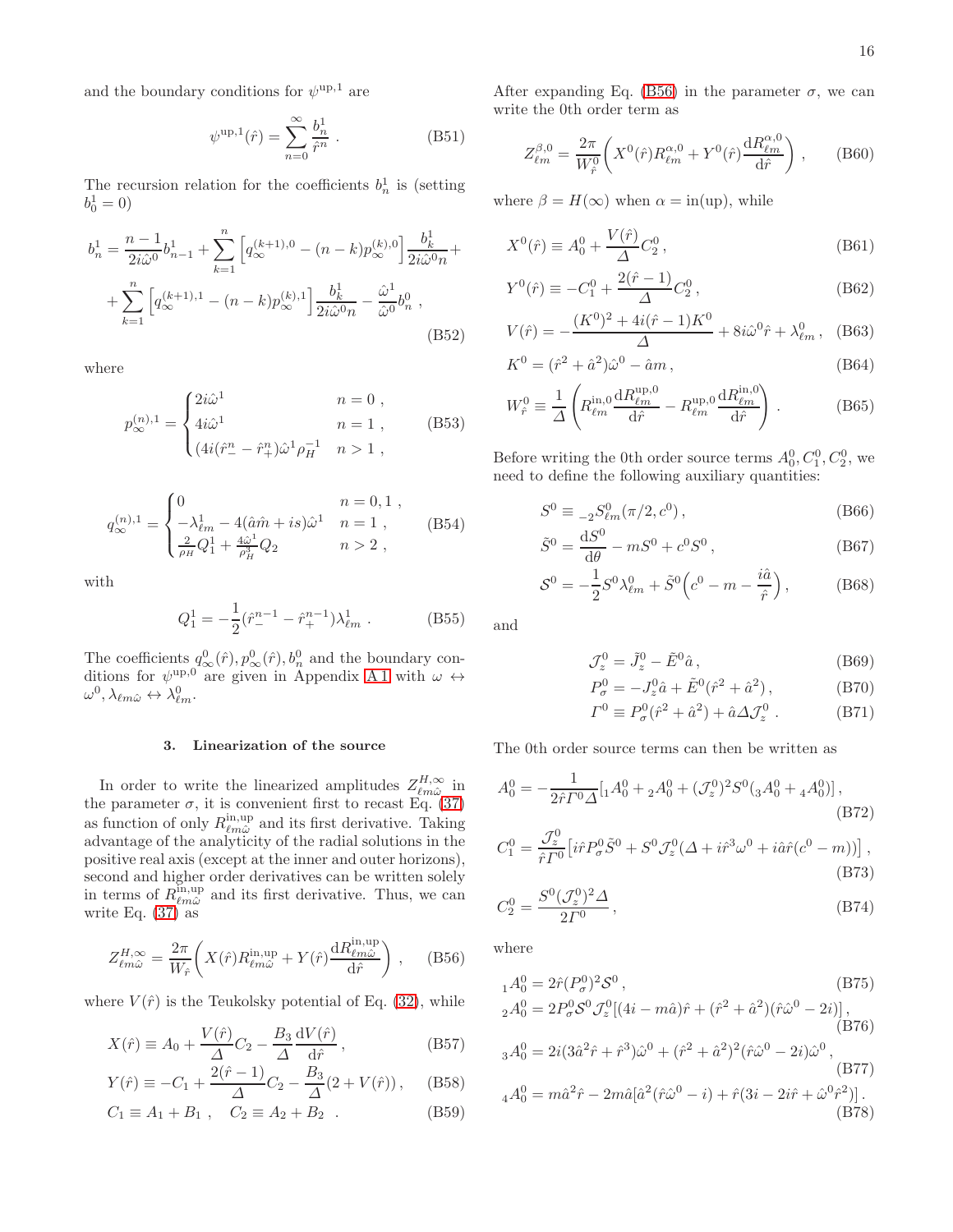The 1<sup>th</sup> order correction  $Z_{\ell m}^{\beta,0}$  is given by

$$
Z_{\ell m}^{\beta,1} = \frac{2\pi}{W_{\hat{r}}^0} \left( X^1(\hat{r}) R_{\ell m}^{\alpha,0} + Y^1(\hat{r}) \frac{\mathrm{d}R_{\ell m}^{\alpha,0}}{\mathrm{d}\hat{r}} + X^0(\hat{r}) R_{\ell m}^{\alpha,1} + Y^0(\hat{r}) \frac{\mathrm{d}R_{\ell m}^{\alpha,1}}{\mathrm{d}\hat{r}} \right) - \frac{W_{\hat{r}}^1}{W_{\hat{r}}^0} Z_{\ell m}^{\beta,0} , \quad (B79)
$$

where again  $\beta = H(\infty)$  when  $\alpha = \text{in}(\text{up})$ , while

$$
X^{1}(\hat{r}) \equiv A_{0}^{1} + \frac{1}{\Delta} \Big( V^{1}(\hat{r}) C_{2}^{0} + V^{0}(\hat{r}) C_{2}^{1} - \frac{dV^{0}(\hat{r})}{d\hat{r}} B_{3}^{1} \Big),
$$
\n(B80)

$$
Y^{1}(\hat{r}) \equiv -C_{1}^{1} + \frac{2(\hat{r} - 1)}{\Delta}C_{2}^{1} - \frac{2 + V^{0}(\hat{r})}{\Delta}B_{3}^{1}, \quad (B81)
$$

$$
V^{1}(\hat{r}) = -\frac{2K^{0} + 4i(\hat{r} - 1)}{\Delta}K^{1} + 8i\hat{\omega}^{1}\hat{r} + \lambda_{\ell m}^{1}, \quad (B82)
$$

$$
K^{1} = (\hat{r}^{2} + \hat{a}^{2})\hat{\omega}^{1},
$$
\n(B83)

$$
W_{\hat{r}}^1 \equiv \frac{1}{\Delta} \left( R_{\ell m}^{\text{in},0} \frac{\mathrm{d}R_{\ell m}^{\text{up},1}}{\mathrm{d}\hat{r}} + R_{\ell m}^{\text{in},1} \frac{\mathrm{d}R_{\ell m}^{\text{up},0}}{\mathrm{d}\hat{r}} \right) + -\frac{1}{\Delta} \left( R_{\ell m}^{\text{up},0} \frac{\mathrm{d}R_{\ell m}^{\text{in},1}}{\mathrm{d}\hat{r}} + R_{\ell m}^{\text{up},1} \frac{\mathrm{d}R_{\ell m}^{\text{in},0}}{\mathrm{d}\hat{r}} \right) . \tag{B84}
$$

The 1<sup>th</sup> order source terms  $A_0^1, C_1^1, C_2^1, A_3^1$  are quite cumbersome, and they are provided in a supplemental MATHematica notebook [\[71\]](#page-19-19).

Once the amplitudes  $Z_{\ell m}^{\beta,0}, Z_{\ell m}^{\beta,1}$  with  $\beta = (H, \infty)$  are known, it is possible to compute the corrections to the fluxes of Eqs. [\(54\)](#page-4-3) and [\(55\)](#page-4-4) as follows

$$
I_{\ell m}^{0}(\hat{r}, \hat{\omega}^{0}) = \frac{|Z_{\ell m}^{H,0}|^{2}}{2\pi(\hat{\omega}^{0})^{2}},
$$
\n(B85)

$$
I_{\ell m}^1(\hat{r}, \hat{\omega}^0, \hat{\omega}^1) = \left( \frac{Z_{\ell m}^{H,0} \bar{Z}_{\ell m}^{H,1}}{2\pi (\hat{\omega}^0)^2} + \text{c.c.} - 2 \frac{\hat{\omega}^1}{\hat{\omega}^0} I_{\ell m}^0(\hat{r}, \hat{\omega}^0) \right),
$$
(B86)

$$
H_{\ell m}^{0}(\hat{r}, \hat{\omega}^{0}) = \frac{\tilde{\alpha}_{\ell m}^{0}}{2\pi} \left| Z_{\ell m}^{\infty, 0} \right|^{2}, \qquad (B87)
$$

$$
H_{\ell m}^1(\hat{r}, \hat{\omega}^0, \hat{\omega}^1) = \frac{\tilde{\alpha}_{\ell m}^0}{2\pi} \left( Z_{\ell m}^{\infty, 0} \bar{Z}_{\ell m}^{\infty, 1} + \text{c.c.} \right) + \frac{\tilde{\alpha}_{\ell m}^1}{2\pi} \left| Z_{\ell m}^{\infty, 0} \right|^2, \tag{B88}
$$

where c.c. stands for complex conjugation, and

$$
\tilde{\alpha}_{\ell m}^0 = \frac{1}{\mathcal{D}^0} \left[ 256(2\hat{r}_+)^5 \hat{\kappa}^0 ((\hat{\kappa}^0)^2 + 4\epsilon^2) ((\hat{\kappa}_0)^2 + 16\epsilon^2) \hat{\omega}^0 \right],
$$
\n(B89)

$$
\tilde{\alpha}_{\ell m}^1 = -\frac{\mathcal{D}^1}{\mathcal{D}^0} \tilde{\alpha}_{\ell m}^0 + \frac{256(2\hat{r}_+)^5}{\mathcal{C}_{\ell m}^0} \hat{\omega}^1 \left[ 64\epsilon^4 (\kappa^0 + \omega^0) + \right. \\
\left. + 20(\epsilon \kappa^0)^2 (\kappa^0 + 3\omega^0) + (\kappa^0)^4 (\kappa^0 + 5\omega^0) \right], \quad \text{(B90)}
$$

with 
$$
\epsilon = \sqrt{1 - \hat{a}^2}/(4\hat{r}_+), \ \hat{\kappa}^0 = \hat{\omega}^0 - \hat{a}m/(2\hat{r}_+)
$$
 and  
\n
$$
\mathcal{D}^0 = [(\lambda_{\ell m}^0 + 2)^2 + 4c^0(m - c^0)][(\lambda_{\ell m}^0)^2 + 36c^0(m - c^0)] + (2\lambda_{\ell m}^0 + 3)[96(c^0)^2 - 48mc^0] + 144(\hat{\omega}^0)^2(1 - \hat{a}^2),
$$
\n(B91)

$$
\mathcal{D}^{1} = 4\{(\lambda_{\ell m}^{0})^{3}\lambda_{\ell m}^{1} + (\lambda_{\ell m}^{0})^{2}[3\lambda_{\ell m}^{1} + 10(m - 2c^{0})c^{1}] + 4\lambda_{\ell m}^{0}[\lambda_{\ell m}^{1} + 10\lambda_{\ell m}^{1}c^{0}(m - c^{0}) + 6c^{1}(m + 2c^{0})] + 72\hat{\omega}^{0}\hat{\omega}^{1}[1 + \hat{a}^{2}(m - 2c^{0})(m - c^{0})] + 12c^{0}\lambda_{\ell m}^{1}(m + c^{0})\}.
$$
\n(B92)

### <span id="page-16-0"></span>Appendix C: Assessment of the stability and convergence of the Fisher and covariance matrices

In this appendix we provide some details on our procedure to assess the stability and numerical convergence of the Fisher and covariant matrices.

This task is particularly delicate for EMRI waveforms, since the Fisher matrix is known to be illconditioned [\[58\]](#page-19-7). In the best configuration, the condition number was  $\kappa \sim 10^{12}$ , while in worst scenario (typically occurring in the presence of a spinning secondary), the condition number was as large as  $\kappa \sim 10^{20}$ . Moreover, all waveform derivatives were computed numerically, which is an ill-conditioned operation.

To ameliorate the ill-condition issues, we performed our computation with arbitrary-precision arithmetic, obtaining Fisher matrices with precision no less than 38 digit in all elements and for all configurations.

We validated our Fisher analysis by:

- testing the stability of the Fisher and covariance matrices under random perturbations;
- testing the convergence of the Fisher and covariance matrices under a change in the finite-difference parameter  $\epsilon$  that regulates the accuracy of the numerical derivatives.

We check the stability of the Fisher and covariance matrices by perturbing each element with a deviation matrix  $F^{ij}$ . All elements of  $F^{ij}$  are drawn from a uniform distribution  $U$ , which depends on the configuration under exam. Then, we compute

$$
\delta_{\text{stability}} \equiv \max_{ij} \left[ \frac{\left( (I + F)^{-1} - I^{-1} \right)^{ij}}{(I^{-1})^{ij}} \right] \tag{C1}
$$

By performing a case-by-case careful analysis and boosting the numerical precision of our codes, we find that for the worst cases in all configurations:

• the Fisher matrices converges within 2 orders of magnitudes in the  $\epsilon$  parameters with relative deviations at the level of 0.03% (another worst case is a convergence within 3 orders of magnitude in  $\epsilon$  with deviations at 0.2%);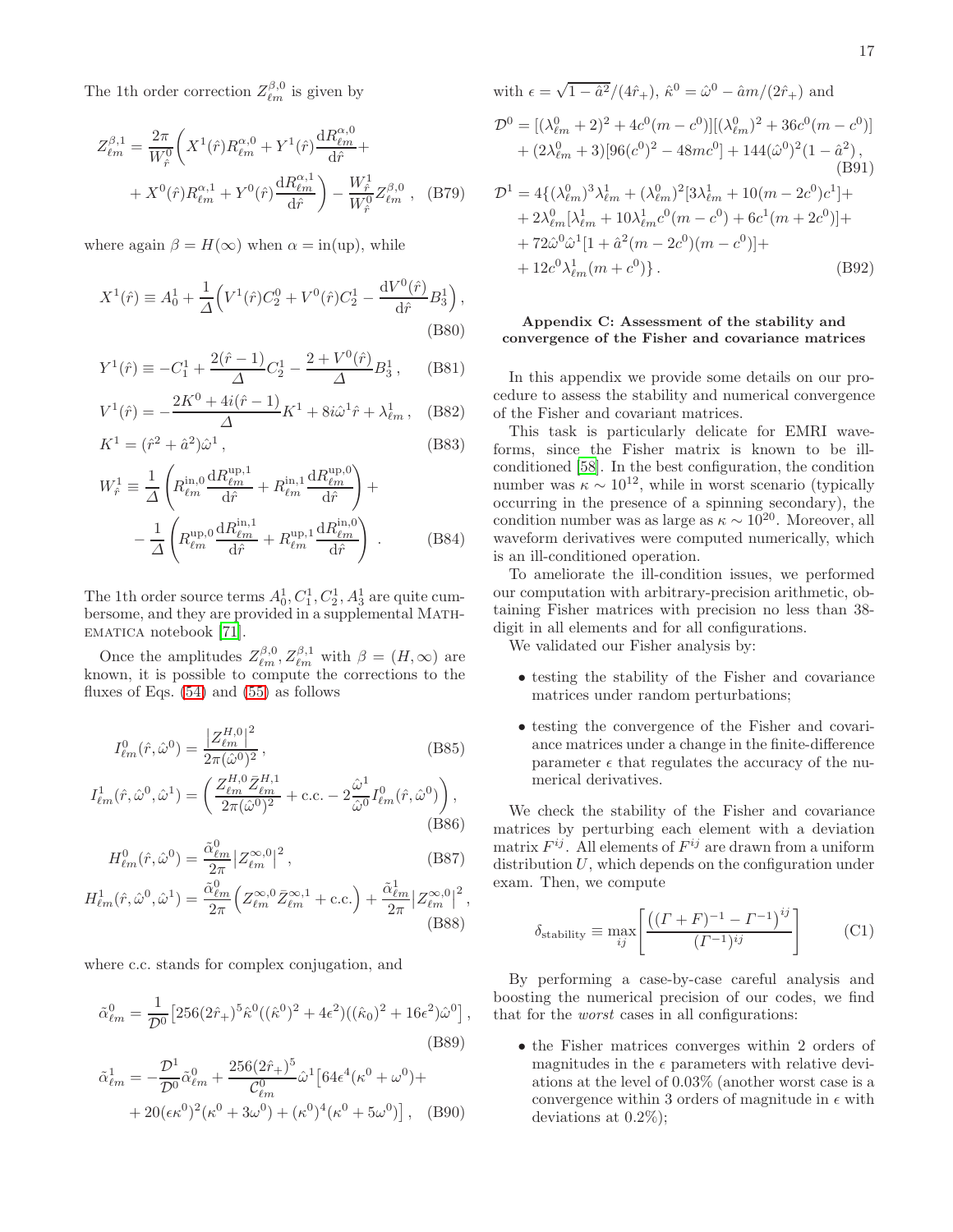- the inverse matrix without priors converges in 2 order of magnitude in  $\epsilon$  with deviations at 14%, while the diagonal elements converge with deviations at 0.1%;
- the inverse with priors converges in 2 order of magnitude in  $\epsilon$  with deviations at 3.8%;
- the inverse without priors is stable with  $\delta_{stability} =$ 7.5% and perturbations  $U[-10^{-7}, 10^{-7}]$ ;
- the inverse with priors is stable with  $\delta_{\text{stability}} =$ 4.1% and perturbations  $U[-10^{-6}, 10^{-6}]$ .
- <span id="page-17-0"></span>[1] LISA Collaboration, P. Amaro-Seoane *et al.*, "Laser Interferometer Space Antenna," [arXiv:1702.00786 \[astro-ph.IM\]](http://arxiv.org/abs/1702.00786).
- <span id="page-17-1"></span>[2] S. Babak, J. Gair, A. Sesana, E. Barausse, C. F. Sopuerta, C. P. L. Berry, E. Berti, P. Amaro-Seoane, A. Petiteau, and A. Klein, "Science with the space-based interferometer LISA. V: Extreme mass-ratio inspirals," *Phys. Rev.* D95 [no. 10, \(2017\) 103012,](http://dx.doi.org/10.1103/PhysRevD.95.103012) [arXiv:1703.09722 \[gr-qc\]](http://arxiv.org/abs/1703.09722).
- <span id="page-17-2"></span>J. R. Gair, M. Vallisneri, S. L. Larson, and J. G. Baker, "Testing General Relativity with Low-Frequency, Space-Based Gravitational-Wave Detectors," *[Living Rev. Rel.](http://dx.doi.org/10.12942/lrr-2013-7)* 16 (2013) 7, [arXiv:1212.5575 \[gr-qc\]](http://arxiv.org/abs/1212.5575).
- <span id="page-17-3"></span>[4] E. Barausse *et al.*, "Prospects for Fundamental Physics with LISA," *Gen. Rel. Grav.* 52 [no. 8, \(2020\) 81,](http://dx.doi.org/10.1007/s10714-020-02691-1) [arXiv:2001.09793 \[gr-qc\]](http://arxiv.org/abs/2001.09793).
- <span id="page-17-4"></span>[5] A. Pound, "Motion of small objects in curved spacetimes: An introduction to gravitational self-force," *[Fund. Theor. Phys.](http://dx.doi.org/10.1007/978-3-319-18335-0_13)* 179 (2015) 399–486, [arXiv:1506.06245 \[gr-qc\]](http://arxiv.org/abs/1506.06245).
- [6] L. Barack and A. Pound, "Self-force and radiation reaction in general relativity," *Rept. Prog. Phys.* 82 [no. 1, \(2019\) 016904,](http://dx.doi.org/10.1088/1361-6633/aae552) [arXiv:1805.10385 \[gr-qc\]](http://arxiv.org/abs/1805.10385).
- <span id="page-17-5"></span>[7] A. Pound and B. Wardell, "Black hole perturbation theory and gravitational self-force," [arXiv:2101.04592 \[gr-qc\]](http://arxiv.org/abs/2101.04592).
- <span id="page-17-6"></span>[8] T. Hinderer and E. E. Flanagan, "Two timescale analysis of extreme mass ratio inspirals in Kerr. I. Orbital Motion," *Phys. Rev.* D78 [\(2008\) 064028,](http://dx.doi.org/10.1103/PhysRevD.78.064028) [arXiv:0805.3337 \[gr-qc\]](http://arxiv.org/abs/0805.3337).
- <span id="page-17-7"></span>[9] M. D. Hartl, "Dynamics of spinning test particles in Kerr space-time," *Phys. Rev.* D67 [\(2003\) 024005,](http://dx.doi.org/10.1103/PhysRevD.67.024005) [arXiv:gr-qc/0210042 \[gr-qc\]](http://arxiv.org/abs/gr-qc/0210042).
- <span id="page-17-8"></span>[10] L. M. Burko, "Orbital evolution of a particle around a black hole. 2. Comparison of contributions of spin orbit coupling and the selfforce," *Phys. Rev. D* 69 [\(2004\) 044011,](http://dx.doi.org/10.1103/PhysRevD.69.044011) [arXiv:gr-qc/0308003](http://arxiv.org/abs/gr-qc/0308003).
- <span id="page-17-10"></span>[11] L. M. Burko and G. Khanna, "Self-force gravitational
- waveforms for extreme and intermediate mass ratio inspirals. III: Spin-orbit coupling revisited," *Phys. Rev.* D91 [no. 10, \(2015\) 104017,](http://dx.doi.org/10.1103/PhysRevD.91.104017) [arXiv:1503.05097 \[gr-qc\]](http://arxiv.org/abs/1503.05097).
- <span id="page-17-12"></span>[12] N. Warburton, T. Osburn, and C. R. Evans, "Evolution of small-mass-ratio binaries with a spinning secondary,"

Moreover, we noticed that, in order to achieve a convergent inverse with an accuracy of order  $\mathcal{O}(1\%)$ , it was necessary to compute a convergent Fisher matrices accurate at a the level of  $\mathcal{O}(0.01\%)$ .

Finally, it is worth noticing that, for some configurations in the presence of the secondary spin, we were unable to obtain a fully convergent covariance matrix: only the diagonal terms were convergent. Nonetheless, for all configurations presented in the main text the covariance matrix was found to be fully convergent.

*Phys. Rev.* D96 [no. 8, \(2017\) 084057,](http://dx.doi.org/10.1103/PhysRevD.96.084057) [arXiv:1708.03720 \[gr-qc\]](http://arxiv.org/abs/1708.03720).

- <span id="page-17-9"></span>[13] S. Akcay, S. R. Dolan, C. Kavanagh, J. Moxon, N. Warburton, and B. Wardell, "Dissipation in extreme-mass ratio binaries with a spinning secondary," *Phys. Rev. D* 102 [no. 6, \(2020\) 064013,](http://dx.doi.org/10.1103/PhysRevD.102.064013) [arXiv:1912.09461 \[gr-qc\]](http://arxiv.org/abs/1912.09461).
- <span id="page-17-11"></span>[14] Y. Mino, M. Shibata, and T. Tanaka, "Gravitational waves induced by a spinning particle falling into a rotating black hole," *Phys. Rev.* D53 [\(1996\) 622–634.](http://dx.doi.org/10.1103/PhysRevD.53.622, 10.1103/PhysRevD.59.047502) [Erratum: Phys. Rev.D59,047502(1999)].
- <span id="page-17-13"></span>[15] T. Tanaka, Y. Mino, M. Sasaki, and M. Shibata, "Gravitational waves from a spinning particle in circular orbits around a rotating black hole," *Phys. Rev.* D54 [\(1996\) 3762–3777,](http://dx.doi.org/10.1103/PhysRevD.54.3762) [arXiv:gr-qc/9602038 \[gr-qc\]](http://arxiv.org/abs/gr-qc/9602038).
- [16] M. Saijo, K.-i. Maeda, M. Shibata, and Y. Mino, "Gravitational waves from a spinning particle plunging into a Kerr black hole," *Phys. Rev.* D58 [\(1998\) 064005.](http://dx.doi.org/10.1103/PhysRevD.58.064005)
- [17] N. Yunes, A. Buonanno, S. A. Hughes, Y. Pan, E. Barausse, M. Miller, and W. Throwe, "Extreme Mass-Ratio Inspirals in the Effective-One-Body Approach: Quasi-Circular, Equatorial Orbits around a Spinning Black Hole," *Phys. Rev. D* 83 [\(2011\) 044044,](http://dx.doi.org/10.1103/PhysRevD.83.044044) [arXiv:1009.6013 \[gr-qc\]](http://arxiv.org/abs/1009.6013). [Erratum: Phys.Rev.D 88, 109904 (2013)].
- [18] S. R. Dolan, N. Warburton, A. I. Harte, A. Le Tiec, B. Wardell, and L. Barack, "Gravitational self-torque and spin precession in compact binaries," *Phys. Rev.* **D89** [no. 6, \(2014\) 064011,](http://dx.doi.org/10.1103/PhysRevD.89.064011) [arXiv:1312.0775 \[gr-qc\]](http://arxiv.org/abs/1312.0775).
- [19] E. Harms, G. Lukes-Gerakopoulos, S. Bernuzzi, and A. Nagar, "Asymptotic gravitational wave fluxes from a spinning particle in circular equatorial orbits around a rotating black hole," *Phys. Rev.* **D93** [no. 4, \(2016\) 044015,](http://dx.doi.org/10.1103/PhysRevD.100.129901, 10.1103/PhysRevD.93.044015) [arXiv:1510.05548 \[gr-qc\]](http://arxiv.org/abs/1510.05548). [Addendum: Phys. Rev.D100,no.12,129901(2019)].
- [20] E. Harms, G. Lukes-Gerakopoulos, S. Bernuzzi, and A. Nagar, "Spinning test body orbiting around a Schwarzschild black hole: Circular dynamics and gravitational-wave fluxes," *Phys. Rev.* D94 [no. 10, \(2016\) 104010,](http://dx.doi.org/10.1103/PhysRevD.100.129902, 10.1103/PhysRevD.94.104010) [arXiv:1609.00356 \[gr-qc\]](http://arxiv.org/abs/1609.00356).
- [21] G. Lukes-Gerakopoulos, E. Harms, S. Bernuzzi, and A. Nagar, "Spinning test-body orbiting around a Kerr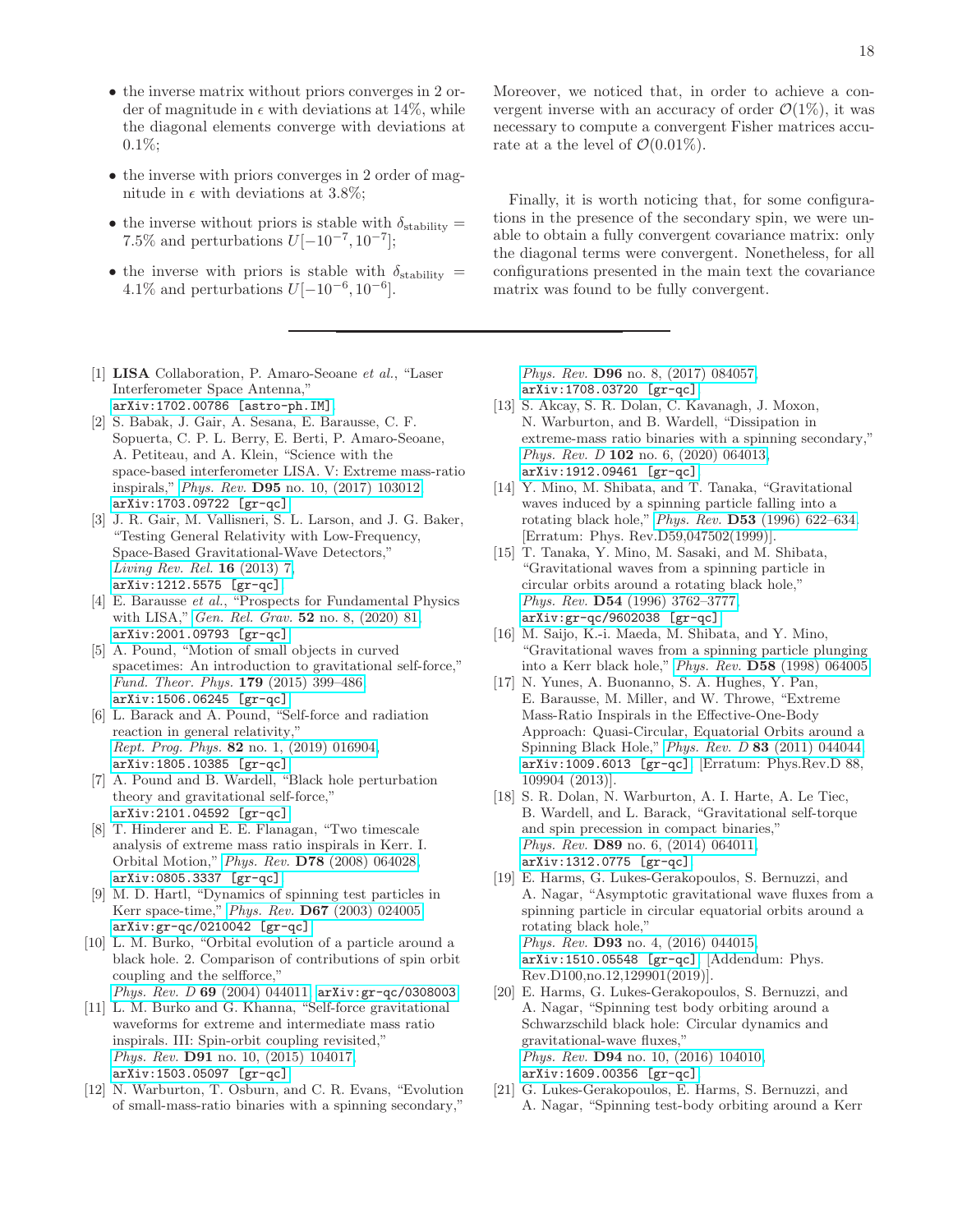black hole: circular dynamics and gravitational-wave fluxes," *Phys. Rev.* D96 [no. 6, \(2017\) 064051,](http://dx.doi.org/10.1103/PhysRevD.96.064051) [arXiv:1707.07537 \[gr-qc\]](http://arxiv.org/abs/1707.07537).

- [22] A. Nagar, F. Messina, C. Kavanagh, G. Lukes-Gerakopoulos, N. Warburton, S. Bernuzzi, and E. Harms, "Factorization and resummation: A new paradigm to improve gravitational wave amplitudes. III: the spinning test-body terms," *Phys. Rev.* D100 [no. 10, \(2019\) 104056,](http://dx.doi.org/10.1103/PhysRevD.100.104056) [arXiv:1907.12233 \[gr-qc\]](http://arxiv.org/abs/1907.12233).
- <span id="page-18-0"></span>[23] B. Chen, G. Compère, Y. Liu, J. Long, and X. Zhang, "Spin and Quadrupole Couplings for High Spin Equatorial Intermediate Mass-ratio Coalescences," *Class. Quant. Grav.* 36 [no. 24, \(2019\) 245011,](http://dx.doi.org/10.1088/1361-6382/ab4fb0) [arXiv:1901.05370 \[gr-qc\]](http://arxiv.org/abs/1901.05370).
- <span id="page-18-1"></span>[24] G. A. Piovano, A. Maselli, and P. Pani, "Model independent tests of the Kerr bound with extreme mass ratio inspirals," *Phys. Lett. B* 811 [\(2020\) 135860,](http://dx.doi.org/10.1016/j.physletb.2020.135860) [arXiv:2003.08448 \[gr-qc\]](http://arxiv.org/abs/2003.08448).
- <span id="page-18-2"></span>[25] G. A. Piovano, A. Maselli, and P. Pani, "Extreme mass ratio inspirals with spinning secondary: a detailed study of equatorial circular motion," *Phys. Rev. D* 102 [no. 2, \(2020\) 024041,](http://dx.doi.org/10.1103/PhysRevD.102.024041) [arXiv:2004.02654 \[gr-qc\]](http://arxiv.org/abs/2004.02654).
- <span id="page-18-3"></span>[26] V. Skoupý and G. Lukes-Gerakopoulos, "Spinning test" body orbiting around a Kerr black hole: eccentric equatorial orbits and their asymptotic gravitational-wave fluxes," [arXiv:2102.04819 \[gr-qc\]](http://arxiv.org/abs/2102.04819).
- <span id="page-18-4"></span>[27] V. Skoupý and G. Lukes-Gerakopoulos, "Gravitational wave templates from Extreme Mass Ratio Inspirals," [arXiv:2101.04533 \[gr-qc\]](http://arxiv.org/abs/2101.04533).
- <span id="page-18-5"></span>[28] L. Barack and C. Cutler, "LISA capture sources: Approximate waveforms, signal-to-noise ratios, and parameter estimation accuracy," *Phys. Rev. D* 69 [\(2004\) 082005,](http://dx.doi.org/10.1103/PhysRevD.69.082005) [arXiv:gr-qc/0310125](http://arxiv.org/abs/gr-qc/0310125).
- <span id="page-18-11"></span>[29] E. Huerta and J. R. Gair, "Importance of including small body spin effects in the modelling of extreme and intermediate mass-ratio inspirals," *Phys. Rev. D* 84 [\(2011\) 064023,](http://dx.doi.org/10.1103/PhysRevD.84.064023) [arXiv:1105.3567 \[gr-qc\]](http://arxiv.org/abs/1105.3567).
- <span id="page-18-12"></span>[30] E. A. Huerta, J. R. Gair, and D. A. Brown, "Importance of including small body spin effects in the modelling of intermediate mass-ratio inspirals. II Accurate parameter extraction of strong sources using higher-order spin effects," *Phys. Rev. D* 85 [\(2012\) 064023,](http://dx.doi.org/10.1103/PhysRevD.85.064023) [arXiv:1111.3243 \[gr-qc\]](http://arxiv.org/abs/1111.3243).
- <span id="page-18-6"></span>[31] L. Speri and J. R. Gair, "Assessing the impact of transient orbital resonances," [arXiv:2103.06306 \[gr-qc\]](http://arxiv.org/abs/2103.06306).
- <span id="page-18-7"></span>[32] S. Babak, H. Fang, J. R. Gair, K. Glampedakis, and S. A. Hughes, "'Kludge' gravitational waveforms for a test-body orbiting a Kerr black hole," *Phys. Rev. D* 75 [\(2007\) 024005,](http://dx.doi.org/10.1103/PhysRevD.75.024005) [arXiv:gr-qc/0607007](http://arxiv.org/abs/gr-qc/0607007). [Erratum: Phys.Rev.D 77, 04990 (2008)].
- <span id="page-18-8"></span>[33] A. J. K. Chua, C. J. Moore, and J. R. Gair, "Augmented kludge waveforms for detecting extreme-mass-ratio inspirals," *Phys. Rev. D* 96 [no. 4, \(2017\) 044005,](http://dx.doi.org/10.1103/PhysRevD.96.044005) [arXiv:1705.04259 \[gr-qc\]](http://arxiv.org/abs/1705.04259).
- <span id="page-18-9"></span>[34] A. J. K. Chua, M. L. Katz, N. Warburton, and S. A. Hughes, "Rapid generation of fully relativistic extreme-mass-ratio-inspiral waveform templates for LISA data analysis," *Phys. Rev. Lett.* 126 [no. 5, \(2021\) 051102,](http://dx.doi.org/10.1103/PhysRevLett.126.051102)

[arXiv:2008.06071 \[gr-qc\]](http://arxiv.org/abs/2008.06071).

- [35] S. A. Hughes, N. Warburton, G. Khanna, A. J. K. Chua, and M. L. Katz, "Adiabatic waveforms for extreme mass-ratio inspirals via multivoice decomposition in time and frequency," [arXiv:2102.02713 \[gr-qc\]](http://arxiv.org/abs/2102.02713).
- <span id="page-18-10"></span>[36] M. L. Katz, A. J. K. Chua, L. Speri, N. Warburton, and S. A. Hughes, "FastEMRIWaveforms: New tools for millihertz gravitational-wave data analysis," [arXiv:2104.04582 \[gr-qc\]](http://arxiv.org/abs/2104.04582).
- <span id="page-18-13"></span>[37] O. Burke, J. R. Gair, J. Simón, and M. C. Edwards, "Constraining the spin parameter of near-extremal black holes using LISA," *Phys. Rev. D* 102 [no. 12, \(2020\) 124054,](http://dx.doi.org/10.1103/PhysRevD.102.124054) [arXiv:2010.05932 \[gr-qc\]](http://arxiv.org/abs/2010.05932).
- <span id="page-18-14"></span>[38] W. Dixon, "A covariant multipole formalism for extended test bodies in general relativity," *Il Nuovo Cimento* 34 [no. 2, \(Oct, 1964\) 317–339.](http://dx.doi.org/10.1007/BF02734579)
- <span id="page-18-15"></span>[39] W. Dixon, "Extended bodies in general relativity; their description and motion," in *Isolated Gravitating Systems in General Relativity - Proceedings of the International School of Physics "Enrico Fermi"*. 1978.
- <span id="page-18-16"></span>[40] O. Semerak, "Spinning test particles in a Kerr field. 1.," *[Mon. Not. Roy. Astron. Soc.](http://dx.doi.org/10.1046/j.1365-8711.1999.02754.x)* 308 (1999) 863–875.
- <span id="page-18-17"></span>[41] J. Ehlers and E. Rudolph, "Dynamics of extended bodies in general relativity center-of-mass description and quasirigidity," *[General Relativity and Gravitation](http://dx.doi.org/10.1007/BF00763547)* 8 no. 3, (Mar, 1977) 197–217.
- <span id="page-18-18"></span>[42] P. I. Jefremov, O. Yu. Tsupko, and G. S. Bisnovatyi-Kogan, "Innermost stable circular orbits of spinning test particles in Schwarzschild and Kerr space-times," *Phys. Rev.* D91 [no. 12, \(2015\) 124030,](http://dx.doi.org/10.1103/PhysRevD.91.124030) [arXiv:1503.07060 \[gr-qc\]](http://arxiv.org/abs/1503.07060).
- <span id="page-18-19"></span>[43] D. Kennefick, "Stability under radiation reaction of circular equatorial orbits around Kerr black holes," *Phys. Rev. D* 58 [\(1998\) 064012,](http://dx.doi.org/10.1103/PhysRevD.58.064012) [arXiv:gr-qc/9805102](http://arxiv.org/abs/gr-qc/9805102).
- <span id="page-18-20"></span>[44] D. Bini and A. Geralico, "Deviation of quadrupolar bodies from geodesic motion in a Kerr spacetime," *Phys. Rev. D* 89 [no. 4, \(2014\) 044013,](http://dx.doi.org/10.1103/PhysRevD.89.044013) [arXiv:1311.7512 \[gr-qc\]](http://arxiv.org/abs/1311.7512).
- <span id="page-18-21"></span>[45] D. Bini and A. Geralico, "Spin-geodesic deviations in the Kerr spacetime," *Phys. Rev. D* 84 [\(2011\) 104012,](http://dx.doi.org/10.1103/PhysRevD.84.104012) [arXiv:1408.4952 \[gr-qc\]](http://arxiv.org/abs/1408.4952).
- <span id="page-18-22"></span>[46] B. Mashhoon and D. Singh, "Dynamics of Extended Spinning Masses in a Gravitational Field," *Phys. Rev. D* 74 [\(2006\) 124006,](http://dx.doi.org/10.1103/PhysRevD.74.124006) [arXiv:astro-ph/0608278](http://arxiv.org/abs/astro-ph/0608278).
- <span id="page-18-23"></span>[47] S. A. Hughes, "The Evolution of circular, nonequatorial orbits of Kerr black holes due to gravitational wave emission," *Phys. Rev.* D61 [no. 8, \(2000\) 084004,](http://dx.doi.org/10.1103/PhysRevD.65.069902, 10.1103/PhysRevD.90.109904, 10.1103/PhysRevD.61.084004, 10.1103/PhysRevD.63.049902, 10.1103/PhysRevD.67.089901) [arXiv:gr-qc/9910091 \[gr-qc\]](http://arxiv.org/abs/gr-qc/9910091). [Erratum: Phys. Rev.D63,no.4,049902(2001); Erratum: Phys. Rev.D65,no.6,069902(2002); Erratum: Phys. Rev.D67,no.8,089901(2003); Erratum: Phys. Rev.D78,no.10,109902(2008); Erratum: Phys. Rev.D90,no.10,109904(2014)].
- <span id="page-18-24"></span>[48] "Black Hole Perturbation Toolkit." [\(bhptoolkit.org\)](http://bhptoolkit.org/).
- <span id="page-18-25"></span>[49] R. Fujita, W. Hikida, and H. Tagoshi, "An Efficient Numerical Method for Computing Gravitational Waves Induced by a Particle Moving on Eccentric Inclined Orbits around a Kerr Black Hole," *[Prog. Theor. Phys.](http://dx.doi.org/10.1143/PTP.121.843)* 121 (2009) 843–874, [arXiv:0904.3810 \[gr-qc\]](http://arxiv.org/abs/0904.3810).
- <span id="page-18-26"></span>[50] R. Fujita and H. Tagoshi, "New numerical methods to